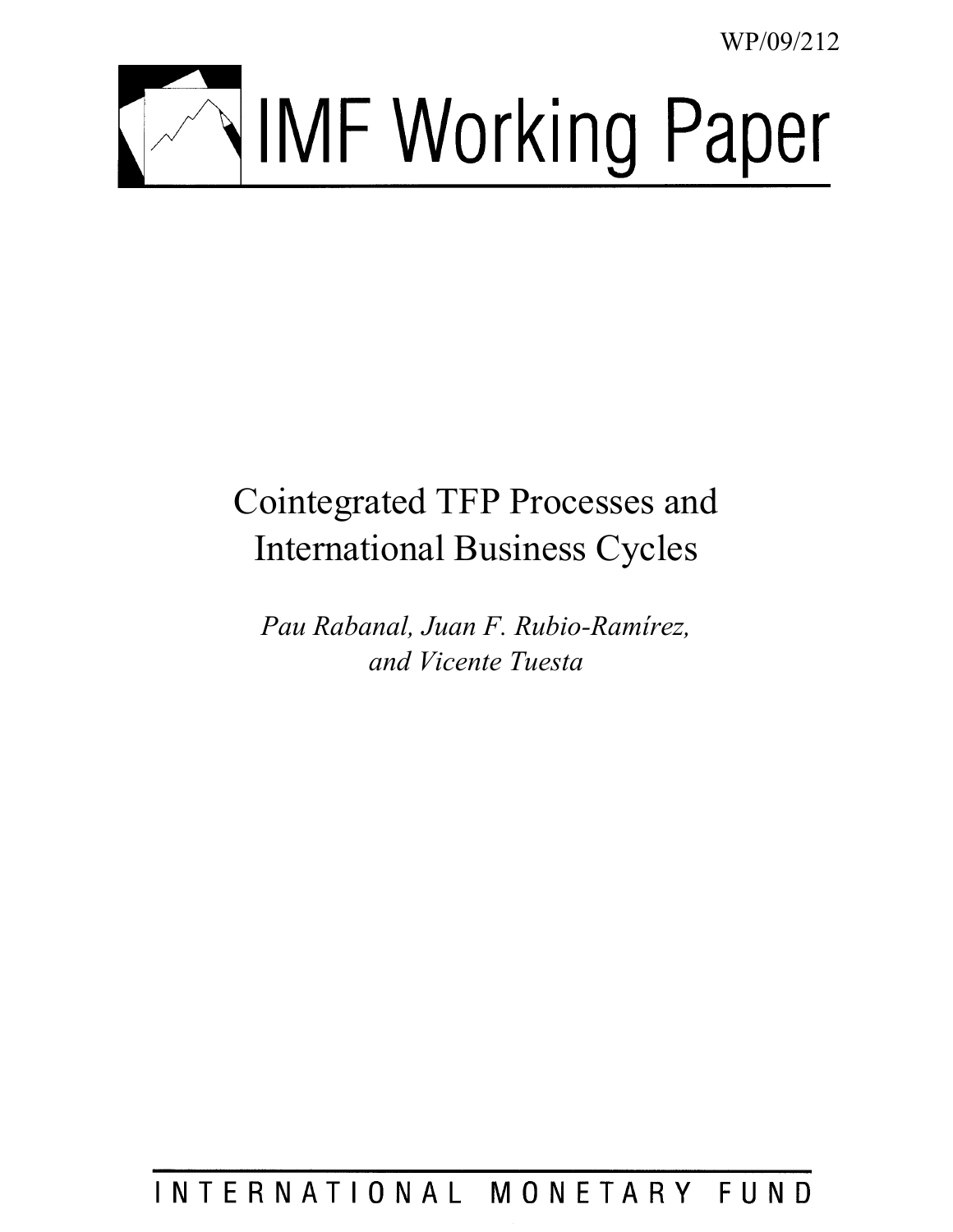# **IMF Working Paper**

# Research Department

# **Cointegrated TFP Processes and International Business Cycles1**

# **Prepared by Pau Rabanal, Juan F. Rubio-Ramírez, and Vicente Tuesta**

Authorized for distribution by Gian Maria Milesi-Ferretti

September 2009

# **Abstract**

**This Working Paper should not be reported as representing the views of the IMF.** The views expressed in this Working Paper are those of the author(s) and do not necessarily represent those of the IMF or IMF policy. Working Papers describe research in progress by the author(s) and are published to elicit comments and to further debate.

A puzzle in international macroeconomics is that observed real exchange rates are highly volatile. Standard international real business cycle (IRBC) models cannot reproduce this fact. We show that TFP processes for the U.S. and the "rest of the world," is characterized by a vector error correction (VECM) and that adding cointegrated technology shocks to the standard IRBC model helps explaining the observed high real exchange rate volatility. Also we show that the observed increase of the real exchange rate volatility with respect to output in the last 20 year can be explained by changes in the parameter of the VECM.

JEL Classification Numbers: E32, F32, F33, F41 Keywords: International Business Cycles, Real Exchange Rates, Cointegration Author's E-Mail Address: prabanal@imf.org; juan.rubio-ramirez@duke.edu; vicentetuesta@gmail.com

 $\overline{a}$ <sup>1</sup> We thank Larry Christiano, Martin Eichenbaum, Jesús Gonzalo, Jim Nason, Fabrizio Perri, Gabriel Rodríguez, and Barbara Rossi for very useful comments. NSF support is acknowledged. Pau Rabanal is an economist in the IMF Research Department. Juan Rubio-Ramirez is an associate professor in the Economics Department at Duke University. Vicente Tuesta is an economist in Deutsche Bank and a visiting professor at CENTRUM Católica..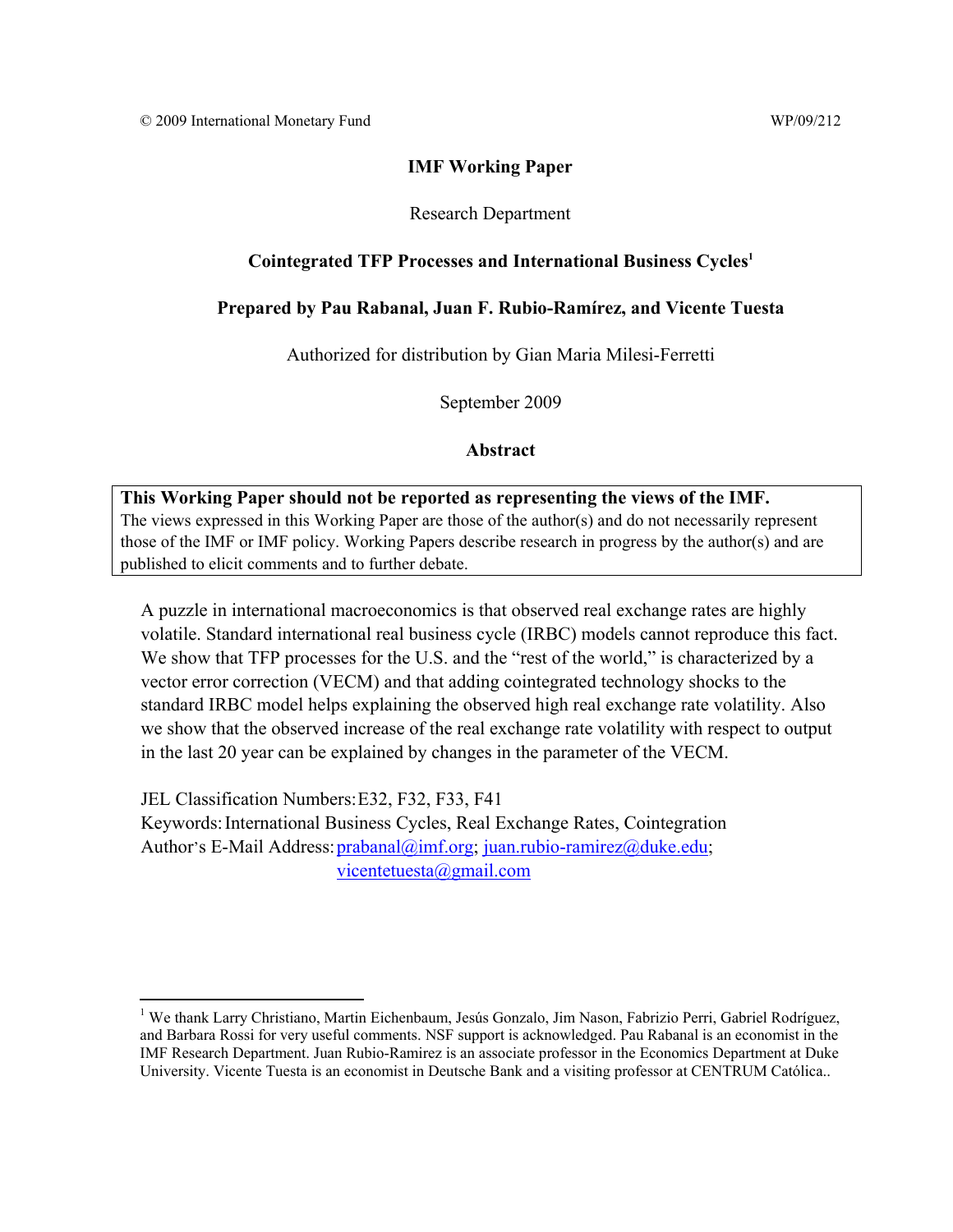|             |                 | Contents                                                           | Page |
|-------------|-----------------|--------------------------------------------------------------------|------|
| I.          |                 |                                                                    |      |
| II.         |                 |                                                                    |      |
| III.        |                 |                                                                    |      |
|             | $A_{\cdot}$     |                                                                    |      |
|             | <b>B.</b>       |                                                                    |      |
|             | <b>B.1</b>      |                                                                    |      |
|             | B.2             |                                                                    |      |
|             | <b>B.3</b>      |                                                                    |      |
|             | $\mathcal{C}$ . |                                                                    |      |
|             | D.              |                                                                    |      |
|             | D.1             |                                                                    |      |
|             | D.2             |                                                                    |      |
|             | Ε.              | Balanced Growth and the Restriction on the Cointegrating Vector 20 |      |
| IV.         |                 |                                                                    |      |
|             | A.              |                                                                    |      |
|             | <b>B.</b>       |                                                                    |      |
|             | $\mathcal{C}$ . |                                                                    |      |
| $V_{\cdot}$ |                 |                                                                    |      |
|             | A.              |                                                                    |      |
|             | <b>B.</b>       |                                                                    |      |
|             | $\mathcal{C}$ . |                                                                    |      |
|             | D.              |                                                                    |      |
|             | Ε.              |                                                                    |      |
|             |                 |                                                                    |      |
|             |                 |                                                                    |      |
|             | Appendix        |                                                                    |      |
| A.          |                 |                                                                    |      |
| $B_{-}$     |                 |                                                                    |      |
| Figures     |                 |                                                                    |      |
| $1_{\cdot}$ |                 |                                                                    |      |
| 2.          |                 |                                                                    |      |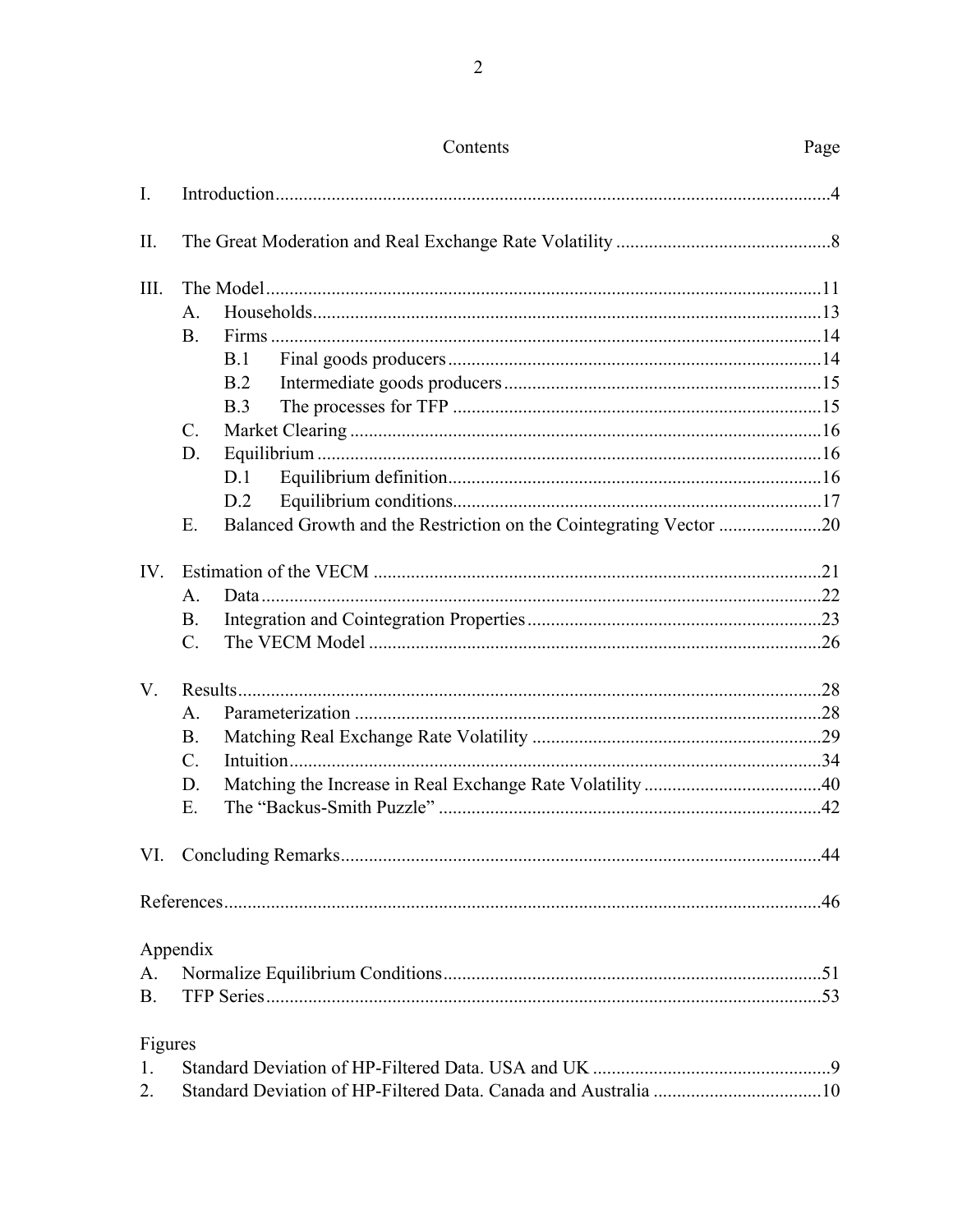| 3. |                                                                      |  |
|----|----------------------------------------------------------------------|--|
| 4. | Impulse Response to a Home Country TFP shock. Model with Stationary  |  |
|    |                                                                      |  |
| 5. | Impuse Response to a Home-Country TFP shock. Model with Stationary   |  |
|    |                                                                      |  |
| 6. | Impuse Response to a Home-Country TFP shock. Model with Cointegrated |  |
|    |                                                                      |  |
| 7. | Impuse Response to a Home-Country TFP shock. Model with Cointegrated |  |
|    |                                                                      |  |

# Tables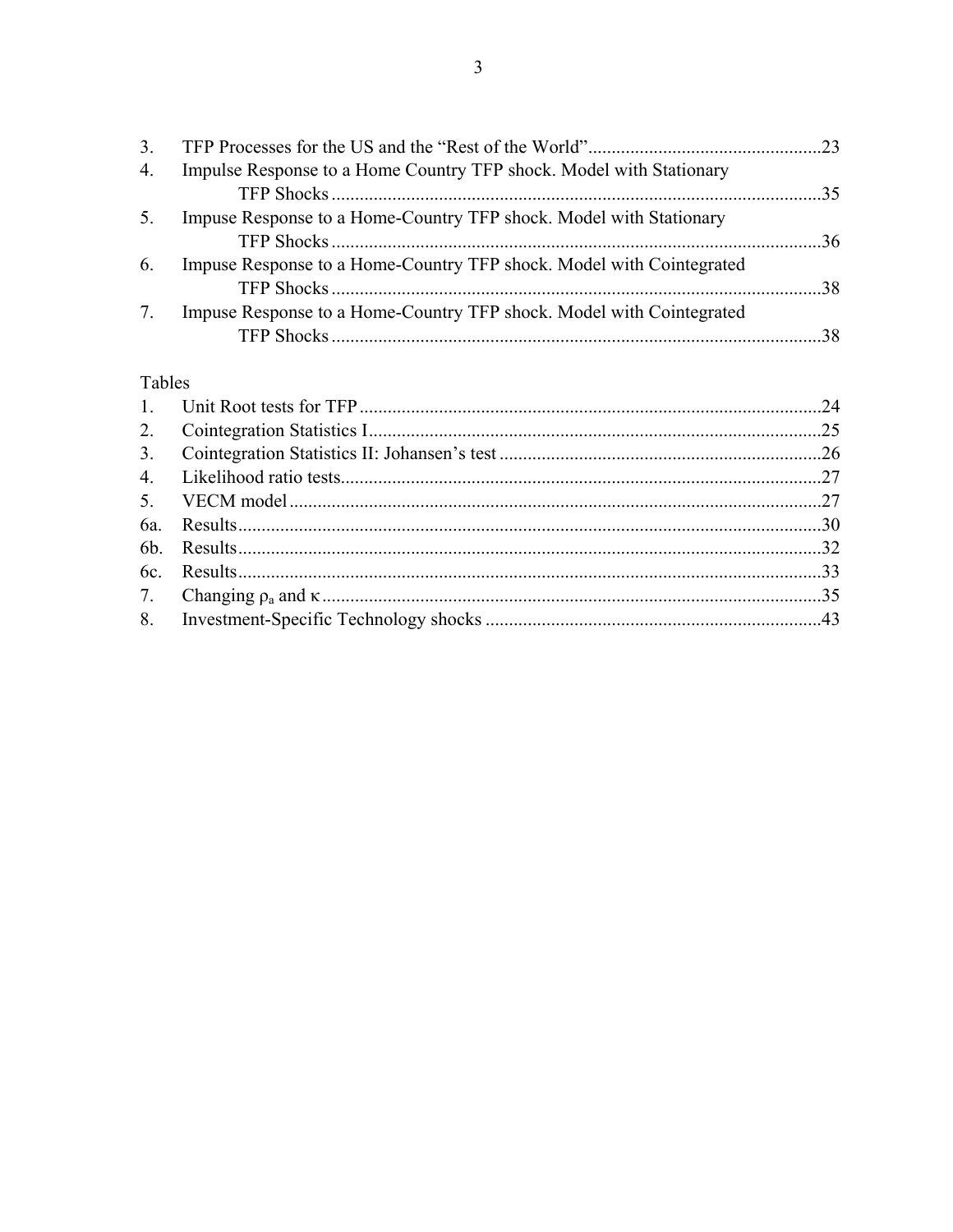# **I. Introduction**

A central puzzle in international macroeconomics is that observed real exchange rates are highly volatile. Standard international real business cycle (IRBC) models cannot reproduce this fact when calibrated using conventional parameterizations. For instance, Heathcote and Perri (2002) simulate a two-country, two-good economy with total factor productivity (TFP) shocks and find that the model can only explain less than a fourth of the observed volatility in real exchange rates for U.S. data. An important feature of their model, following the seminal work of Backus, Kehoe, and Kydland (1992), is that it considers stationary TFP shocks that follow a VAR process in levels. $<sup>1</sup>$ </sup>

In this paper we provide evidence that TFP processes for the U.S. and a sample of main industrialized trade partners have a unit root and are cointegrated. Motivated by this empirical finding, we introduce technology shocks that follow a vector error correction model (VECM) process into an otherwise standard two-country, two-good model. Engle and Granger (1987), Engle and Yoo (1987), and LeSage (1990) indicate that if the system under study includes integrated variables and cointegrating relationships, then this system will be more appropriately specified as a VECM rather than a VAR in levels. As Engle and Granger (1987) note, estimating a VAR in levels for cointegrated systems leads to ignoring important constraints on the coefficient matrices. Although these constraints are satisfied asymptotically, small sample improvements are likely to result from imposing them in the cointegrating relationships. Falling to impose them affects the small sample estimates and the implied dynamics.

The presence of cointegrated TFP shocks requires restrictions on preferences, production functions, and the law of motion of the shocks in order to have balanced growth. The restrictions on preferences and technology of King, Plosser, and Rebelo (1988) are sufficient for the existence of balanced growth in a closed economy. However, in a two-country model, an additional restriction on the cointegrating vector relating the TFP processes is needed. In

<sup>&</sup>lt;sup>1</sup>Other studies that consider a VAR in levels are: Kehoe and Perri (2002), Dotsey and Duarte (2007), Corsetti, Dedola and Leduc (2008a, 2008b), and Heathcote and Perri (2008).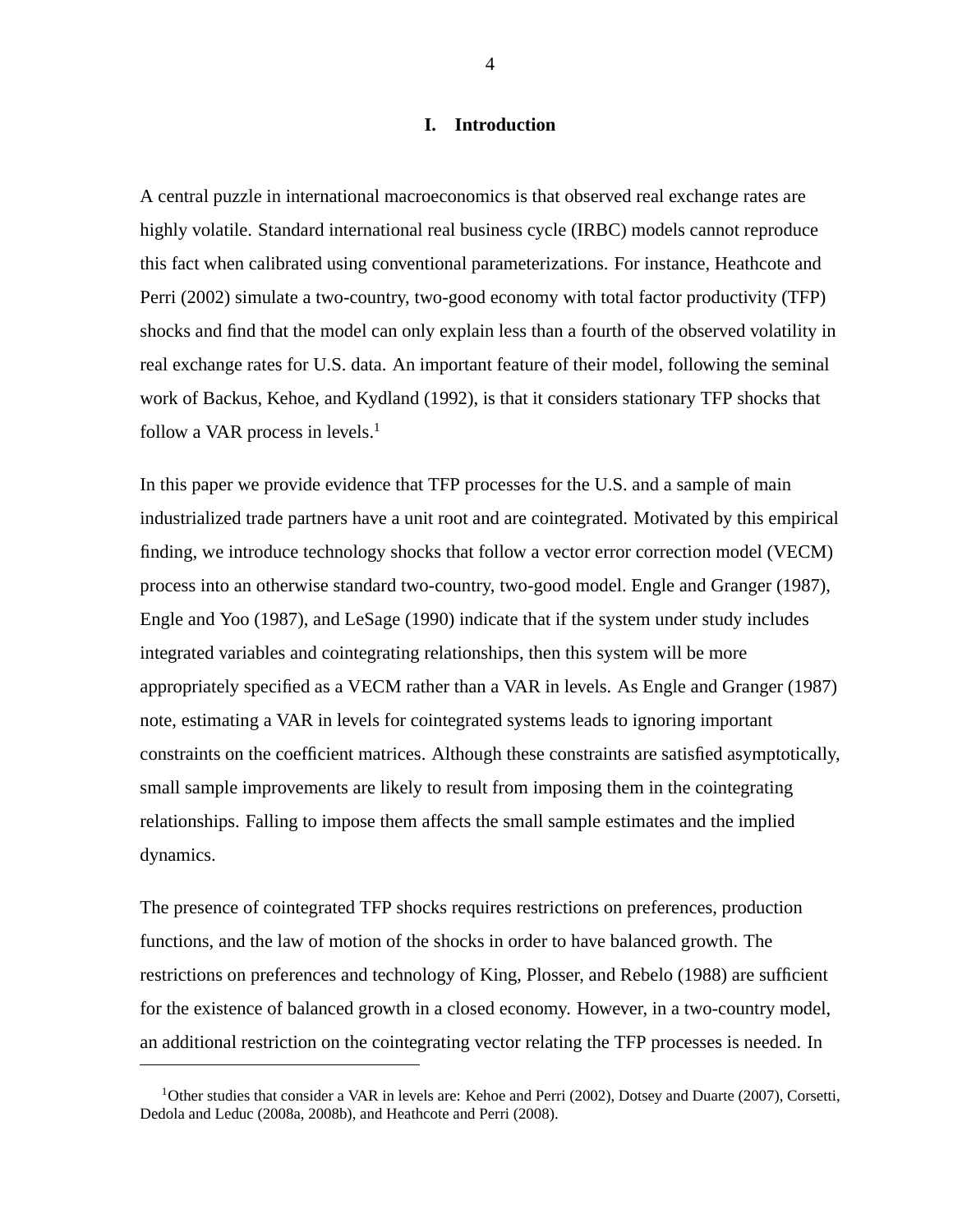particular, we need the cointegrating vector to be  $(1, -1)$ , which means the ratio of TFP levels (or, equivalently, the difference of the log-levels of TFP) across countries is stationary. After presenting evidence for this additional restriction, we show that the VECM specification for TFP processes solves a large part of the real exchange rate volatility puzzle without affecting the good match for other moments of domestic and international variables. In particular, we show that our model can generate a real exchange rate volatility more than four times larger than an equivalent model with stationary shocks calibrated as in Heathcote and Perri (2002).

Why does a model with cointegrated TFP shocks generate higher relative volatility of the real exchange rate than a model with stationary shocks? The reason is that the VECM parameter estimates imply higher persistence and lower spillovers than the traditional stationary calibrations. As we briefly explain below, and later in more detail, higher persistence and lower spillovers imply higher volatility of the real exchange rate and lower volatility of output.

The intuition behind this result is as follows. In the standard IRBC model with no spillovers, when productivity increases at home, home households feel richer and output, consumption, and investment increase, while labor rises because of the upsurge in marginal productivity. As output at home grows, the demand for intermediate goods produced in the foreign country also soars. Provided that the elasticity of substitution between home and foreign intermediate goods is low enough, the terms of trade deteriorate and the real exchange rate depreciates, reflecting greater world scarcity of the foreign intermediate good relative to the home one. As the persistence of TFP shocks increases, home country households feel richer and supply less labor and capital. This has two main effects. First, it lowers the initial increase of home output and, hence, its volatility. Second, it causes a larger demand increase for the foreign intermediate good and, hence, a larger terms of trade deterioration and real exchange rate depreciation. As a result, higher persistence in TFP shocks implies higher relative volatility of the real exchange rate with respect to output.

When spillovers of TFP shocks across countries are introduced in the model, a "news" channel arises. This channel has the opposite effect than the one described above. Since foreign country households know that productivity will eventually increase in their country,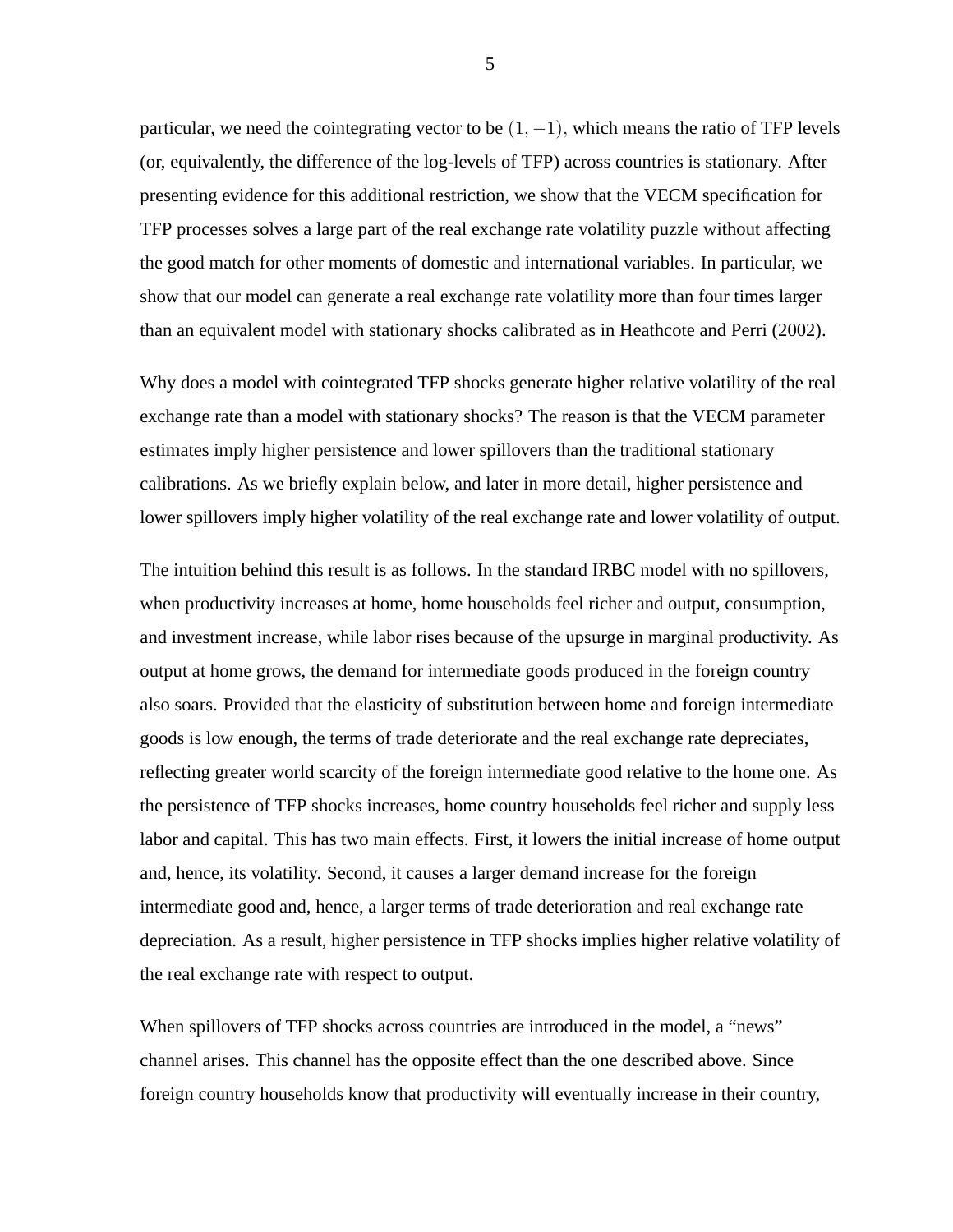they feel richer and supply less labor and capital but demand more consumption goods and, therefore, demand more intermediate good from the home country. Thus, the foreign intermediate good is, relatively, less scarce and the real exchange rate would tend to depreciate less than in a model with no spillovers. Faster spillovers amplify these effects and lead to a lower relative volatility of the real exchange rate with respect to output.

Therefore, the mechanism we just described requires high persistence of each of the TFP processes, as well as high persistence in their difference (i.e., a slow transmission of shocks across countries), in order to explain high relative volatility of the real exchange rate with respect to output. This is what comes out of our parameter estimates. Estimating a VECM introduces a unit root in the system. What is also crucial for our results is that we estimate a very slow speed of convergence to the cointegrating relationship, implying that the second largest root of the system is also very close to, but inside, the unit circle.

Another very well documented empirical fact is the substantial decline in the volatility of most U.S. macroeconomic variables during the last 20 years. That change in the cyclical volatility is known as the "Great Moderation."<sup>2</sup> In this paper, we report that, for most industrialized countries, the Great Moderation has not affected the real exchange rate as strongly as it has affected output. As a result, the ratio of real exchange rate volatility to output volatility has increased. We also show that the increase in the relative volatility of the real effective exchange rate of the U.S. dollar coincides in time with a weakening of the cointegrating relationship of TFP shocks between the U.S. and the "rest of the world."<sup>3</sup> More important, we confirm that if we allow for a fading in the cointegrating relationship of the size estimated in the data, the model can jointly account for the observed increase in the relative volatility of the real exchange rate and the substantial decline in the volatility of output.

An important problem of IRBC models is that the co-movement between the real exchange

<sup>2</sup>Some early discussion of the Great Moderation can be found in Kim and Nelson (1999). A discussion of different interpretations for this phenomenon and some international evidence can be found in Stock and Watson (2002) and Stock and Watson (2005), respectively.

<sup>&</sup>lt;sup>3</sup>In section IV we describe the set of countries that compose our definition of "rest of the world."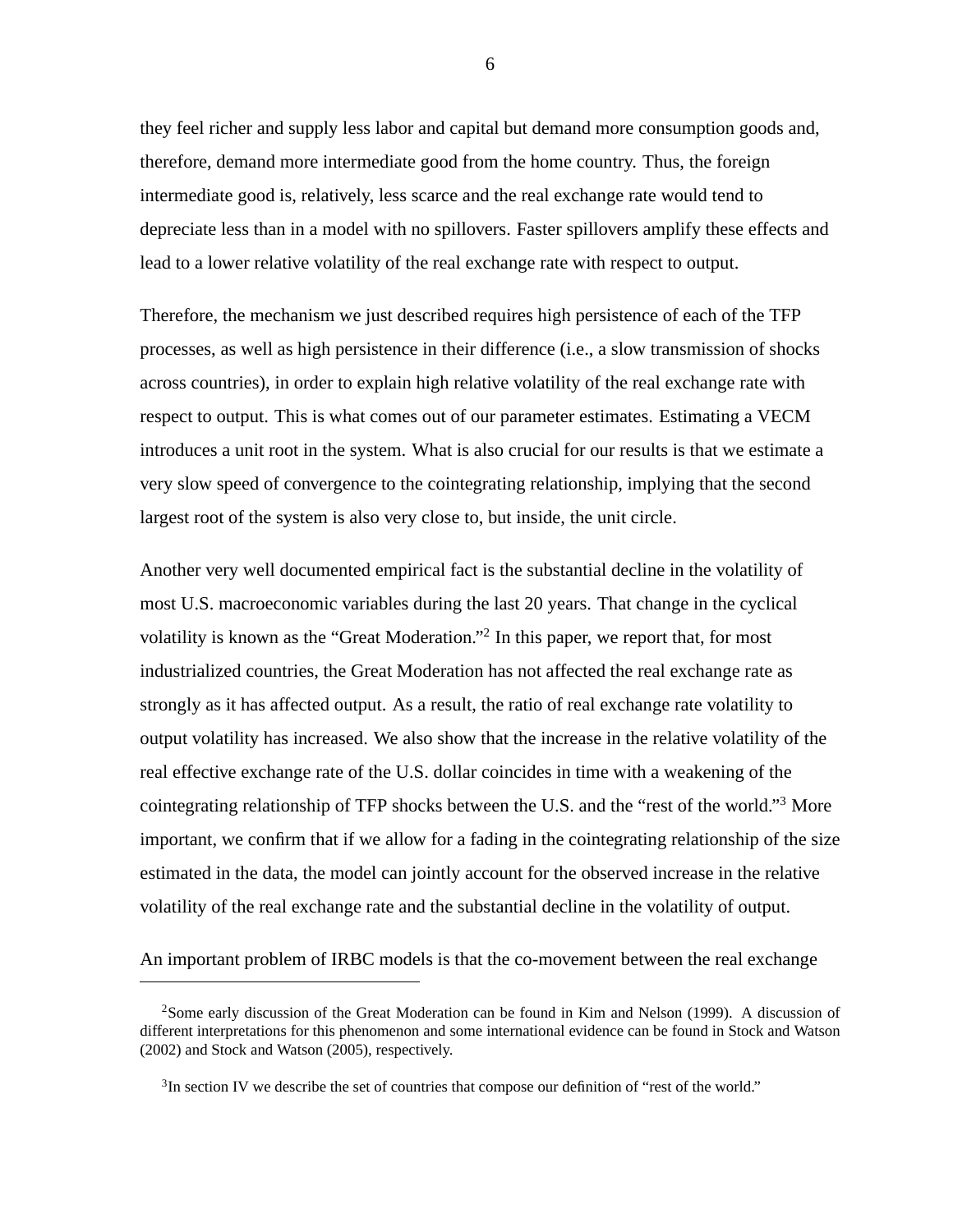rates and the ratio of consumption levels across countries does not match the one observed in the data (Backus and Smith, 1993). Even when considering cointegrated TFP shocks the model still generates a correlation close to one, while in the data the correlation is negative and close to zero. For this reason, we consider two extensions of the benchmark model that allow us to better fit this correlation without affecting relative volatility of the real exchange rate. In particular, we consider a taste shock as in Heathcote and Perri (2008) and an investment-specific technology shock as in Raffo (2009). As also shown by these authors in stationary environments, both type of shocks help us accomplish the objective.

Our paper relates to two important strands of the literature. On the one hand, it connects with the literature stressing the importance of stochastic trends to explain economic fluctuations. King, Plosser, Stock, and Watson (1991) find that a common stochastic trend explains the co-movements of main U.S. real macroeconomic variables. Lastrapes (1992) reports that fluctuations in real and nominal exchange rates are due primarily to permanent real shocks. Engel and West (2005) show that real exchange rates manifest near–random-walk behavior if TFP processes are random walks and the discount factor is near one, while Nason and Rogers (2008) generalize this hypothesis to a larger class of models. Aguiar and Gopinath (2007) show that trend shocks are the primary source of fluctuations in emerging economies. Alvarez and Jermann (2005) and Corsetti, Dedola, and Leduc (2008a) highlight the importance of persistent disturbances to explain asset prices and real exchange rate fluctuations, respectively. Also, Lubik and Schorfheide (2006) and Rabanal and Tuesta (2006) introduce random walk TFP shocks to explain international fluctuations and Justiniano and Preston (2008) suggest that in order to explain the comovement between Canadian and US main macroeconomic variables it is important to introduce correlations between the innovations of several structural shocks. However, these papers do not formalize a VECM, test for cointegration, or estimate the cointegrating vector and the short run dynamics of the system.

On the other hand, our paper also links to the literature analyzing different mechanisms to understand real exchange rate fluctuations. Some recent papers study the effects of monetary shocks and nominal rigidities. Chari, Kehoe, and McGrattan (2002) are able to explain real exchange rate volatility in a monetary model with sticky prices and a high degree of risk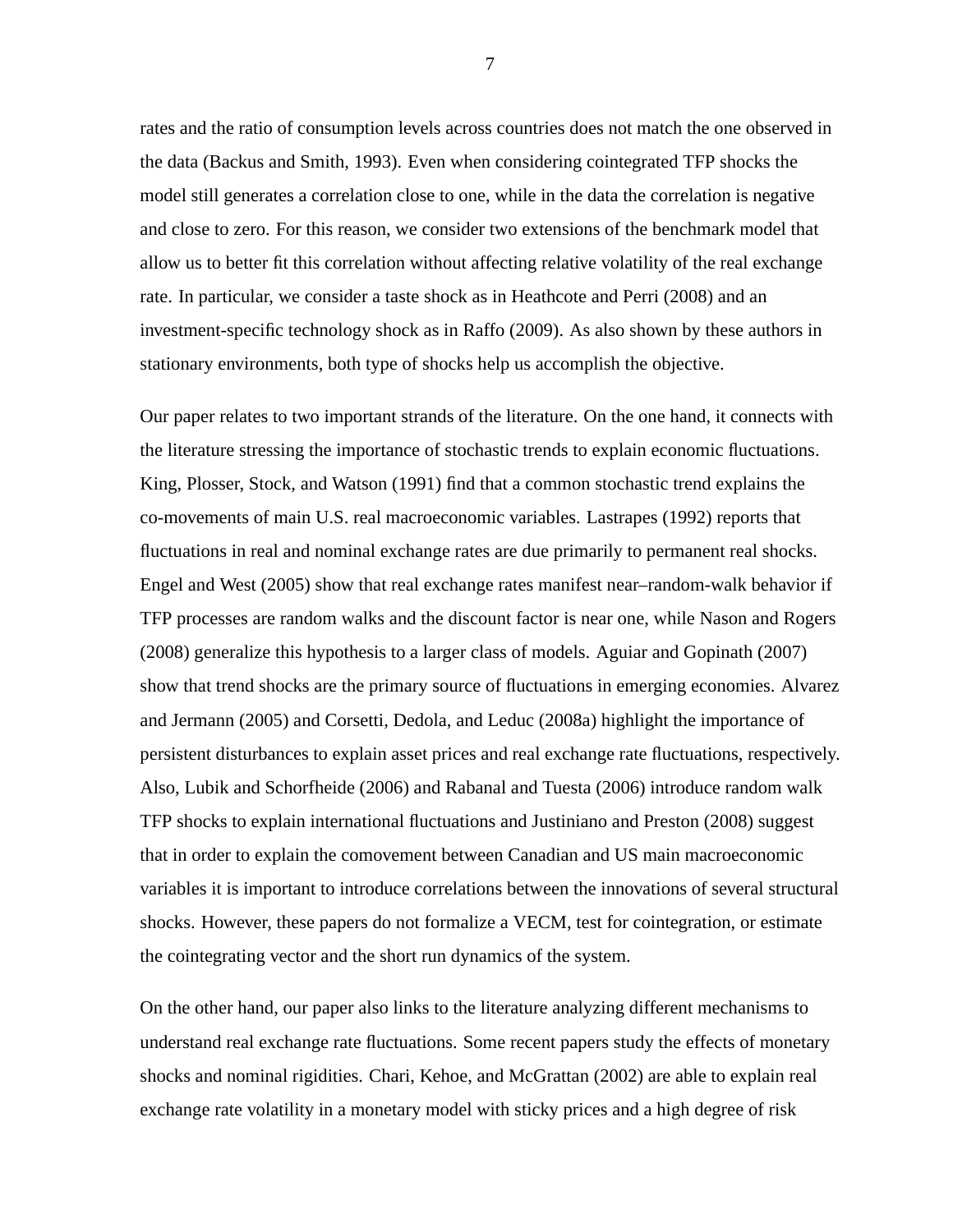aversion. Benigno (2004) focuses on the role of interest rate inertia and asymmetric nominal rigidities across countries. Other papers use either non-tradable goods, pricing to market, or some form of distribution costs (see Corsetti, Dedola, and Leduc 2008a, 2008b; Benigno and Thoenissen 2007, and Dotsey and Duarte 2007). Our model includes only tradable goods with home bias, which is the only source of real exchange rate fluctuations. Our choice is guided by evidence that the relative price of tradable goods has large and persistent fluctuations that explain most of the real exchange rate volatility (see Engel 1993 and 1999). Fluctuations of the relative price of non-tradable goods accounts for, at most, one-third of the real exchange rate volatility (see Betts and Kehoe 2006, Burnstein, Eichenbaum, and Rebelo 2006, and Rabanal and Tuesta 2007).

The rest of the paper is organized as follows. Section II documents the increase of the real exchange rate volatility with respect to output for most industrialized countries. In Section III we present the model with cointegrated TFP shocks. In Section IV we report estimates for the law of motion of the (log) TFP processes of the United States and a "rest of the world" aggregate. In Section V we present the main findings from simulating the model, leaving Section VI for concluding remarks.

#### **II. The Great Moderation and Real Exchange Rate Volatility**

In this section, we present evidence that in the period known as "the Great Moderation," the relative volatility of the real exchange rate (measured as the real effective exchange rate) with respect to output (measured as real GDP) has increased in the United States, the United Kingdom, Canada, and Australia. In Figures 1 and 2 we present the standard deviation of the HP-filtered output, the standard deviation of the HP-filtered real exchange rate, and the ratio of the two for these four countries. We compute the standard deviation of rolling windows of 40 quarters.

Let us first focus on the U.S. economy. Figure 1 shows a substantial decline in the volatility of output, from 2.3 percent standard deviation in the window 1973:1-1982:4, to 0.8 percent in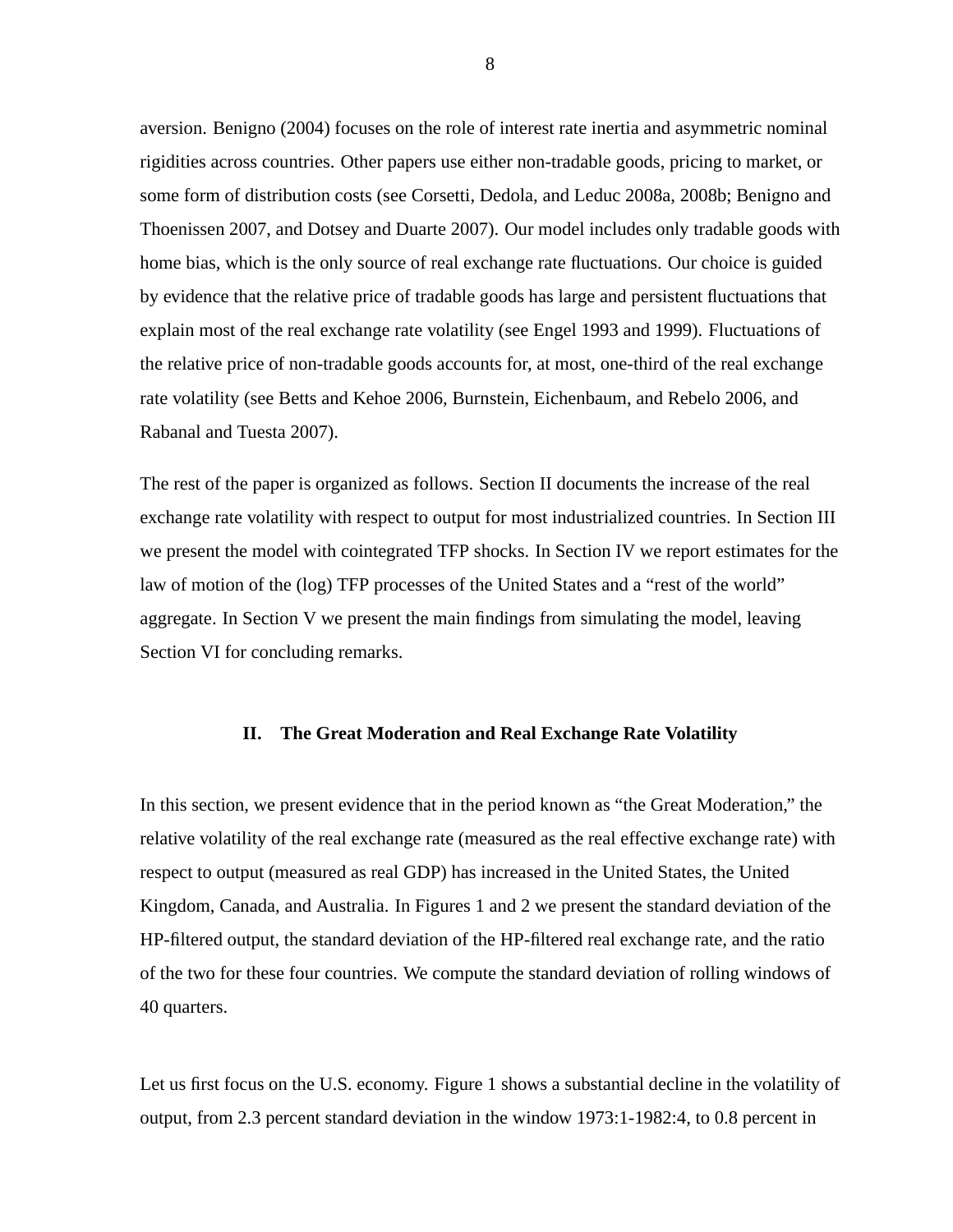

Figure 1: Standard Deviation of HP-Filtered Data. USA and UK.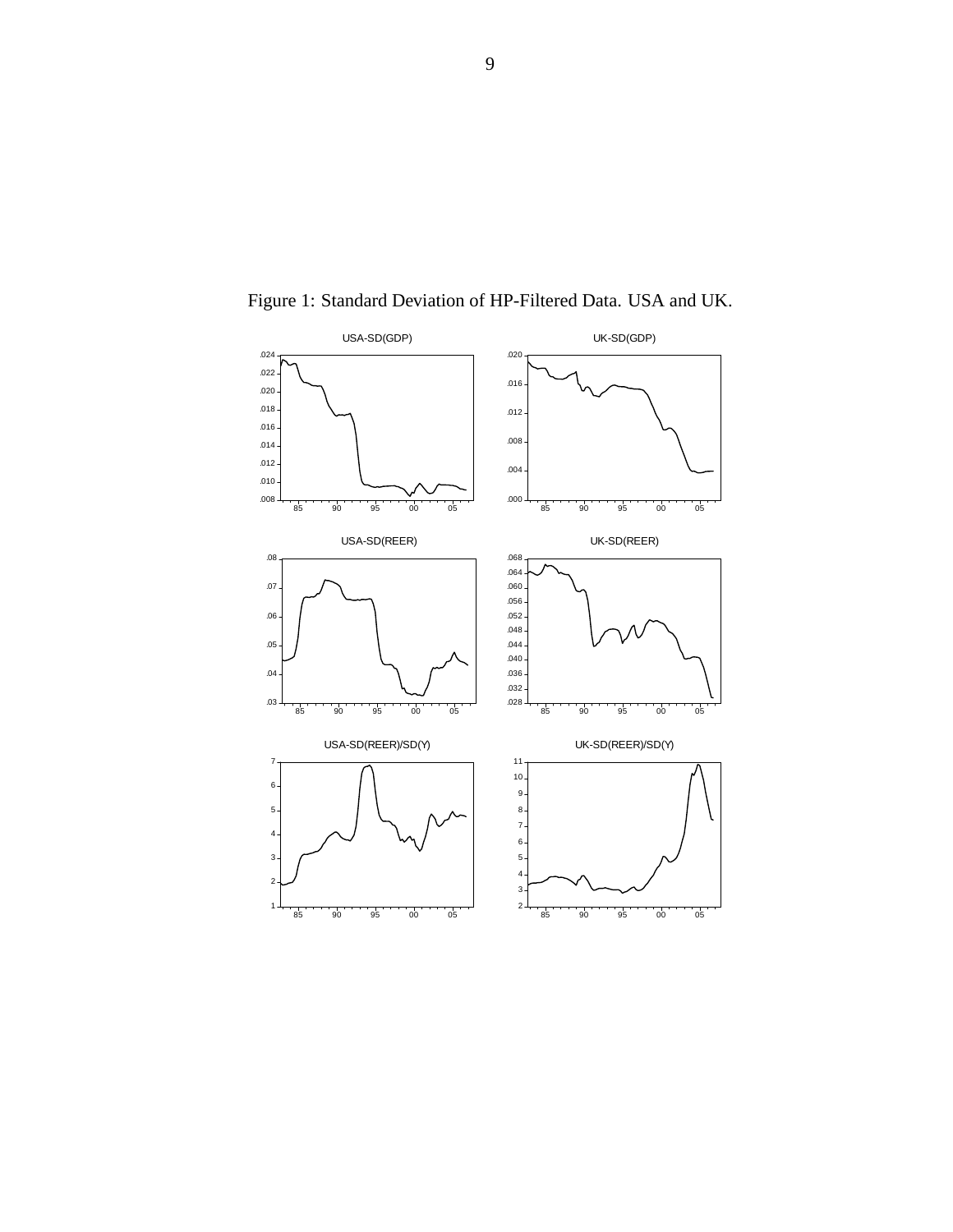

Figure 2: Standard Deviation of HP-Filtered Data. Canada and Australia.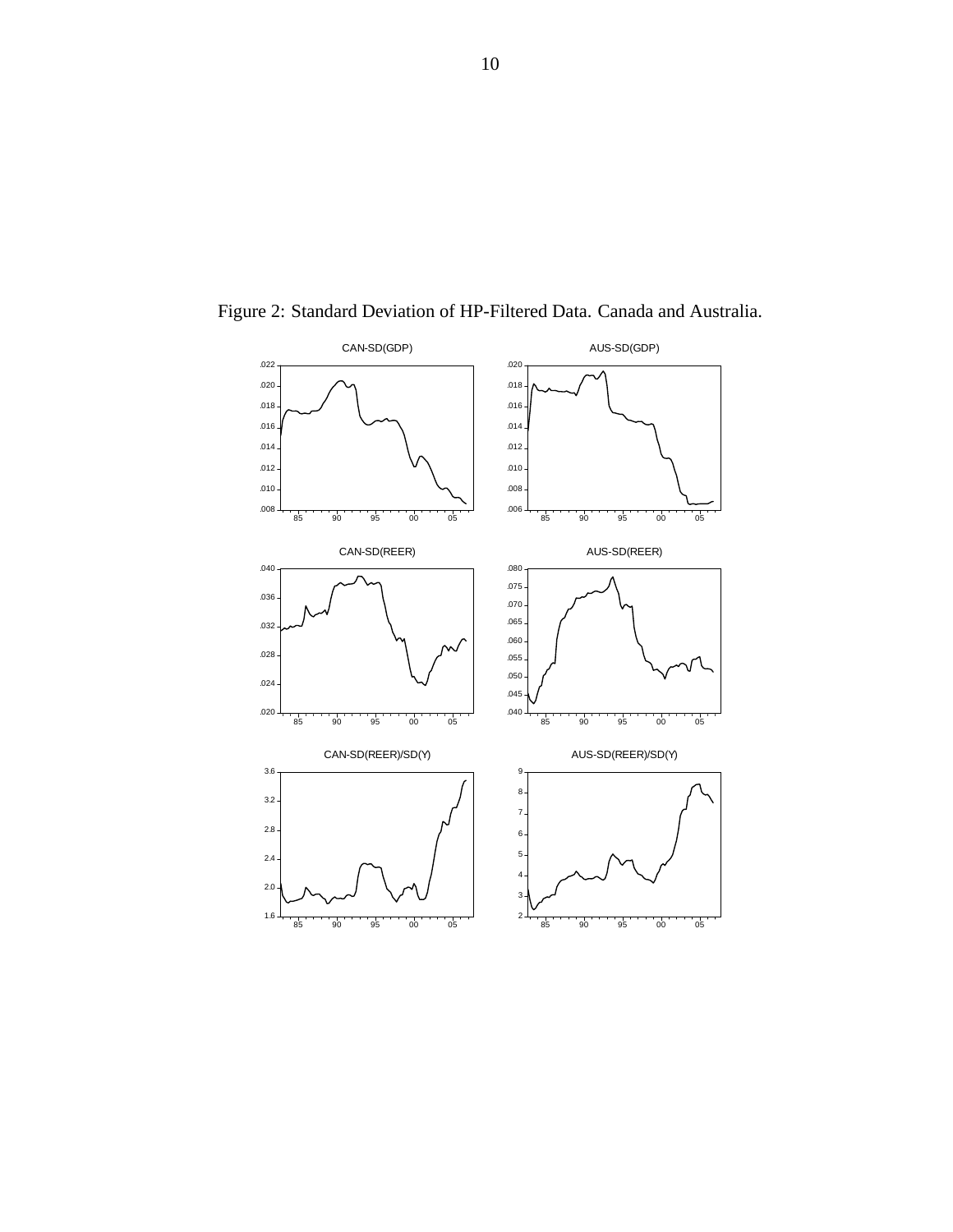the window 1997:3-2007:2. This decline in output volatility is what is typically referred to as "the Great Moderation." The volatility of the real exchange rate has experienced a different path: the standard deviation was at about 4.5 percent for the window 1973:1-1982:4; thereafter, it increased to values above 7 percent for the window 1980:1-1989:4 and declined to a value of 4.3 percent for the window 1997:3-2007:2.

So what is the behavior of the ratio of volatilities between the two series? The ratio has increased in a non-monotonic way from 1.96 percent to 4.5 percent in the period we study. Hence, the volatility of the real exchange rate has more than doubled relative to that of output.

What has been the experience with the other main currencies? As Figures 1 and 2 show, the pattern that arises with the United Kingdom, Canada, and Australia is also quite similar: dramatic declines in the volatility of output, erratic behavior of the absolute volatility of the real exchange rate, and dramatic increases in the relative volatility of the real exchange rate with respect to output.

Having presented some evidence for the main industrialized countries, in this paper we focus only on the relationship between the U.S. economy and the "rest of the world." Hence, we build a two-country, two-good model that we calibrate using standard parameters of the IRBC literature and estimated parameters of a vector error correction model (VECM) using TFP processes for the U.S. and a "rest of the world" aggregate. In Section V. we show that it is possible to explain the observed increase in relative volatility of the real exchange rate with respect to output with changes in the estimated parameters of the VECM.

### **III. The Model**

In this section, we present a standard two-country, two-good IRBC model similar to the one described in Heathcote and Perri (2002). The main difference with respect to the standard IRBC literature is the definition of the stochastic processes for TFP. In that literature, the TFP processes of the two countries are assumed to be stationary or trend stationary in logs, and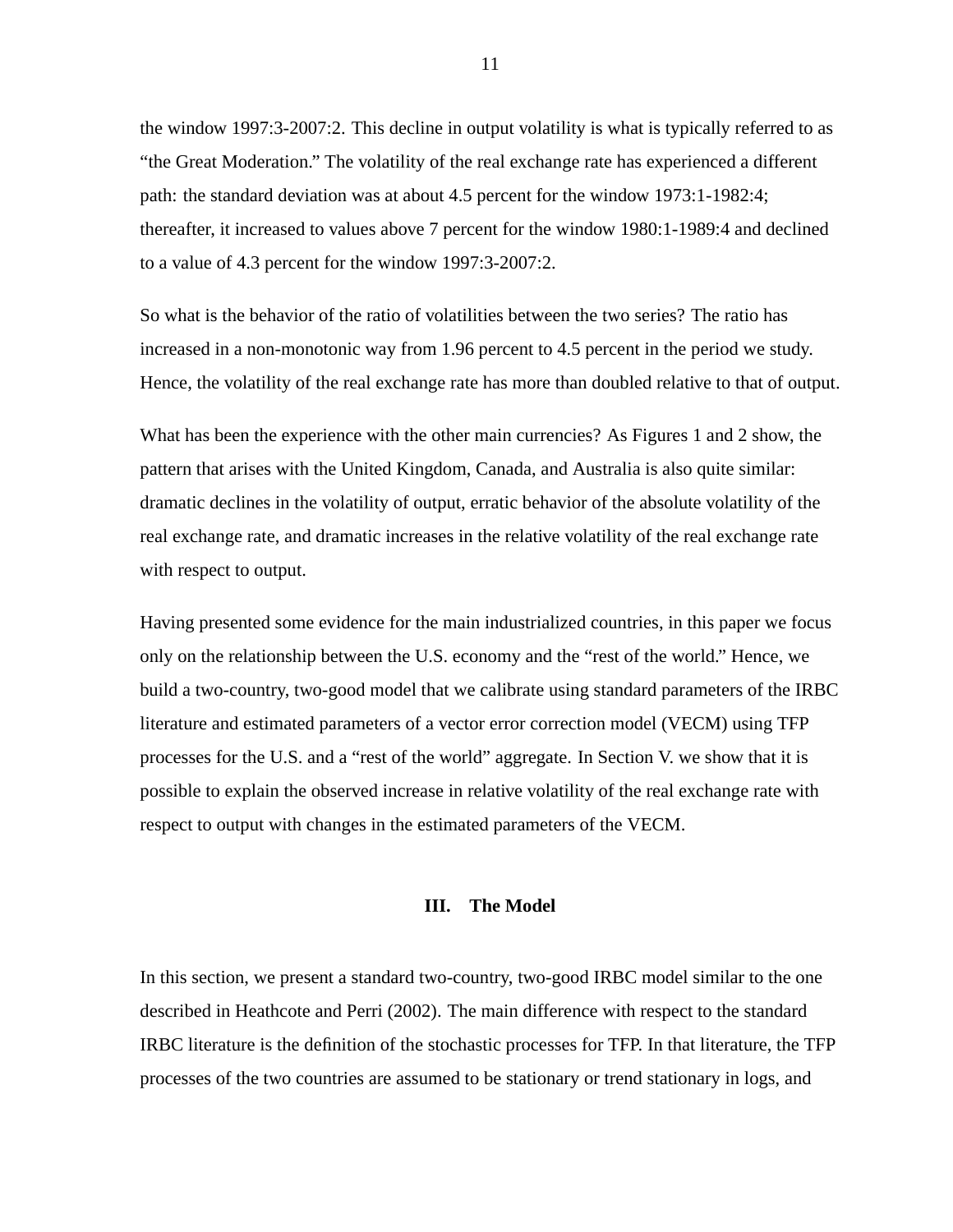they are modelled as a VAR in levels.<sup>4</sup> In this paper, we consider instead (log) TFP processes that are cointegrated of order  $C(1,1)$ . This implies that (log) TFP processes are integrated of order one but a linear combination is stationary. According to the Granger representation theorem,<sup>5</sup> our  $C(1,1)$  assumption is equivalent to defining a VECM for the law of motion of the log differences of the TFP processes. The VECM is defined in more detail in section B.3. Our cointegration assumption has strong and testable implications for the data. The empirical evidence supporting our assumption will be presented in section IV..

In each country, a single final good is produced by a representative competitive firm that uses intermediate goods in the production process. These intermediate goods are imperfect substitutes for each other and can be purchased from representative competitive producers of intermediate goods in both countries. Intermediate goods producers use local capital and labor in the production process. The final good can only be locally consumed or invested by consumers. The stock of local capital can therefore only be increased by using the local final good, both in the home and foreign economies. Thus, all trade between countries occurs at the intermediate goods level. In addition, consumers trade across countries an uncontingent international riskless bond denominated in units of domestic intermediate goods. No other financial asset is available. In each period of time  $t$ , the economy experiences one of many finite events  $s_t$ . We denote by  $s^t = (s_0, ..., s_t)$  the history of events up through period t. The probability, as of period 0, of any particular history  $s^t$  is  $\pi(s^t)$  and  $s_0$  is given.

In the remainder of this section, we describe the households' problem, the intermediate and final goods producers' problems, and the VECM process. Then, we explain market clearing and equilibrium. Finally, we discuss the conditions for the existence of a balanced growth path and explain how to transform the variables in the model to achieve stationarity.

<sup>&</sup>lt;sup>4</sup>Interestingly, Baxter and Crucini (1995) estimate a VECM using TFP processes for the United States and Canada, but they dismiss this evidence when simulating their model.

<sup>&</sup>lt;sup>5</sup>See Engle and Granger (1987).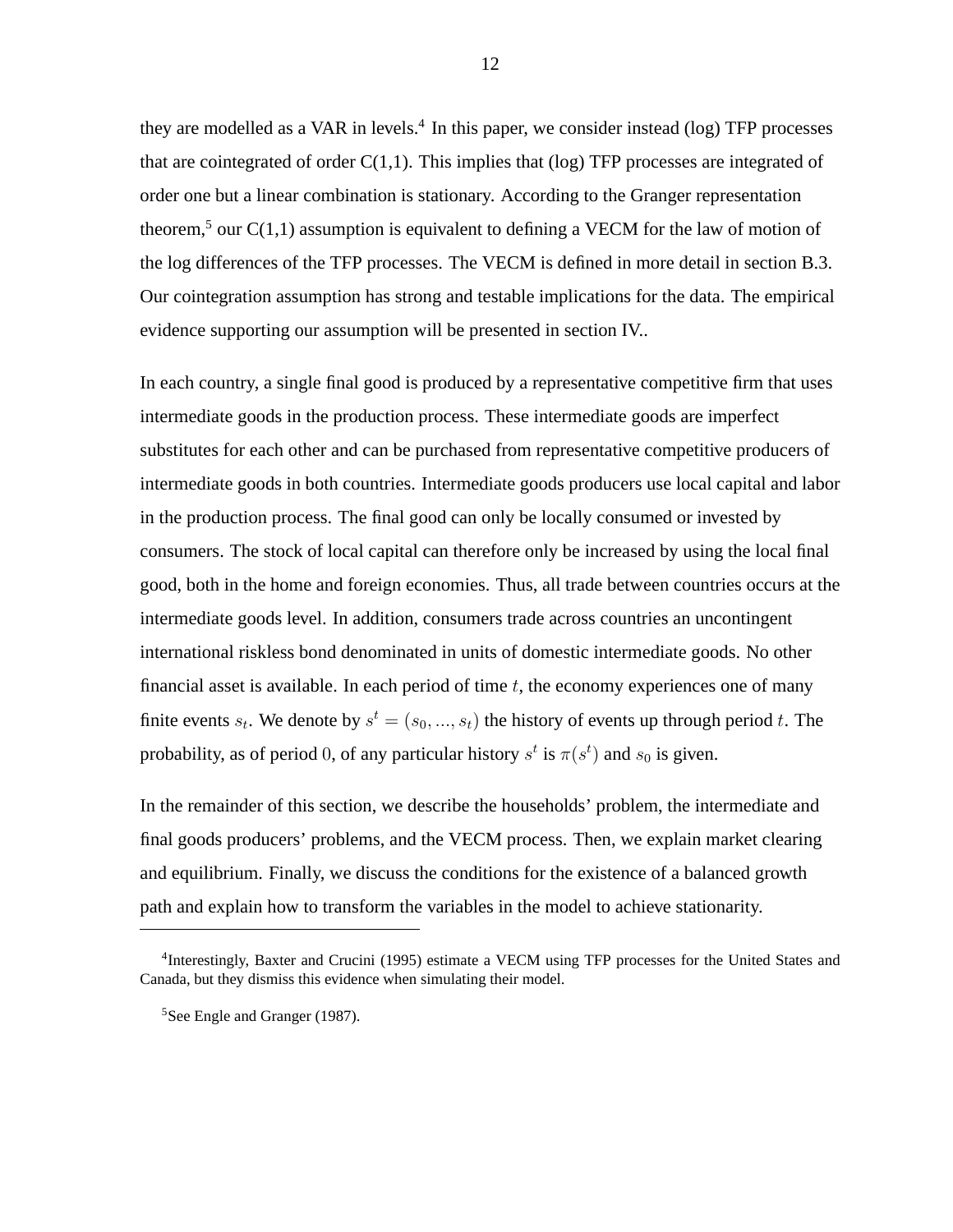# **A. Households**

In this subsection, we describe the decision problem faced by home-country households. The problem faced by foreign-country households is similar, and hence it is not presented. The representative household of the home country solves

$$
\max_{\{C(s^t), L(s^t), X(s^t), K(s^t), D(s^t)\}} \sum_{t=0}^{\infty} \beta^t \sum_{s^t} \pi\left(s^t\right) \frac{\left\{C\left(s^t\right)^{\tau} \left[1 - L\left(s^t\right)\right]^{1-\tau}\right\}^{1-\sigma}}{1-\sigma} \tag{1}
$$

subject to the following budget constraint

$$
P(s^{t}) [C(s^{t}) + X(s^{t})] + P_{H}(s^{t}) \overline{Q}(s^{t}) D(s^{t}) \leq P(s^{t}) [W(s^{t}) L(s^{t}) + R(s^{t}) K(s^{t-1})] + P_{H}(s^{t}) \{D(s^{t-1}) - \Phi[D(s^{t})]\}
$$
\n(2)

and the law of motion for capital

$$
K(s^{t}) = (1 - \delta) K(s^{t-1}) + X(s^{t}).
$$
\n(3)

The following notation is used:  $\beta \in (0, 1)$  is the discount factor,  $L(s^t) \in (0, 1)$  is the fraction of time allocated to work in the home country,  $C(s^t) \geq 0$  are units of consumption of the final good,  $X(s^t) \ge 0$  are units of investment,  $K(s^t) \ge 0$  is the capital level in the home country at the beginning of period  $t + 1$ .  $P(s^t)$  is the price of the home final good, which will be defined below,  $W(s^t)$  is the hourly wage in the home country, and  $R(s^t)$  is the home-country rental rate of capital, where the prices of both factor inputs are measured in units of the final good.  $P_H(s^t)$  is the price of the home intermediate good,  $D(s^t)$  denotes the holdings of the internationally traded riskless bond that pays one unit of home intermediate good (minus a small cost of holding bonds,  $\Phi(\cdot)$ ) in period  $t+1$  regardless of the state of nature, and  $\overline{Q}(s^t)$ is its price, measured in units of the home intermediate good. Finally, the function  $\Phi(\cdot)$  is the arbitrarily small cost of holding bonds measured in units of the home intermediate good.<sup>6</sup>

<sup>&</sup>lt;sup>6</sup>The  $\Phi(\cdot)$  cost is introduced to ensure stationarity of the level of  $D(s^t)$  in IRBC models with incomplete markets, as discussed by Heathcote and Perri (2002). We choose the cost to be numerically small, so it does not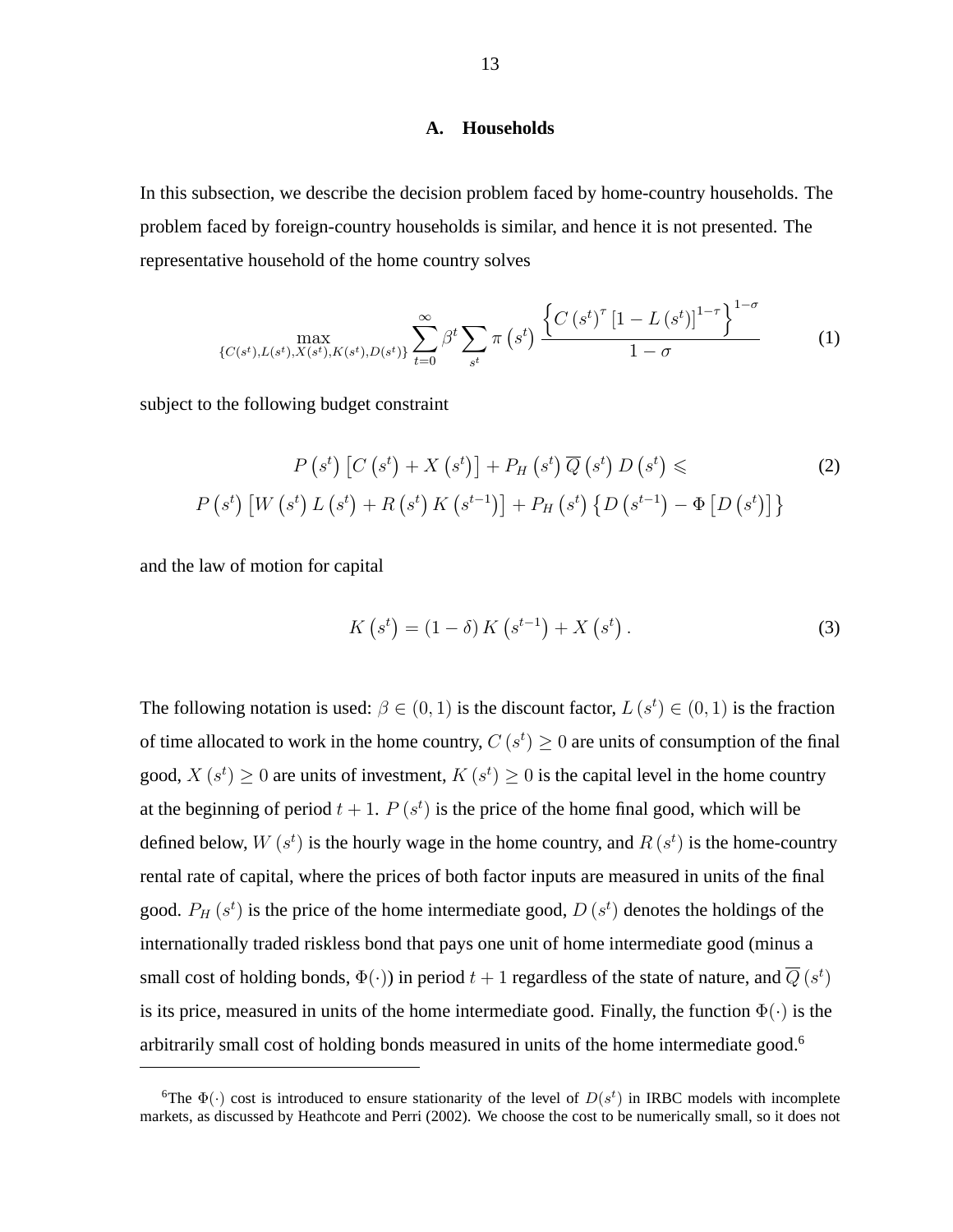We assume, following the existing literature, that  $\Phi(\cdot)$  takes the following functional form  $\Phi\left[D\left(s^t\right)\right] = \frac{\phi}{2} A(s^{t-1})$  $\left[ D(s^t)\right]$  $A(s^{t-1})$  $\vert$ <sup>2</sup> . Note that we need to include the level of TFP in the home country,  $A(s^{t-1})$ , in the adjustment cost function, both dividing  $D(s^t)$  and multiplying  $\int D(s^t)$  $A(s^{t-1})$  $1^2$ . The reason is that since  $A(s^{t-1})$  is an integrated process,  $D(s^t)$  will grow at the rate of growth of  $A(s^{t-1})$  along the balanced growth path, making the ratio  $\frac{D(s^t)}{A(s^{t-1})}$  $\frac{D(s)}{A(s^{t-1})}$  stationary. Also, since all home real variables will also grow at the rate of growth of  $A(s^{t-1})$  along the balanced growth path, we need to make the adjustment cost (measured in units of home intermediate good) also grow at the same rate in order to induce stationarity.

#### **B. Firms**

#### **B.1 Final goods producers**

The final good in the home country,  $Y(s^t)$ , is produced using home intermediate goods,  $Y_H(s^t)$ , and foreign intermediate goods,  $Y_F(s^t)$ , with the following technology:

$$
Y\left(s^{t}\right) = \left[\omega^{\frac{1}{\theta}}Y_{H}\left(s^{t}\right)^{\frac{\theta-1}{\theta}} + \left(1-\omega\right)^{\frac{1}{\theta}}Y_{F}\left(s^{t}\right)^{\frac{\theta-1}{\theta}}\right]^{\frac{\theta}{\theta-1}}\tag{4}
$$

where  $\omega$  denotes the fraction of home intermediate goods that are used for the production of the home final good and  $\theta$  controls the elasticity of substitution between home and foreign intermediate goods. Therefore, the representative final goods producer in the home country solves the following problem:

$$
\max_{Y(s^t)\geq 0, Y_H(s^t)\geq 0, Y_F(s^t)\geq 0} P\left(s^t\right) Y\left(s^t\right) - P_H\left(s^t\right) Y_H\left(s^t\right) - P_F^*\left(s^t\right) Y_F\left(s^t\right)
$$

subject to the production function (4).

affect the dynamics of the rest of the variables.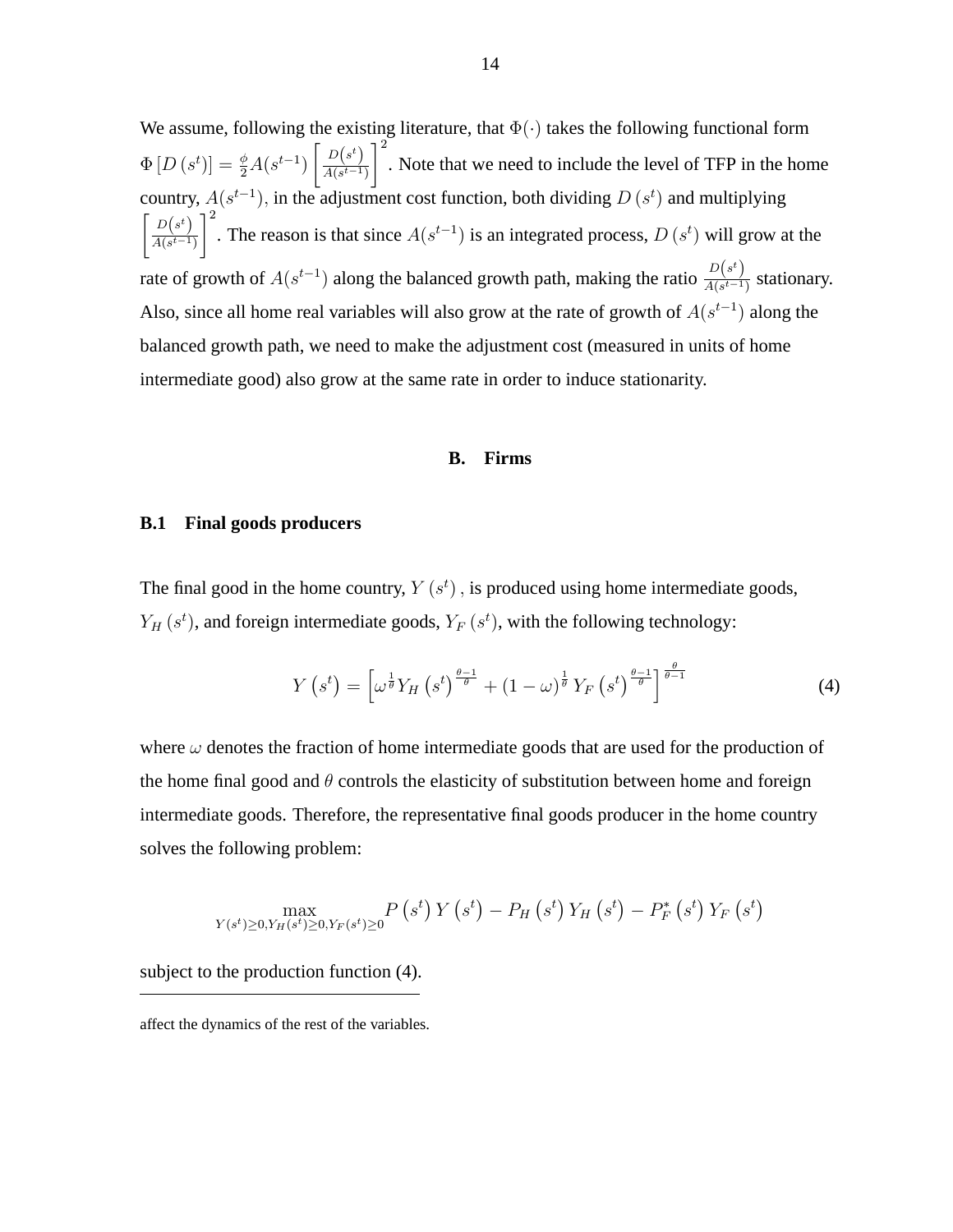# **B.2 Intermediate goods producers**

The representative intermediate goods producer in the home country uses home labor and capital in order to produce home intermediate goods and sells her product to both the home and foreign final good producers. Taking prices of all goods and factor inputs as given, she maximizes profits. Hence, she solves:

$$
\underset{L(s^{t}) \geq 0, K(s^{t-1}) \geq 0}{Max} P_{H}(s^{t}) \left[ Y_{H}(s^{t}) + Y_{H}^{*}(s^{t}) \right] - P(s^{t}) \left[ W(s^{t}) L(s^{t}) + R(s^{t}) K(s^{t-1}) \right]
$$

subject to the production function

$$
Y_{H}(s^{t}) + Y_{H}^{*}(s^{t}) = A(s^{t})^{1-\alpha} K(s^{t-1})^{\alpha} L(s^{t})^{1-\alpha}
$$
 (5)

where  $Y_H(s^t)$  is the amount of home intermediate goods sold to the home final goods producers,  $Y_H^*(s^t)$  is the amount of home intermediate goods sold to the foreign final goods producers, and  $A(s^t)$  is a stochastic process affecting TFP of home intermediate goods producers, which we will characterize below.

# **B.3 The processes for TFP**

As mentioned above, we depart from the standard assumption in the IRBC literature and consider processes for both  $\log A(s^t)$  and  $\log A^*(s^t)$  that are cointegrated of order  $C(1, 1)$ . Equivalently, we specify the following VECM for the law of motion driving the log differences of TFP processes for both the home and the foreign country:

$$
\begin{pmatrix}\n\Delta \log A (s^t) \\
\Delta \log A^* (s^t)\n\end{pmatrix} = \begin{pmatrix}\nc \\
c^*\n\end{pmatrix} + \rho^1 \begin{pmatrix}\n\Delta \log A (s^{t-1}) \\
\Delta \log A^* (s^{t-1})\n\end{pmatrix} + \rho^2 \begin{pmatrix}\n\Delta \log A (s^{t-2}) \\
\Delta \log A^* (s^{t-2})\n\end{pmatrix}
$$
\n
$$
+ \begin{pmatrix}\n\kappa \\
\kappa^*\n\end{pmatrix} \left[ \log A (s^{t-1}) - \gamma \log A^* (s^{t-1}) - \log \xi \right] + \begin{pmatrix}\n\varepsilon^a (s^t) \\
\varepsilon^{a,*} (s^t)\n\end{pmatrix}
$$
\n(6)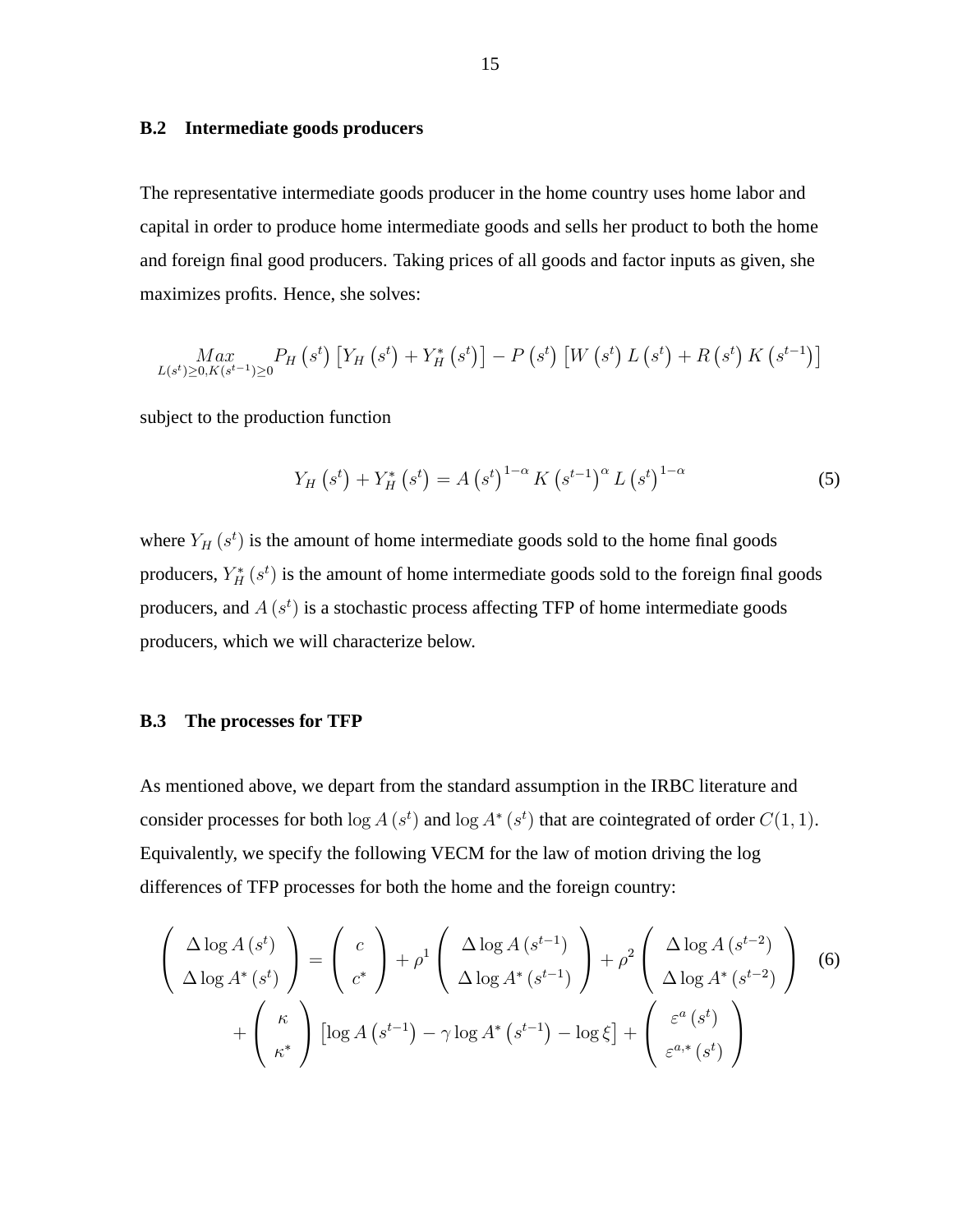where  $\rho^1$  and  $\rho^2$  are  $2 \times 2$  coefficient matrices,  $(1, -\gamma)$  is called the cointegrating vector,  $\xi$  is the constant in the cointegrating relationship,  $\varepsilon^a(s^t) \sim N(0, \sigma^{\varepsilon})$  and  $\varepsilon^*(s^t) \sim N(0, \sigma^{\varepsilon,*})$ ,  $\varepsilon^a$  (s<sup>t</sup>) and  $\varepsilon^*$  (s<sup>t</sup>) are correlated,  $\Delta$  is the first-difference operator.<sup>7</sup>

This VECM representation implies that deviations of today's log differences of TFP with respect to its mean value depend not only on lags of home and foreign log differences of TFP but also on a function of the ratio of lag home and foreign TFP,  $A(s^{t-1}) / [\xi A^* (s^{t-1})^{\gamma}]$ . Thus, if the ratio  $A(s^{t-1})/A^*(s^{t-1})^{\gamma}$  is larger than its long-run value,  $\xi$ , then  $\kappa < 0$  and  $\kappa^* > 0$  will imply that  $\Delta \log A$  (s<sup>t</sup>) would fall and  $\Delta \log A^*$  (s<sup>t</sup>) would rise, driving both series toward their long-run equilibrium values. The VECM representation also implies that  $\Delta \log A(s^t)$ ,  $\Delta \log A^*(s^t)$ , and  $\log A(s^{t-1}) - \gamma \log A^*(s^{t-1}) - \log \xi$  are stationary processes.

# **C. Market Clearing**

The model is closed with the following market clearing conditions in the final goods markets

$$
C(s^t) + X(s^t) = Y(s^t)
$$
 and  $C^*(s^t) + X^*(s^t) = Y^*(s^t)$ 

and the bond markets

$$
D\left(s^t\right) + D^*\left(s^t\right) = 0.
$$

# **D. Equilibrium**

# **D.1 Equilibrium definition**

Now we are ready to define the equilibrium for this economy. Given our law of motion for (log) TFP shocks defined by (6), an equilibrium for this economy is a set of allocations for home consumers,  $C(s^t)$  ,  $L(s^t)$  ,  $X(s^t)$ ,  $K(s^t)$ , and  $D(s^t)$  , and foreign consumers,  $C^*(s^t)$ ,

<sup>&</sup>lt;sup>7</sup>Here we restrict ourselves to a VECM with two lags. This assumption is motivated by the empirical results to be presented in section IV., where only two lags are significant.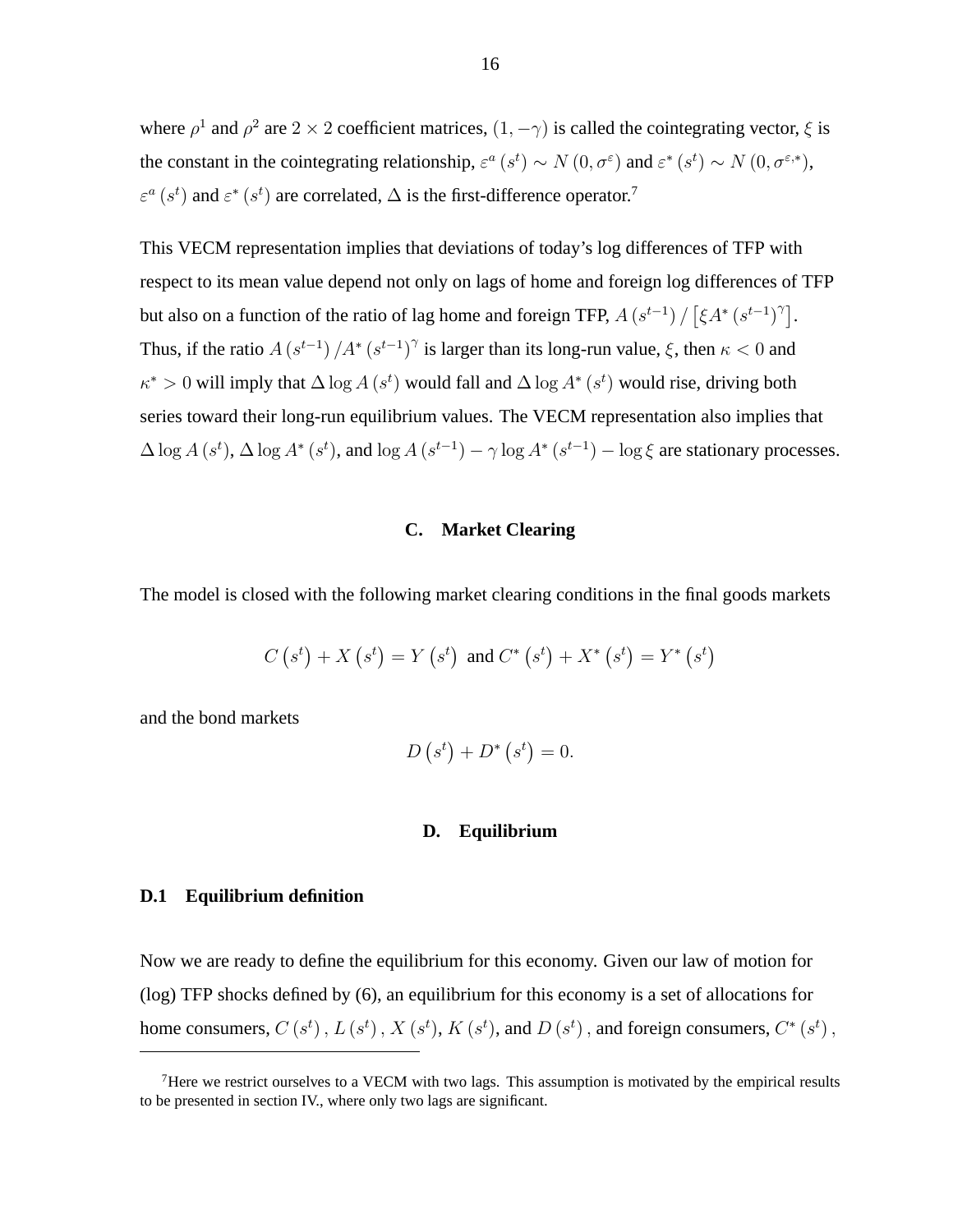$L^*(s^t)$ ,  $X^*(s^t)$ ,  $K^*(s^t)$ , and  $D^*(s^t)$ , allocations for home and foreign intermediate goods producers,  $Y_H(s^t)$ ,  $Y_H^*(s^t)$ ,  $Y_F(s^t)$  and  $Y_F^*(s^t)$ , allocations for home and foreign final goods producers,  $Y(s^t)$  and  $Y^*(s^t)$ , intermediate goods prices  $P_H(s^t)$  and  $P_F^*(s^t)$ , final goods prices  $P(s^t)$  and  $P^*(s^t)$ , rental prices of labor and capital in the home and foreign country,  $W(s^t)$ ,  $R(s^t)$ ,  $W^*(s^t)$ , and  $R^*(s^t)$  and the price of the bond  $\overline{Q}(s^t)$  such that  $(i)$  given prices, household allocations solve the households' problem;  $(ii)$  given prices, intermediate goods producers allocations solve the intermediate goods producers' problem;  $(iii)$  given prices, final goods producers allocations solve the final goods producers' problem;  $(iv)$  and markets clear.

# **D.2 Equilibrium conditions**

At this point, it is useful to define the following relative prices:  $\widetilde{P}_H(s^t) = \frac{P_H(s^t)}{P(s^t)}$  $\frac{H(s)}{P(s^t)},$  $\widetilde{P}_F^*\left(s^t\right)=\frac{P_F^*\left(s^t\right)}{P^*(s^t)}$  $\frac{P_{F}^{*}\left(s^{t}\right)}{P^{*}\left(s^{t}\right)}$  and  $RER\left(s^{t}\right)=\frac{P^{*}\left(s^{t}\right)}{P\left(s^{t}\right)}$  $\frac{S^{(s)}}{P(s^t)}$ . Note that  $P_H(s^t)$  is the price of home intermediate goods in terms of home final goods,  $\tilde{P}_F^*(s^t)$  is the price of foreign intermediate goods in terms of foreign final goods, which appears in the foreign country's budget constraint, and  $RER(s<sup>t</sup>)$  is the real exchange rate between the home and foreign countries. In our model the law of one price holds; hence, we have that  $P_H(s^t) = P_H^*(s^t)$  and  $P_F(s^t) = P_F^*(s^t)$ . In the model the only source of real exchange rate fluctuations is the presence of home bias.

We now determine the equilibrium conditions implied by the first order conditions of households, intermediate and final goods producers in both countries, as well as the relevant laws of motion, production functions, and market clearing conditions. The marginal utility of consumption and the labor supply are given by:

$$
U_C\left(s^t\right) = \lambda\left(s^t\right),\tag{7}
$$

$$
\frac{U_L(s^t)}{U_C(s^t)} = W\left(s^t\right),\tag{8}
$$

where  $U_x$  denotes the partial derivative of the utility function U with respect to variable x. The first order condition with respect to capital delivers an intertemporal condition that relates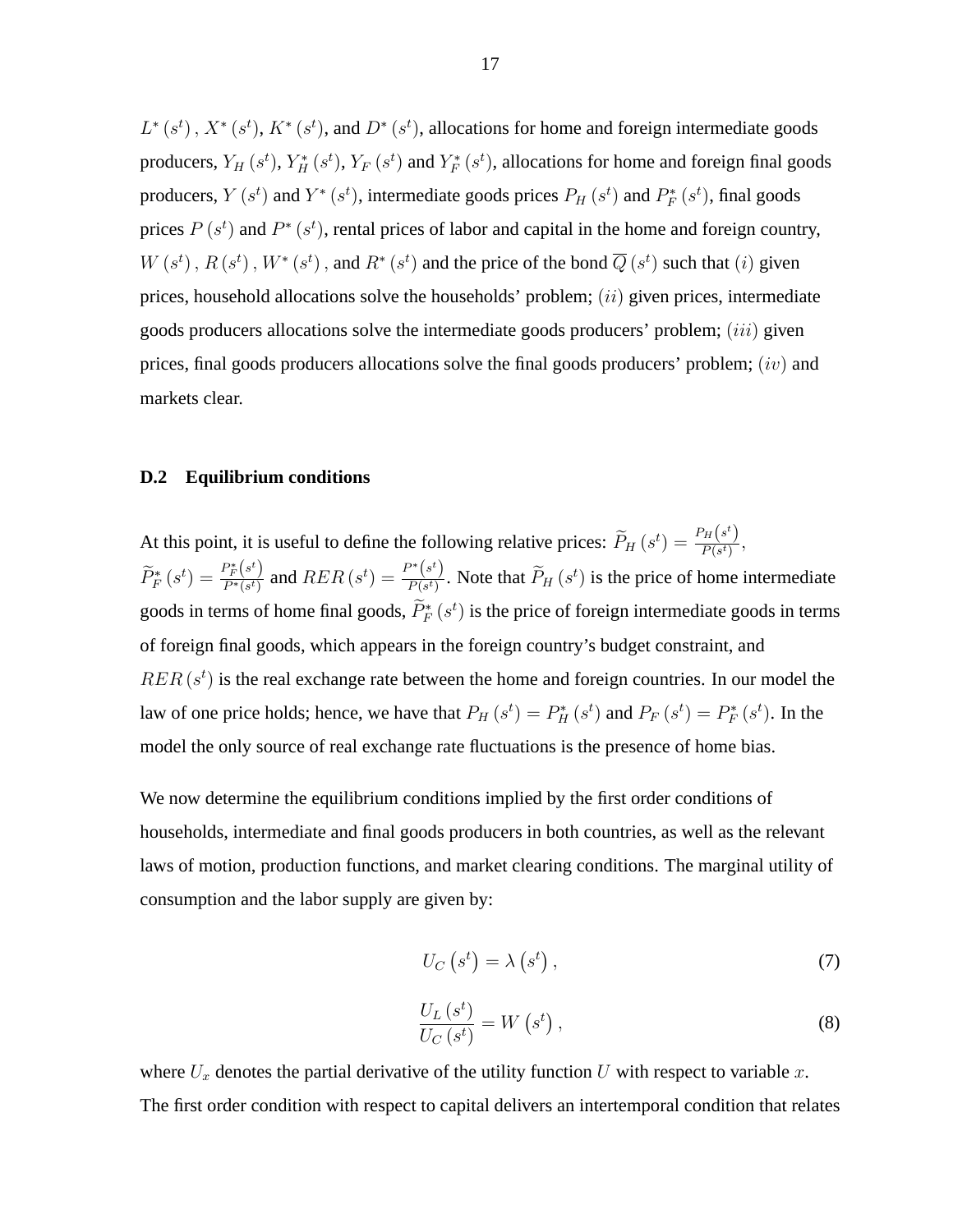the marginal rate of consumption to the rental rate of capital and the depreciation rate:

$$
\lambda\left(s^{t}\right) = \beta \sum_{s^{t+1}} \pi\left(s^{t+1}|s^{t}\right) \lambda\left(s^{t+1}\right) \left[R\left(s^{t+1}\right) + 1 - \delta\right],\tag{9}
$$

where  $\pi (s^{t+1}|s^t) = \frac{\pi (s^{t+1})}{\pi (s^t)}$  $\frac{(s^{k+1})}{\pi(s^t)}$  is the conditional probability of  $s^{t+1}$  given  $s^t$ .

The law of motion of capital is:

$$
K(s^{t}) = (1 - \delta) K(s^{t-1}) + X(s^{t}).
$$
\n(10)

The analogous expressions for the foreign country are as follows. All starred variables denote the foreign-country analogous to the home-country variables (i.e., if  $C$  is consumption of the final home good, then  $C^*$  denotes consumption of the final foreign good, and so on).

$$
U_{C^*}\left(s^t\right) = \lambda^*\left(s^t\right),\tag{11}
$$

$$
\frac{U_{L^*}\left(s^t\right)}{U_{C^*}\left(s^t\right)} = W^*\left(s^t\right),\tag{12}
$$

$$
\lambda^* \left( s^t \right) = \beta \sum_{s^{t+1}} \pi \left( s^{t+1} | s^t \right) \lambda^* \left( s^{t+1} \right) \left[ R^* \left( s^{t+1} \right) + 1 - \delta \right], \tag{13}
$$

and

$$
K^*\left(s^t\right) = \left(1 - \delta\right)K^*\left(s^{t-1}\right) + X^*\left(s^t\right). \tag{14}
$$

The optimal choice by households of the home country delivers the following expression for the price of the riskless bond:

$$
\overline{Q}\left(s^{t}\right) = \beta \sum_{s^{t+1}} \pi\left(s^{t+1}|s^{t}\right) \frac{\lambda\left(s^{t+1}\right)}{\lambda\left(s^{t}\right)} \frac{\overline{P}_{H}\left(s^{t+1}\right)}{\widetilde{P}_{H}\left(s^{t}\right)} - \frac{\Phi'\left[D\left(s^{t}\right)\right]}{\beta}.\tag{15}
$$

The risk-sharing condition is given by the optimal choice of the households of both countries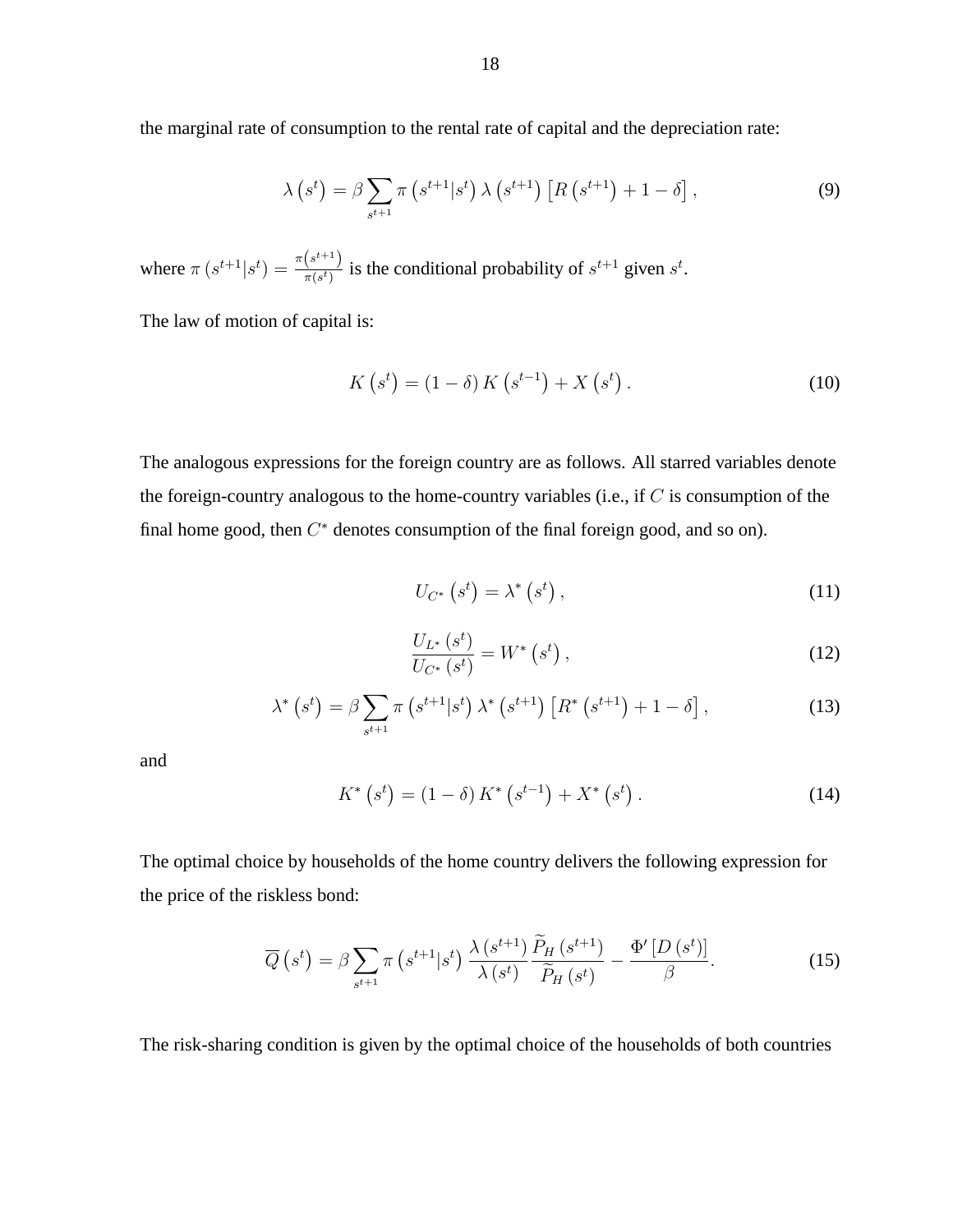for the riskless bond:

$$
\sum_{s^{t+1}} \pi\left(s^{t+1}|s^t\right) \left[ \frac{\lambda^*\left(s^{t+1}\right)}{\lambda^*\left(s^t\right)} \frac{\widetilde{P}_H\left(s^{t+1}\right)}{\widetilde{P}_H\left(s^t\right)} \frac{RER\left(s^t\right)}{RER\left(s^{t+1}\right)} - \frac{\lambda\left(s^{t+1}\right)}{\lambda\left(s^t\right)} \frac{\widetilde{P}_H\left(s^{t+1}\right)}{\widetilde{P}_H\left(s^t\right)} \right] = -\frac{\Phi'\left[D\left(s^t\right)\right]}{\beta}.\tag{16}
$$

From the intermediate goods producers' maximization problems, we obtain the result that labor and capital are paid their marginal product, where the rental rate of capital and the real wage are expressed in terms of the final good in each country:

$$
W\left(s^{t}\right) = (1 - \alpha)\widetilde{P}_{H}\left(s^{t}\right)A\left(s^{t}\right)^{1-\alpha}K\left(s^{t-1}\right)^{\alpha}L\left(s^{t}\right)^{-\alpha},\tag{17}
$$

$$
R\left(s^{t}\right) = \alpha \widetilde{P}_{H}\left(s^{t}\right) A\left(s^{t}\right)^{1-\alpha} K\left(s^{t-1}\right)^{\alpha-1} L\left(s^{t}\right)^{1-\alpha},\tag{18}
$$

$$
W^* \left( s^t \right) = (1 - \alpha) \widetilde{P}_F^* \left( s^t \right) A^* \left( s^t \right)^{1 - \alpha} K^* \left( s^{t - 1} \right)^{\alpha} L^* \left( s^t \right)^{-\alpha}, \tag{19}
$$

and

$$
R^* (s^t) = \alpha \widetilde{P}_F^* (s^t) A^* (s^t)^{1-\alpha} K^* (s^{t-1})^{\alpha-1} L^* (s^t)^{1-\alpha}.
$$
 (20)

From the final goods producers' maximization problem, we obtain the demands of intermediate goods, which depend on their relative price:

$$
Y_H\left(s^t\right) = \omega \widetilde{P}_H\left(s^t\right)^{-\theta} Y\left(s^t\right),\tag{21}
$$

$$
Y_F\left(s^t\right) = \left(1 - \omega\right) \left(\widetilde{P}_F^*\left(s^t\right) RER\left(s^t\right)\right)^{-\theta} Y\left(s^t\right),\tag{22}
$$

$$
Y_H^*\left(s^t\right) = \left(1 - \omega\right) \left(\frac{\widetilde{P}_H\left(s^t\right)}{RER\left(s^t\right)}\right)^{-\theta} Y^*\left(s^t\right),\tag{23}
$$

and

$$
Y_F^*\left(s^t\right) = \omega \widetilde{P}_F^*\left(s^t\right)^{-\theta} Y^*\left(s^t\right). \tag{24}
$$

Finally, good, input, and bond markets clear. Thus:

$$
C\left(s^{t}\right) + X\left(s^{t}\right) = Y\left(s^{t}\right),\tag{25}
$$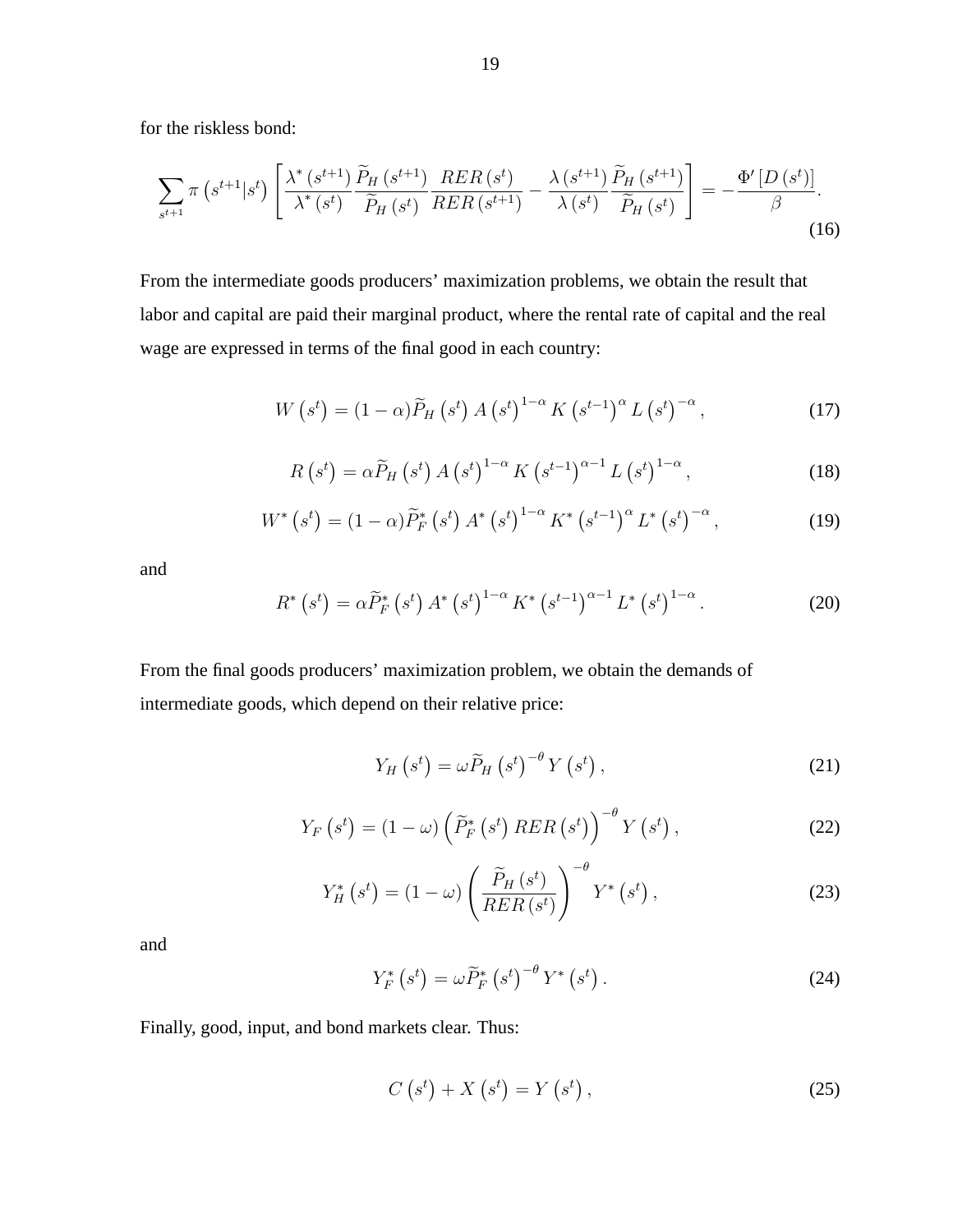$$
C^*\left(s^t\right) + X^*\left(s^t\right) = Y^*\left(s^t\right),\tag{26}
$$

$$
Y\left(s^{t}\right) = \left[\omega^{\frac{1}{\theta}}Y_{H}\left(s^{t}\right)^{\frac{\theta-1}{\theta}} + \left(1-\omega\right)^{\frac{1}{\theta}}Y_{F}\left(s^{t}\right)^{\frac{\theta-1}{\theta}}\right]^{\frac{\theta}{\theta-1}},\tag{27}
$$

$$
Y^*\left(s^t\right) = \left[\omega^{\frac{1}{\theta}} Y_F^*\left(s^t\right)^{\frac{\theta-1}{\theta}} + \left(1-\omega\right)^{\frac{1}{\theta}} Y_H^*\left(s^t\right)^{\frac{\theta-1}{\theta}}\right]^{\frac{\theta}{\theta-1}},\tag{28}
$$

$$
Y_{H}\left(s^{t}\right) + Y_{H}^{*}\left(s^{t}\right) = A\left(s^{t}\right)^{1-\alpha} K\left(s^{t-1}\right)^{\alpha} L\left(s^{t}\right)^{1-\alpha},\tag{29}
$$

$$
Y_F(s^t) + Y_F^* (s^t) = A^* (s^t)^{1-\alpha} K^* (s^{t-1})^{\alpha} L^* (s^t)^{1-\alpha}, \qquad (30)
$$

and

$$
D\left(s^{t}\right) + D^{*}\left(s^{t}\right) = 0.\tag{31}
$$

The law of motion of the level of debt

$$
\widetilde{P}_H\left(s^t\right)\overline{Q}\left(s^t\right)D\left(s^t\right) = \widetilde{P}_H\left(s^t\right)Y_H^*\left(s^t\right) - \widetilde{P}_F^*\left(s^t\right)RER\left(s^t\right)Y_F\left(s^t\right) \qquad (32)
$$
\n
$$
+ \widetilde{P}_H\left(s^t\right)D\left(s^{t-1}\right) - \widetilde{P}_H\left(s^t\right)\Phi\left[D\left(s^t\right)\right]
$$

is obtained using (2) and the fact that intermediate and final goods producers at home make zero profits. Finally, the productivity shocks follow the VECM described in section B.3.

#### **E. Balanced Growth and the Restriction on the Cointegrating Vector**

Equations (7) to (32) and the VECM process for (log) TFP characterize the equilibrium in this model. Since we assume that both  $\log A(s^t)$  and  $\log A^*(s^t)$  are integrated processes, we need to normalize the equilibrium conditions in order to obtain a stationary system more amenable to study. Following King, Plosser, and Rebelo (1988) we divide the home-country variables that have a trend by the lagged domestic level of TFP,  $A(s^{t-1})$ , and the foreign-country variables that have a trend by the lagged foreign level of TFP,  $A^*$  ( $s^{t-1}$ ). In the Appendix, we detail the full set of normalized equilibrium conditions. (See equations (34) to (59) in the Appendix.)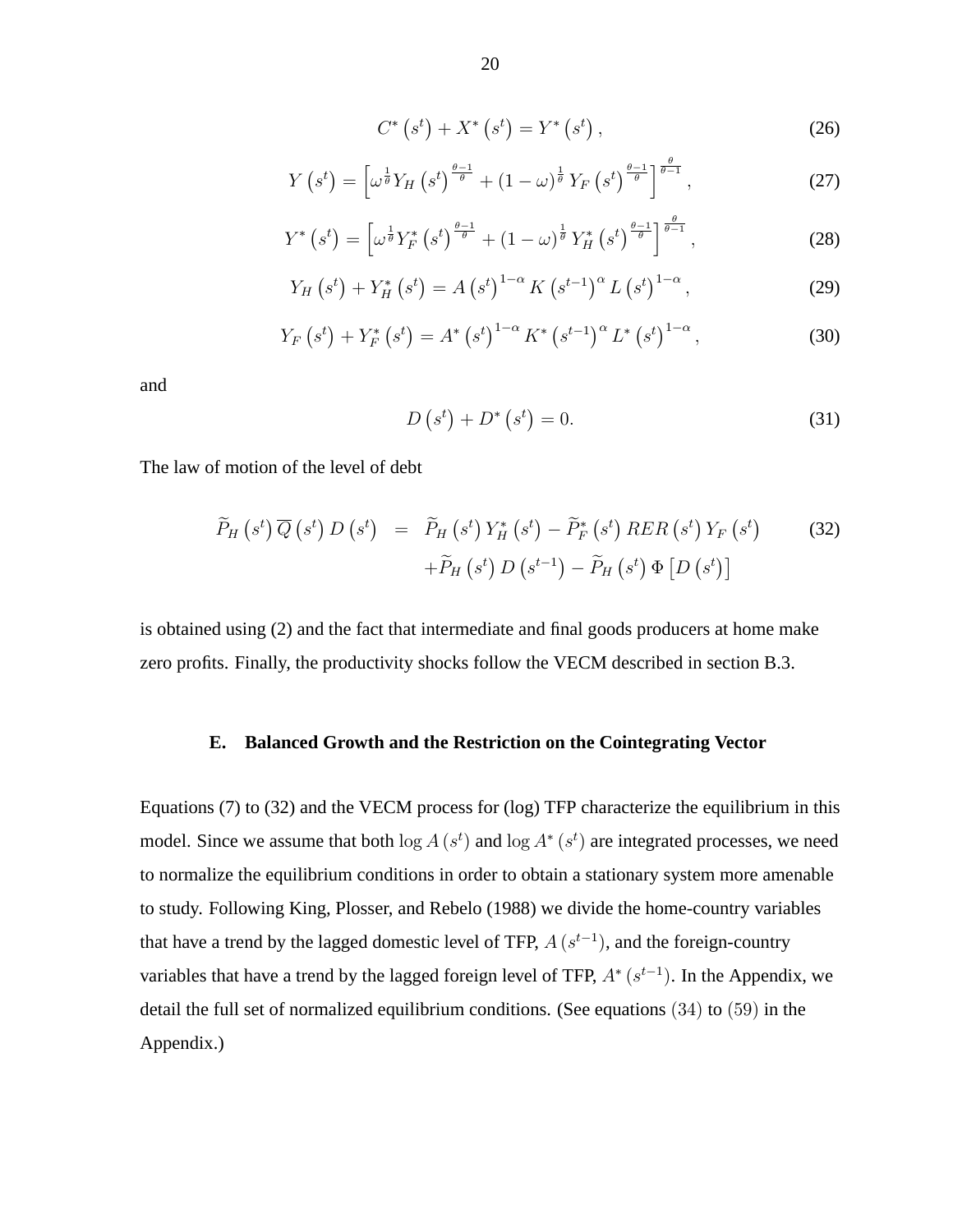For the model to have balanced growth we require some restrictions on preferences, production functions, and the law of motion of productivity shocks. The restrictions on preferences and technology of King, Plosser, and Rebelo (1988) are sufficient for the existence of balanced growth in a closed economy real business cycle (RBC) model. However, in our two-country model, an additional restriction on the cointegrating vector is needed if the model is to exhibit balanced growth. In particular, we need the ratio  $A(s^{t-1})/A^*(s^{t-1})$  to be stationary.

In order to understand why the international dimension of the model requires this additional restriction, let us focus, for example, on equation (49) of the set of normalized equilibrium conditions defined in the Appendix This equation is the normalized condition for the demand of imported foreign-produced intermediate goods by the home country:

$$
\widehat{Y}_F\left(s^t\right) = \left(1 - \omega\right) \left[\widetilde{P}_F^*\left(s^t\right) RER\left(s^t\right)\right]^{-\theta} \widehat{Y}\left(s^t\right) \frac{A\left(s^{t-1}\right)}{A^*\left(s^{t-1}\right)}
$$

where  $\hat{Y}_F(s^t) = Y_F(s^t) / A^* (s^{t-1})$  while  $\hat{Y}(s^t) = Y(s^t) / A (s^{t-1})$ . Since  $\hat{P}_F^*(s^t)$  and  $RER(s^t)$  are stationary, if the ratio between  $A(s^{t-1})$  and  $A^*(s^{t-1})$  were to be non-stationary, the ratio between  $\hat{Y}_F\left(s^t\right)$  and  $\hat{Y}\left(s^t\right)$  would also be non-stationary and balanced growth would not exist. A similar argument must hold for the following normalized equilibrium conditions:  $(50), (54), (55), (58),$  and  $(59).$ 

Our VECM implies that the ratio between  $A(s^{t-1})$  and  $A^*(s^{t-1})^{\gamma}$  is stationary. Therefore, a sufficient condition for balanced growth is that the parameter  $\gamma$  equals one or, equivalently, that the cointegrating vector equals  $(1, -1)$ .

### **IV. Estimation of the VECM**

In this section, after describing our constructed TFP series for the U.S. and the "rest of the world," we perform three exercises. First, we show that our assumption that the TFP processes are cointegrated of order  $C(1,1)$  cannot be rejected in the data. By the Granger representation theorem this implies that our VECM specification is valid. Second, we also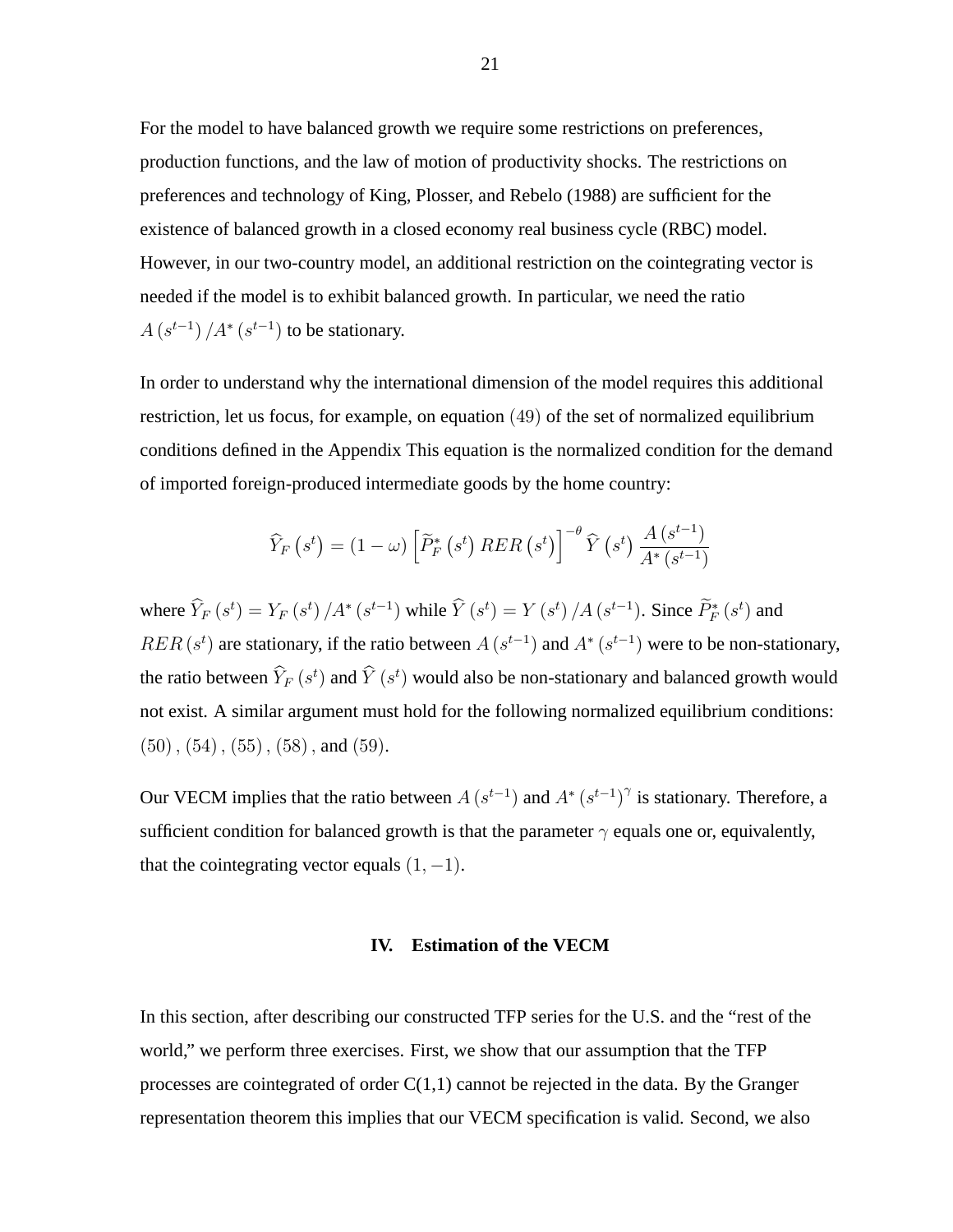show that the restriction imposed by balanced growth, i.e., that the parameter  $\gamma$  is equal to one, cannot be rejected in the data either. Finally, we estimate the parameters driving our VECM in order to simulate our model in the next section.

### **A. Data**

In order to estimate our VECM we use data for the U.S. and an aggregate for the "rest of the world." For the U.S., we obtain quarterly output data from the Bureau of Economic Analysis and employment data from the Payroll Survey from 1973:1 to 2007:3. The "rest of the world" aggregate contains nominal output and employment data for the 12 countries of the Euro Area (using Eurostat and the Area Wide Model data set maintained at the European Central Bank), the United Kingdom, Canada, Japan, and Australia (using national sources data). This group accounts for about 50 percent of the basket of currencies that the Federal Reserve uses to construct the real exchange rate for the U.S. dollar. Given some restrictions on employment data necessary to build TFP shocks, our sample period for the "rest of the world" goes from 1980:1 to 2007:3. Ideally, one would want to include additional countries that represent an important and increasing share of trade with the United States, such as China, but long quarterly output and employment figures are not available.<sup>8</sup>

We aggregate the nominal outputs of the "rest of the world" using PPP exchange rates to convert each national nominal output to current U.S. dollars, and then use the output deflator of the United States to convert the "rest of the world" nominal output to constant U.S. dollars. We obtain aggregate "rest of the world" employment data by simply aggregating the number of employees in each country. Since capital stock series are not available at a quarterly frequency for most countries, we estimate the TFP shock as follows:

$$
\log A(s^t) = \frac{\log Y(s^t) - (1 - \alpha) \log L(s^t)}{1 - \alpha} \text{ and } \log A^* (s^t) = \frac{\log Y^* (s^t) - (1 - \alpha) \log L^* (s^t)}{1 - \alpha}
$$

<sup>&</sup>lt;sup>8</sup>We also included in our definition of the rest of the world Mexico and South Korea, which resulted in a shortening of the starting point to 1982:3, which is when the Korean employment series starts. The results were similar including these two countries, but to take advantage of the longer time series in our subsample analysis, we decided to exclude them.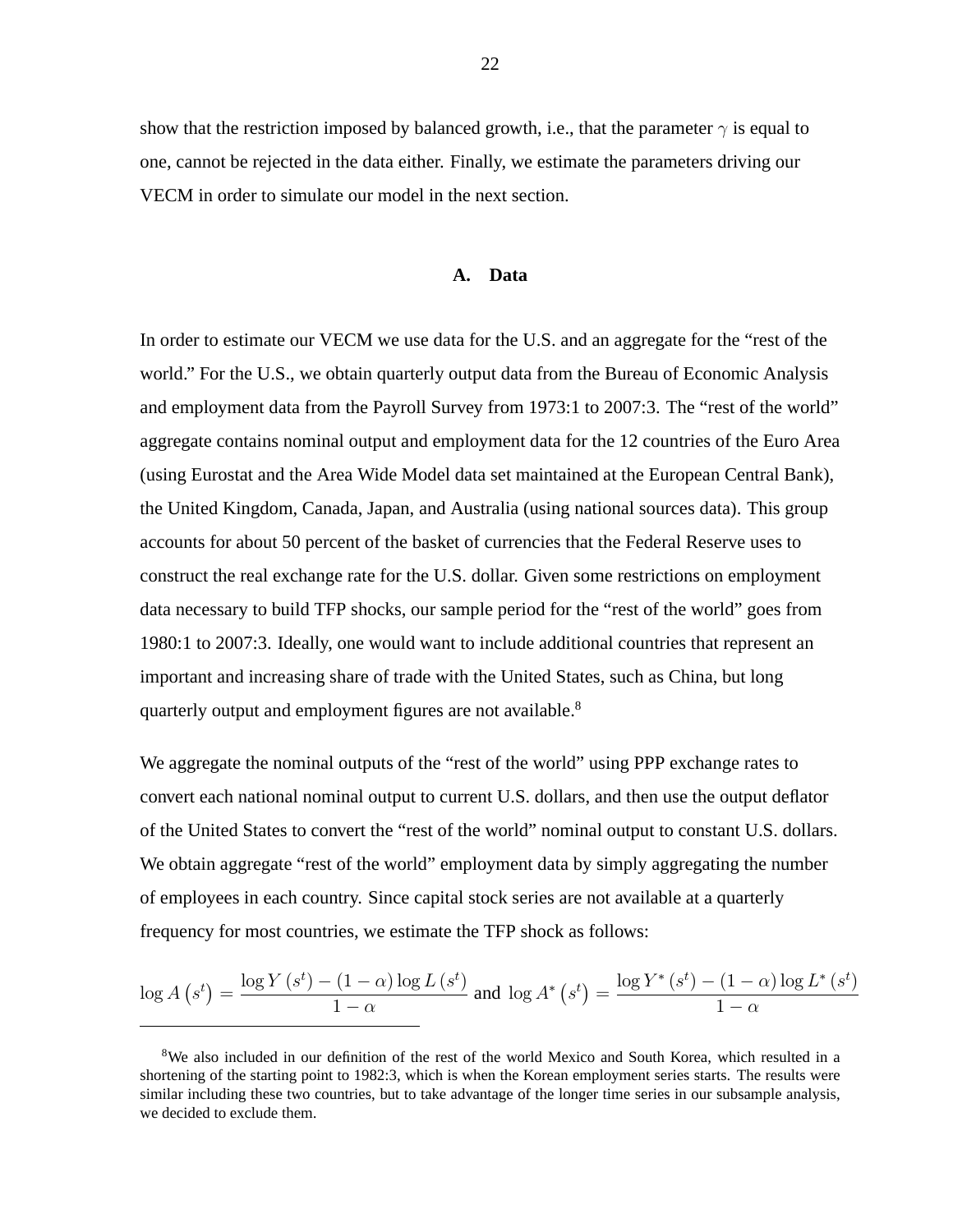where  $\alpha$  is the capital share of output and takes a value of 0.36. Backus, Kehoe, and Kydland (1992) and Heathcote and Perri (2002, 2008) use a similar approach when constructing TFP series for the United States and a "rest of the world" aggregate. In Figure 3 we plot the constructed (log) TFP processes for the U.S. and "rest of the world."



Figure 3: TFP Processes for the U.S. and the "Rest of the World."

# **B. Integration and Cointegration Properties**

In this section, we present evidence supporting our assumption that the (log) TFP processes for the U.S. and the "rest of the world" are cointegrated of order  $C(1,1)$ . First, we will empirically support the unit root assumption for the univariate processes. Second, we will test for the presence of cointegrating relationships using the Johansen (1991) procedure. Both the trace and the maximum eigenvalue methods support the existence of a cointegrating vector.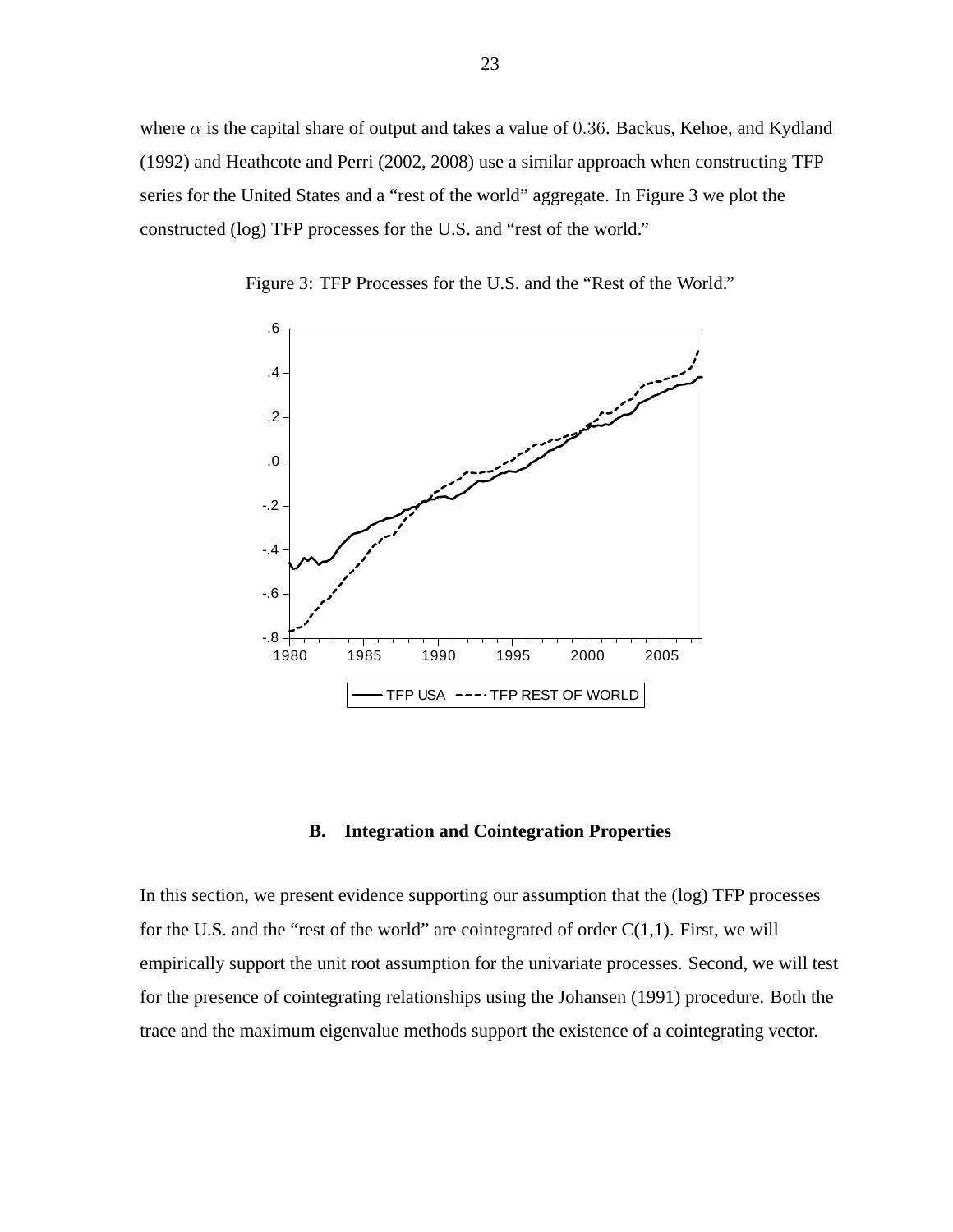Univariate analysis of the log TFP processes for the U.S. and the "rest of the world" strongly indicates that both series can be characterized by unit root processes with drift. Table 1 presents results for the U.S. log TFP process using the following commonly applied unit root tests: augmented Dickey-Fuller (Dickey and Fuller, 1979, and Said and Dickey 1984); the DF-GLS and the optimal point statistic  $(P_TGLS)$ , both of Elliott et al. (1996); and the modified  $MZ_{\alpha}$ ,  $MZ_{t}$ , and MSB of Ng and Perron (2001). The lag length is chosen using the modified Akaike Information criterion (MAIC) as Ng and Perron (1995) recommend. In each case a constant and a trend are included in the specification and data from 1973:1 to 2007:4 are used. Table 1 also presents the same unit root test results for the "rest of the world" log TFP process using data from 1980:1 to 2007:3. None of the test statistics are even close to rejecting the null hypothesis of unit root at the 5 percent critical value and only the augmented Dickey-Fuller t-test rejects it at the 10 percent critical value for the U.S. Using the same statistics, unit root tests on the first difference of the log TFP processes for the U.S. and the "rest of the world" are stationary. For the U.S. all the tests reject the null hypothesis of unit root at the 1 percent critical value. For the "rest of the world" augmented Dickey-Fuller,  $P_TGLS$ , and MSB reject the null hypothesis of unit root at the 5 percent critical value, while the DF-GLS and  $MZ_{\alpha}$  tests reject it at the 10 percent value.

|               |             | log U.S. TFP |                                 | log "Rest of the World" TFP |         |                |             |                         |  |
|---------------|-------------|--------------|---------------------------------|-----------------------------|---------|----------------|-------------|-------------------------|--|
|               | Level       |              |                                 | <b>First Difference</b>     |         | Level          |             | <b>First Difference</b> |  |
| Method        | t-statistic | p-value      | t-statistic p-value t-statistic |                             |         | p-value        | t-statistic | p-value                 |  |
| ADF           | $-3.29$     | 0.07         | $-3.03$                         | 0.13                        | $-7.11$ | $\overline{0}$ | $-3.89$     | 0.02                    |  |
| DF-GLS        | $-1.30$     | 0.2          | $-1.16$                         | 0.25                        | $-2.76$ | $\overline{0}$ | $-6.95$     | 0.07                    |  |
| $P_T$ -GLS    | 31.98       | $6.81*$      | 49.64                           | $6.82*$                     | 1.75    | $\overline{0}$ | 4.66        | $6.8*$                  |  |
| $MZ_{\alpha}$ | $-3.49$     | $-14.2**$    | $-2.00$                         | $-14.2**$                   | $-51.5$ | $\overline{0}$ | $-14.77$    | $-14.2**$               |  |
| $MZ_t$        | $-1.23$     | $-2.6***$    | $-0.97$                         | $-2.6***$                   | $-5.06$ | $\overline{0}$ | $-2.48$     | $-2.62**$               |  |
| <b>MSB</b>    | 0.35        | $0.19**$     | 0.48                            | $0.18***$                   | 0.09    | $\overline{0}$ | 0.16        | $0.19**$                |  |

Table 1: Unit Root tests for TFP

Notes: ADF stands for augmented Dickey-Fuller test. DF-GLS stands for Elliott-Rothenberg-Stock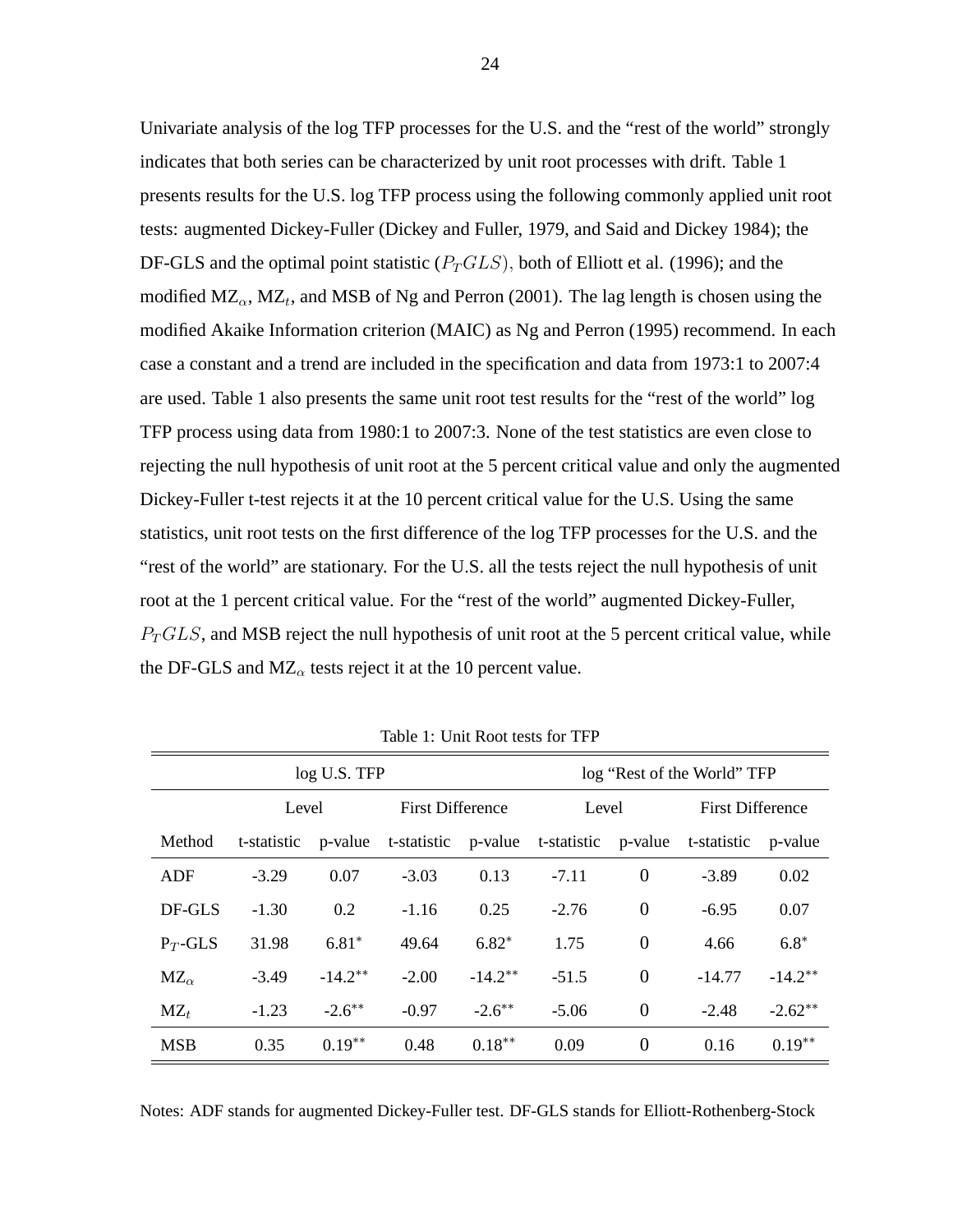detrended residuals test statistic.  $P_T$ -GLS stands for Elliott-Rothenberg-Stock Point-Optimal test statistic.  $MZ_{\alpha}$ ,  $MZ_{t}$ , and MSB stand for the class of modified tests analyzed in Ng-Perron (2001). p-values for the ADF test are one-sided p-values as in MacKinnon (1996). p-values for the DF-GLS test are as in Elliott-Rothenberg-Stock (1996, Table 1). \* These values do not represent the p-values but the critical values of the test at the 10 percent level as reported in Elliott-Rothenberg-Stock (1996) Table 1. \*\* These values do not represent the p-values but the asymptotic critical values of the test at the 10 percent level as reported in Ng-Perron (2001) Table 1.

Once we have presented evidence that strongly indicates that the (log) TFP for the U.S. and the "rest of the world" is well characterized by integrated processes of order one, we now focus on presenting evidence supporting our assumption that the processes are cointegrated. Table 2 presents some statistics calculated from an unrestricted VAR with five lags and a deterministic trend for the two-variables system  $[\log A(s^t), \log A^*(s^t)]$  for the sample period 1980:3 to 2007:3 where the number of lags was chosen using the AIC criterion.

Table 2: Cointegration Statistics I Eigenvalues Modulus 1.01 0.97 0.82 0.82

Table 2 shows absolute value for the four eigenvalues of the VAR implied by the point estimates. If  $\log A(s^t)$  and  $\log A^*(s^t)$  share one common stochastic trend (balanced growth), the estimated VAR has to have a single eigenvalue equal to one and all other eigenvalues have to be less than one. As shown in Table 2, point estimates are in accord with this prediction: the highest eigenvalue equals one, while the second highest is less than one. But this is not a formal test of cointegration. Table 3 reports results from the unrestricted cointegration rank test using the trace and the maximum eigenvalue methods as defined by Johansen (1991). The cointegration tests are run for the sample period 1981:2 to 2007:3 and assume a constant in the cointegrating vector. Clearly, the data strongly support a single eigenvalue.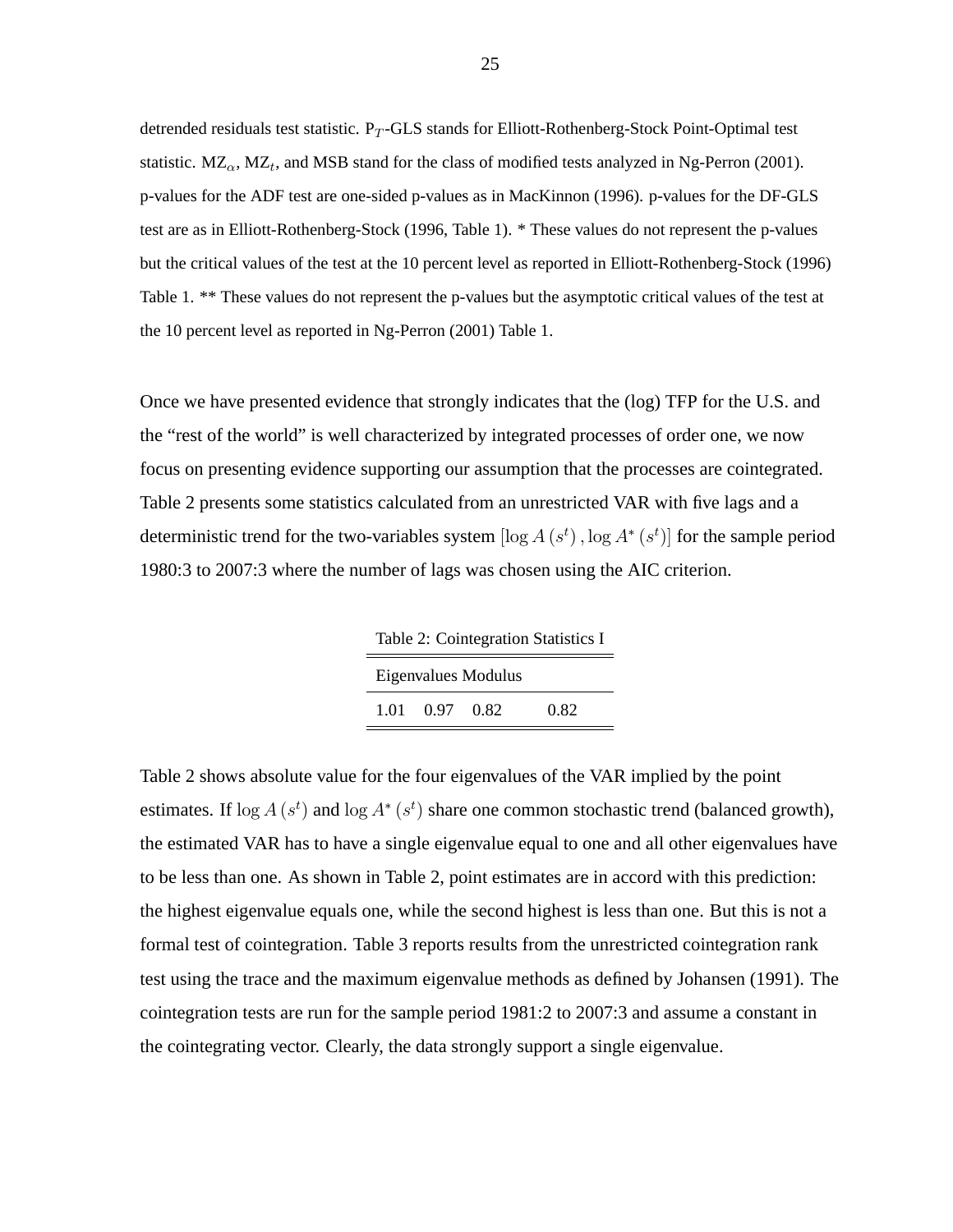| Number of Vectors Eigenvalue Trace p-value Max-Eigenvalue p-value |      |            |            |       |      |
|-------------------------------------------------------------------|------|------------|------------|-------|------|
|                                                                   | 0.15 | 19.06 0.01 |            | 18.21 | 0.01 |
|                                                                   | 0.00 |            | 0.855 0.35 | 0.00  | 0.35 |

Table 3: Cointegration Statistics II: Johansen's test

Note: p-values as reported in MacKinnon-Haug-Michelis (1999)

# **C. The VECM Model**

In the last subsection, we presented evidence that  $\log A(s^t)$  and  $\log A^*(s^t)$  are cointegrated of order  $C(1,1)$ . In this subsection we provide four additional results. First, we show that the null hypothesis of  $\gamma = 1$  cannot be rejected by the data using a likelihood ratio test. This is very important because a cointegrating vector  $(1, -1)$  implies that the balanced growth path hypothesis cannot be rejected.

In the IRBC literature, it is typically assumed that the coefficients driving TFP processes are symmetric across countries. Thus, we also use the likelihood ratio test to present evidence supporting the following three null hypothesis: (1) whether the coefficients related to the speed of adjustment in the cointegrating vector are equal and of opposite sign, i.e.,  $\kappa = -\kappa^*$ , (2) whether the coefficients of the constant terms are the same, i.e.,  $c = c^*$ , and (3) we also check for symmetry in the coefficients of the VAR. Since the lag coefficient matrices are

$$
\rho^1 = \begin{pmatrix} \rho_{11}^1 & \rho_{12}^1 \\ \rho_{21}^1 & \rho_{22}^1 \end{pmatrix} \text{ and } \rho^2 = \begin{pmatrix} \rho_{11}^2 & \rho_{12}^2 \\ \rho_{21}^2 & \rho_{22}^2 \end{pmatrix}
$$

the restrictions we test for are:  $\rho_{11}^1 = \rho_{22}^1$ ,  $\rho_{11}^2 = \rho_{22}^2$ ,  $\rho_{12}^1 = \rho_{21}^1$ , and  $\rho_{12}^2 = \rho_{21}^2$ .

Finally, after imposing the above-described restrictions, i.e., balanced growth path, symmetric constant terms, symmetric speed of adjustment parameters, and symmetric coefficients of the VAR, we estimate our VECM.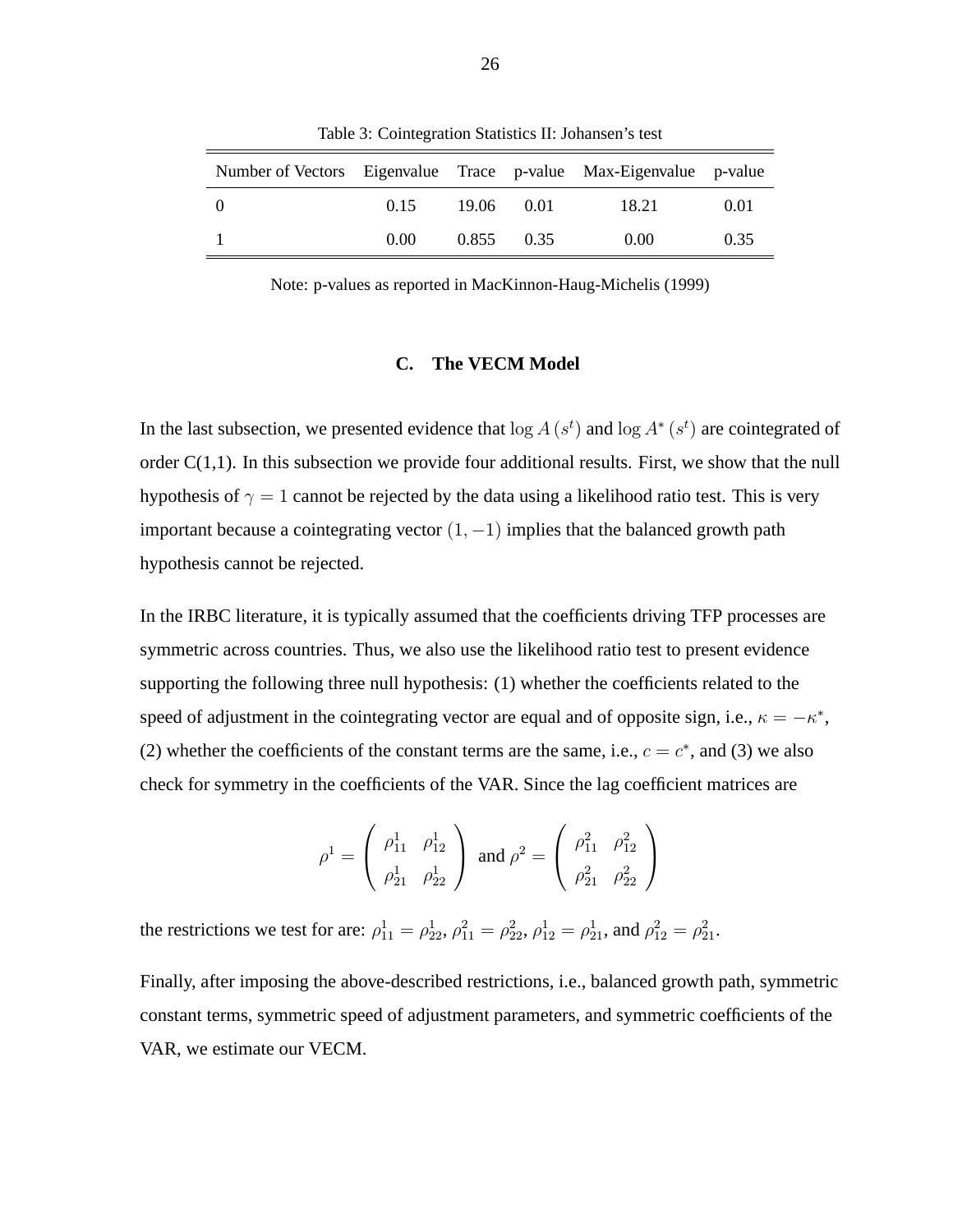| Restriction        | Likelihood value | Degrees of freedom p-value  |       |
|--------------------|------------------|-----------------------------|-------|
| None               | 744.18           |                             |       |
| $\gamma=1$         | 743.33           | 1                           | 0.19  |
| $\kappa=-\kappa^*$ | 741.71           | $\mathcal{D}_{\mathcal{L}}$ | 0.09  |
| $c=c^*$            | 740.43           | 3                           | 0.06  |
| Symmetry across    | 736.51           | 7                           | 0.032 |
| VAR coefficients   |                  |                             |       |

Table 4: Likelihood ratio tests

In Table 4, we present the outcome of the four likelihood ratio tests. Note that the tests are incremental. The first important result is that the restriction that the cointegrating vector is  $(1, -1)$ , i.e.,  $\gamma = 1$ , is not rejected by the data. Second, we cannot reject that the coefficients on the speed of adjustment are the same in absolute value across countries. Third, we cannot reject that the constant term is equal across countries. Finally, the symmetry in the coefficients restriction is marginally rejected by the data at the 5 percent level. The above evidence allows us to follow the usual practice in the literature and simulate our model with all the restrictions in place.

Table 5: VECM model

| С       | $\kappa$   |           | ∩<br>$\eta_{\rm m}$ | 12     | ' 1 2      |
|---------|------------|-----------|---------------------|--------|------------|
| በ በበ71* | $-0.0045*$ | $0.2041*$ | 0.1026              | 0.1035 | $-0.1497*$ |
| (5.83)  | $(-2.65)$  | (2.97)    | (1.54)              | (1.55) | $(-2.40)$  |

t-statistics in parenthesis. \* denotes significance at the 5 percent level.

In the final step, we estimate a restricted VECM. The estimated restricted model delivers the parameter estimates reported in Table 5. The results are as follows. First, it is worth noting that the coefficient of the speed of adjustment, while significant, is quantitatively small, denoting that TFP processes converge slowly over time. This finding is key to explain our results. Second, the coefficient on the own first lag implies significant but low autocorrelation. The crossed second lag is also significant. Third, the rest of the coefficients are not significant.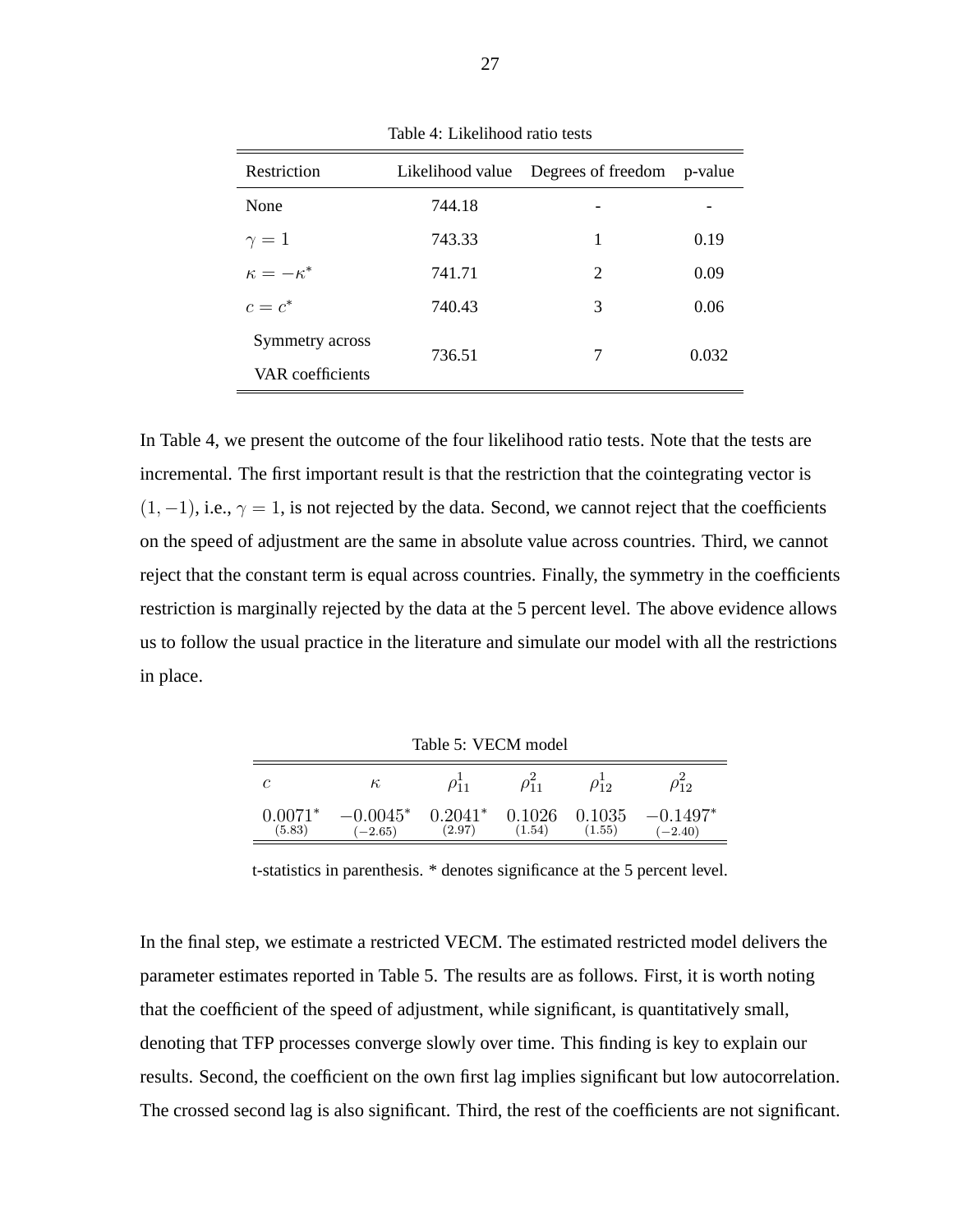Finally, we estimate the standard deviation of the innovations  $\sigma^{\epsilon}$  and  $\sigma^{\epsilon,*}$  to be around 0.0082. When simulating our model, we calibrate the stochastic process using the point estimates reported in Table 5 for the significant parameters, including those for  $\sigma^{\varepsilon}$  and  $\sigma^{\varepsilon,*}$ . We also assume that  $\sigma^{\varepsilon}$  and  $\sigma^{\varepsilon,*}$  are uncorrelated, since the null hypothesis could not be rejected in the data.

# **V. Results**

#### **A. Parameterization**

Our baseline parameterization follows that in Heathcote and Perri (2002) closely. The discount factor  $\beta$  is set equal to 0.99, which implies an annual rate of return on capital of 4 percent. We set the consumption share,  $\tau$ , equal to 0.34 and the coefficient of risk aversion,  $\sigma$ , equal to 2. Backus, Kehoe, and Kydland (1992) assume the same value for the latter parameter. We assume a cost of bond holdings,  $\phi$ , of 1 basis points (0.01). Parameters on technology are fairly standard in the literature. Thus, the depreciation rate,  $\delta$ , is set to a quarterly value of 0.025, the capital share of output is set to  $\alpha = 0.36$ , and home bias for domestic intermediate goods is set to  $\omega = 0.9$ , which implies the observed import/output ratio in steady state. We assume two possible values for the elasticity of substitution between intermediate goods,  $\theta = 0.85$  and  $\theta = 0.62$ . The first value is based on Heathcote and Perri (2002); the second one is used by Corsetti, Dedola, and Leduc (2008b). The baseline technology process is calibrated as described in Table 5. For the stationary case, we set the parameters of the TFP shocks as in Heathcote and Perri (2002).<sup>9</sup>

$$
\begin{array}{rcl} a_t & = & \rho_a a_{t-1} + \rho_a^* a_{t-1}^* + \varepsilon_t^a \\ a_t^* & = & \rho_a a_{t-1}^* + \rho_a^* a_{t-1} + \varepsilon_t^{a,*} \end{array}
$$

where  $\rho_a = 0.97$ ,  $\rho_a^* = 0.025$ ,  $Var(\varepsilon_t^a) = Var(\varepsilon_t^{a,*}) = 0.0073^2$ , and  $corr(\varepsilon_t^a, \varepsilon_t^{a,*}) = 0.29$ .

 $^{9}$ In particular, Heathcote and Perri (2002) use the following VAR(1) process: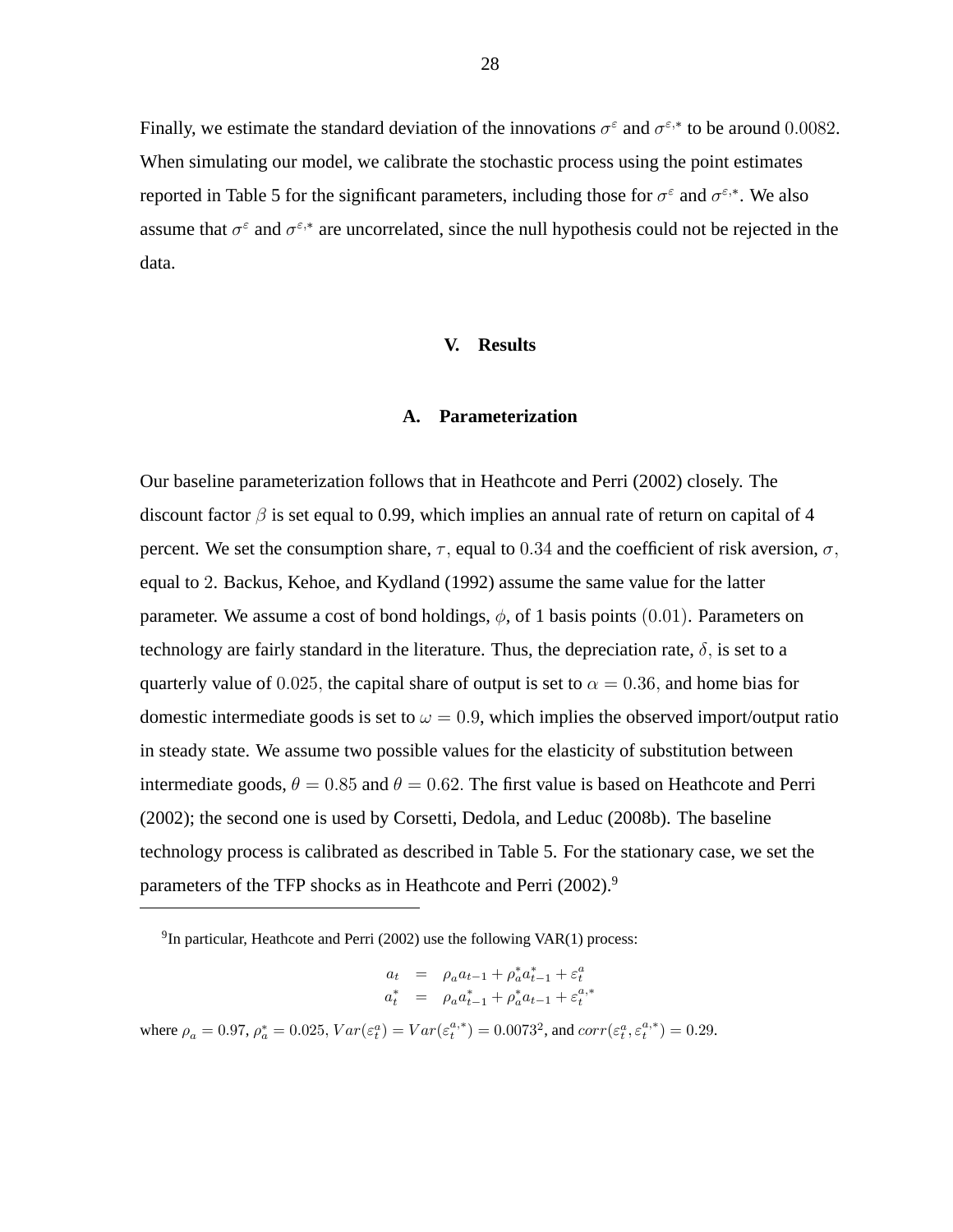# **B. Matching Real Exchange Rate Volatility**

In this subsection we analyze the performance of our model in generating enough real exchange rate volatility. Results are shown in Table 6a. Since our model is non stationary, we need to rely on simulations to compute the HP-filtered statistics. Hence, we simulate series of TFP shocks of length 125 periods, and we feed these shocks to the model. We HP-filter the relevant series from the model (output, consumption, investment, employment and the real exchange rate) and compute second moments. We repeat this procedure 5,000 times. To perform the simulation, we solve the model taking a log-linear approximation around the steady state. One might question the use of the Hodrick-Prescott filter in a model without a stochastic trend. The reason is that we want to replicate patterns studied in the international business cycle literature. Hence, we want to emphasize the fact that the stochastic trend process generates much of the RER variance at business cycle frequencies.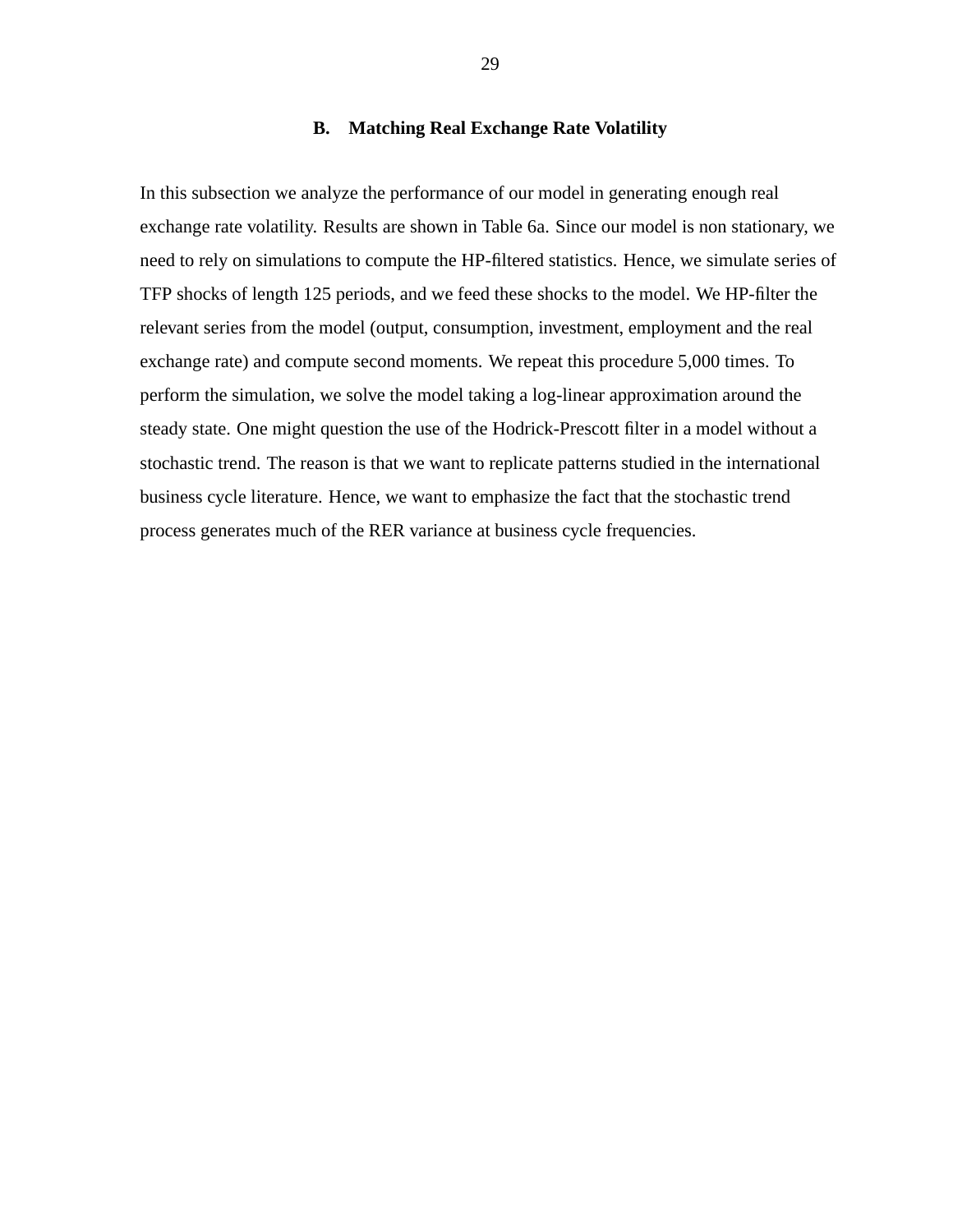| Table 6a: Results                 |       |           |           |           |             |             |
|-----------------------------------|-------|-----------|-----------|-----------|-------------|-------------|
| <b>Full Sample</b>                | SD(Y) | $SD(C)^+$ | $SD(X)^+$ | $SD(N)^+$ | $SD(RER)^+$ | $\rho(REF)$ |
| Data                              | 1.25  | 0.80      | 3.40      | 0.91      | 4.28        | 0.84        |
| Cointegrated TFP, $\theta = 0.85$ | 0.81  | 0.63      | 2.32      | 0.28      | 1.75        | 0.72        |
| Cointegrated TFP, $\theta = 0.62$ | 0.70  | 0.62      | 2.31      | 0.28      | 4.26        | 0.70        |
| Stationary TFP, $\theta = 0.85$   | 1.19  | 0.52      | 2.53      | 0.32      | 0.75        | 0.77        |
| Stationary TFP, $\theta = 0.62$   | 1.12  | 0.54      | 2.51      | 0.31      | 1.41        | 0.75        |
|                                   |       |           |           |           |             |             |
| 1980-1993                         |       |           |           |           |             |             |
| Data                              | 1.57  | 0.80      | 3.08      | 0.89      | 3.97        | 0.85        |
| Cointegrated TFP, $\theta = 0.85$ | 1.12  | 0.63      | 2.17      | 0.25      | 1.33        | 0.72        |
| Cointegrated TFP, $\theta = 0.62$ | 0.95  | 0.65      | 2.15      | 0.25      | 3.17        | 0.71        |
|                                   |       |           |           |           |             |             |
| 1994-2007                         |       |           |           |           |             |             |
| Data                              | 0.83  | 0.76      | 4.20      | 0.96      | 5.17        | 0.81        |
| Cointegrated TFP, $\theta = 0.85$ | 0.64  | 0.55      | 2.74      | 0.38      | 2.04        | 0.71        |
| Cointegrated TFP, $\theta = 0.62$ | 0.62  | 0.43      | 3.01      | 0.42      | 5.06        | 0.69        |

<sup>+</sup> denotes relative to output.

The first and second rows of Table 6a report the results of the economy with cointegrated TFP and high and low values for the trade elasticity,  $\theta$ , respectively. For comparison with a model such as the one in Heathcote and Perri (2002), we also report the results for the economy with stationary TFP shocks in the next two rows (we use Heathcote and Perri 's estimates for stationary TFP shocks). Overall, models with cointegrated shocks generate higher relative volatility of the real exchange rate with respect to output than models with stationary TFP shocks. Note that with high trade elasticity and cointegrated TFP shocks, the relative volatility of the real exchange rate more than doubles with respect to the model with stationary shocks (1:75 versus 0:75). We go from explaining less than 20 percent of the observed relative volatility of the real exchange rate to explaining more than 40 percent. As expected for lower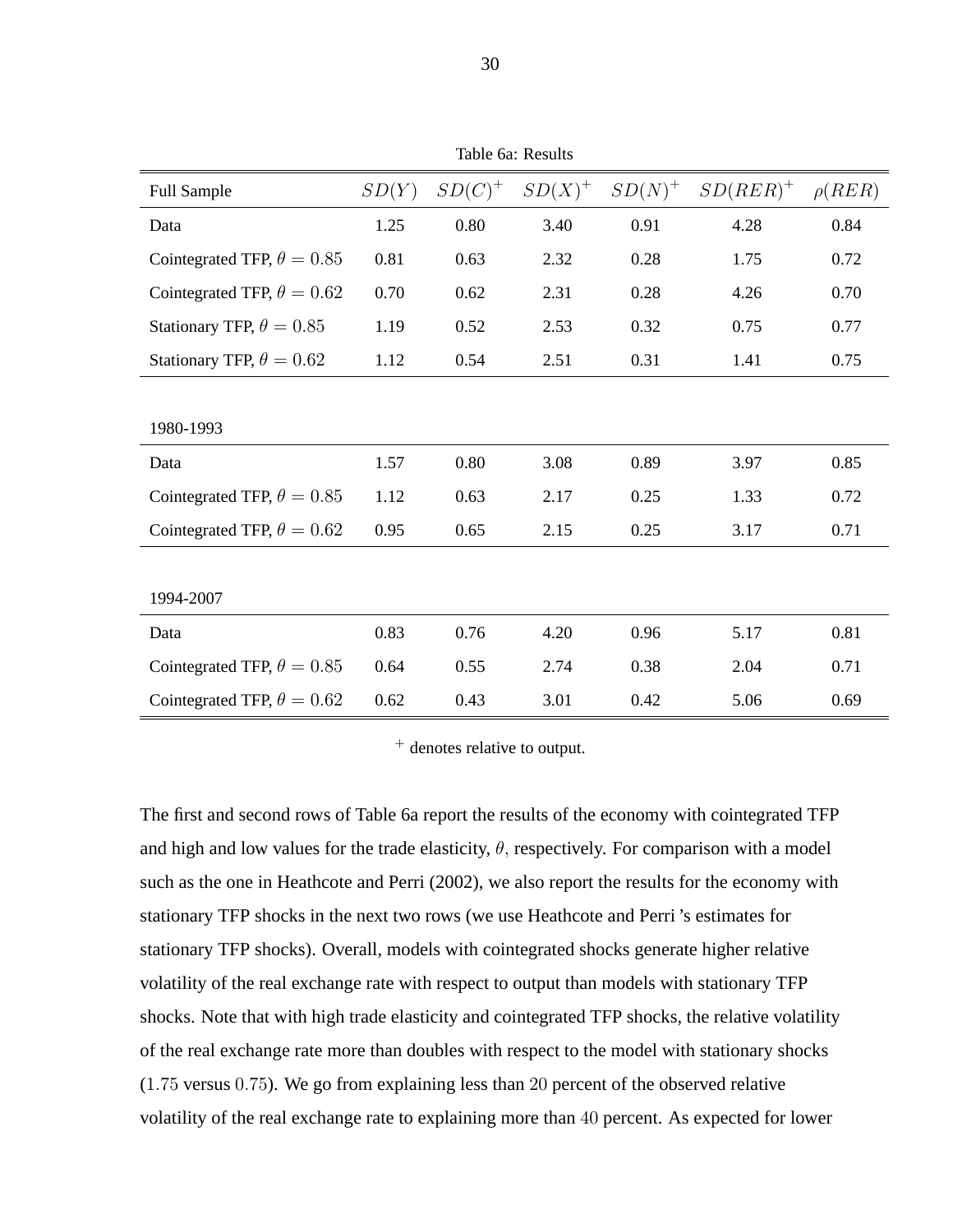values of the trade elasticity, the relative volatility of the real exchange rate increases under both the stationary and cointegrated models. The striking finding is that the model with cointegrated TFP shocks and elasticity equal to 0:62 is able to closely match the relative volatility of the real exchange rate (4:26 in the model versus 4:28 in the data), while the model with stationary shocks and the same elasticity can get only to 1.41 (which represents only about 30 percent of the fluctuation in the data). Interestingly, even though the model with cointegrated TFP shocks improves significantly in matching the real exchange rate volatility, it does not affect the fit of other unconditional moments. Both the stationary and the cointegrated TFP models display very similar volatilities of consumption, hours, and investment relative to output. Also, both models display similar cross-correlations between consumption, hours, and investment relative to output and autocorrelations of real exchange rates (Tables 6a and 6b).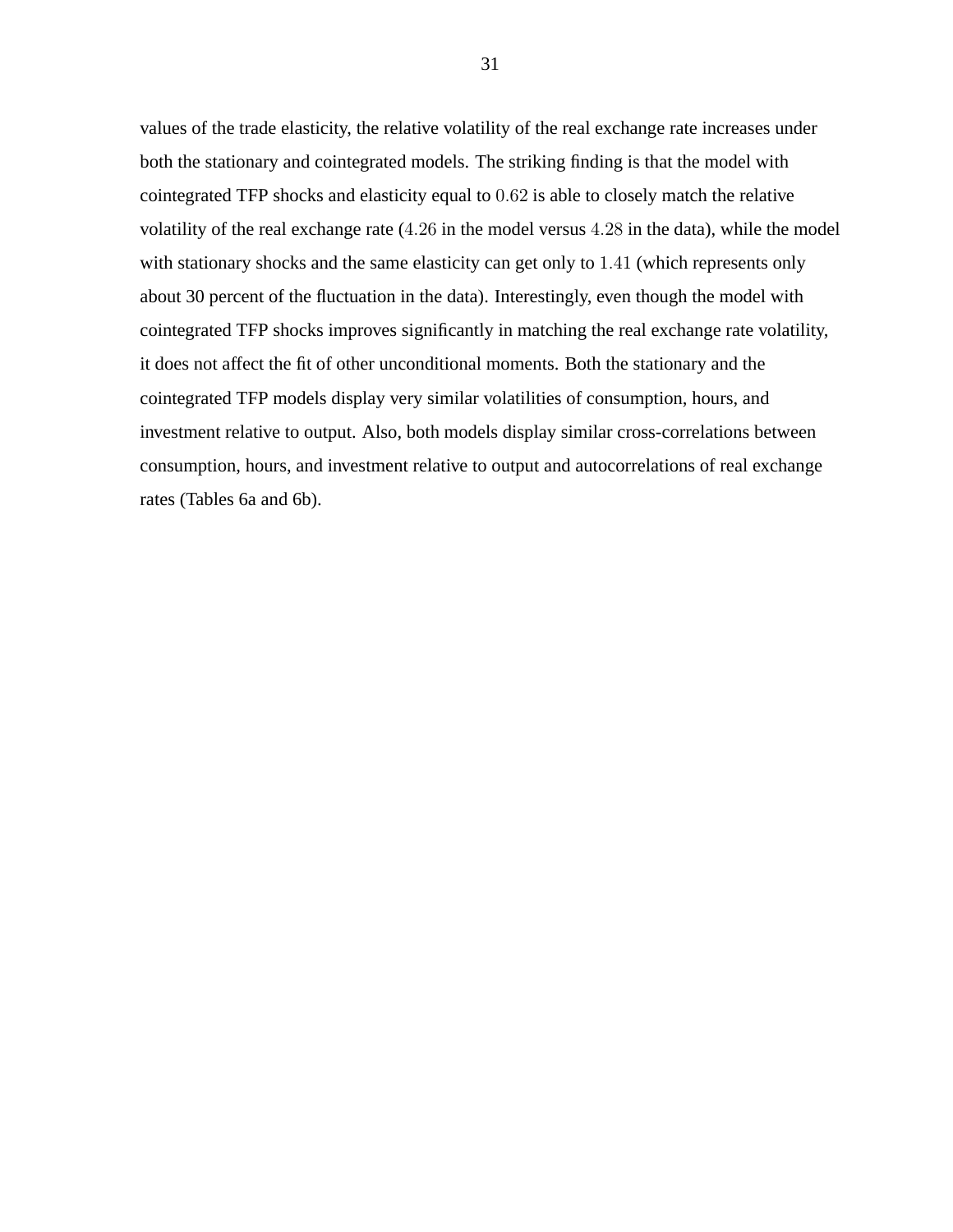| Table ou. Results                 |            |            |            |                    |  |
|-----------------------------------|------------|------------|------------|--------------------|--|
| Full Sample                       | CORR(Y, N) | CORR(Y, C) | CORR(Y, X) | $CORR(REF, C/C^*)$ |  |
| Data                              | 0.79       | 0.81       | 0.91       | $-0.04$            |  |
| Cointegrated TFP, $\theta = 0.85$ | 0.94       | 0.95       | 0.97       | 0.95               |  |
| Cointegrated TFP, $\theta = 0.62$ | 0.92       | 0.93       | 0.95       | 0.97               |  |
| Stationary TFP, $\theta = 0.85$   | 0.97       | 0.93       | 0.97       | 0.99               |  |
| Stationary TFP, $\theta = 0.62$   | 0.97       | 0.93       | 0.97       | 0.99               |  |
|                                   |            |            |            |                    |  |
| 1980-1993                         |            |            |            |                    |  |
| Data                              | 0.82       | 0.82       | 0.93       | $-0.10$            |  |
| Cointegrated TFP, $\theta = 0.85$ | 0.93       | 0.96       | 0.97       | 0.95               |  |
| Cointegrated TFP, $\theta = 0.62$ | 0.91       | 0.96       | 0.96       | 0.94               |  |
|                                   |            |            |            |                    |  |
| 1994-2007                         |            |            |            |                    |  |
| Data                              | 0.71       | 0.76       | 0.90       | 0.12               |  |
| Cointegrated TFP, $\theta = 0.85$ | 0.89       | 0.82       | 0.94       | 0.98               |  |
| Cointegrated TFP, $\theta = 0.62$ | 0.94       | 0.78       | 0.97       | 0.95               |  |

A similar pattern is observed on the international side (Table 6c). Both the stationary and the cointegrated TFP models display very similar cross-correlations between of local and "rest of world" output, consumption, investment, and hours. For the case of  $\theta = 0.62$ , the stationary model shows a cross-correlation between domestic and foreign output of 0.33 while the model with cointegrated TFP reports 0.38 and the observed one is 0.52. For the case of consumptions the stationary and cointegrated models report 0.81 and the 0.63 respectively while the observed correlation is 0.42. For investment, the numbers are -0.05, 0.05, and 0.36 respectively. Finally for hours, we find that the stationary and cointegrated TFP models show a correlation of -0.05 and 0.16 respectively while the observed one is 0.51. Unfortunately, the model with cointegrated shocks, like the model with stationary TFP shocks, cannot solve the "quantity puzzle". In the data, output series are more correlated than consumption series

Table 6b: Results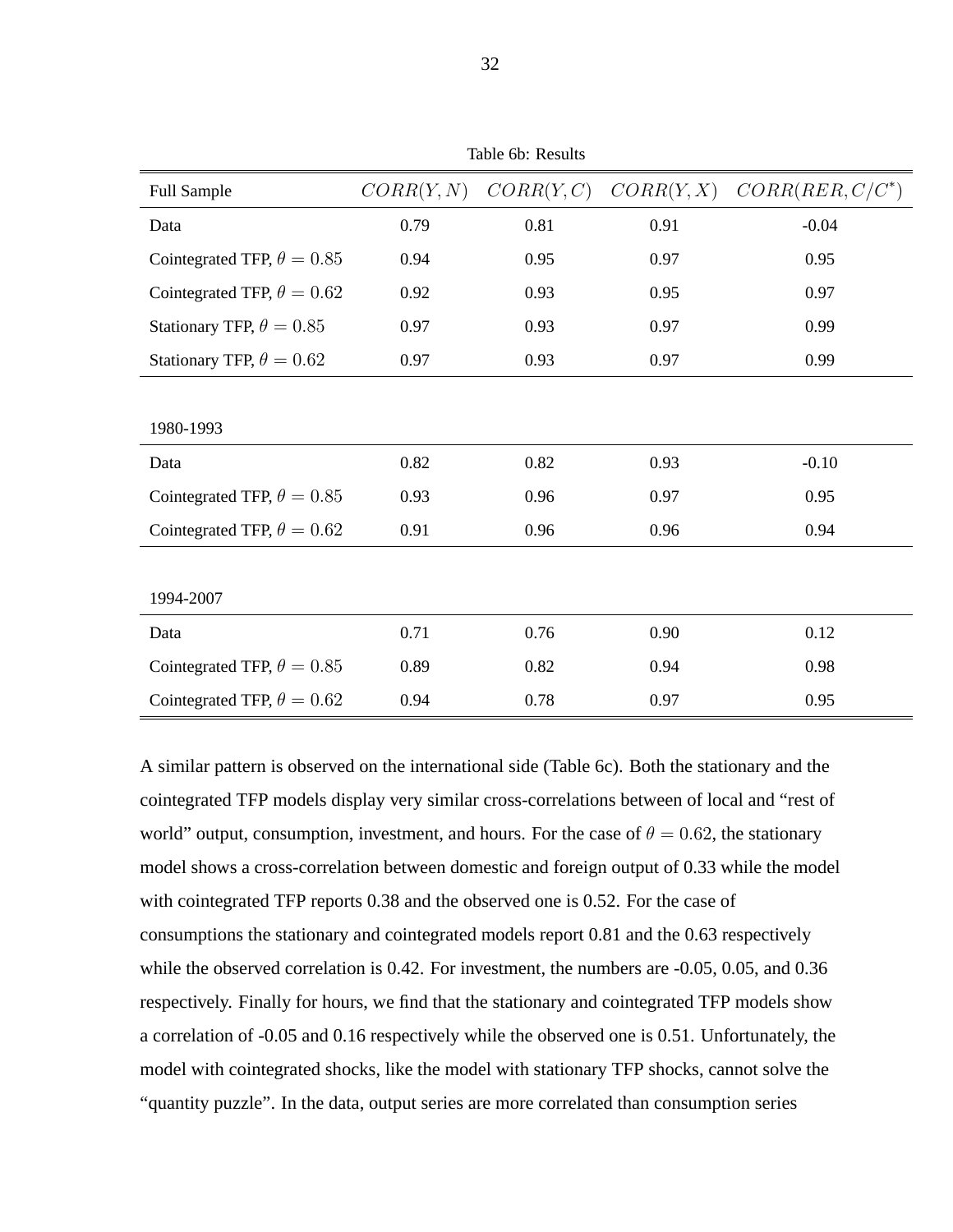across countries, while in the model consumption is more correlated that output. In any case, the cointegrated model with  $\theta = 0.62$  does better than the other (cointegrated and stationary) versions.

| Table 6c: Results                 |                |                |                |                |  |  |
|-----------------------------------|----------------|----------------|----------------|----------------|--|--|
| Full Sample                       | $CORR(Y, Y^*)$ | $CORR(C, C^*)$ | $CORR(X, X^*)$ | $CORR(N, N^*)$ |  |  |
| Data                              | 0.52           | 0.42           | 0.36           | 0.51           |  |  |
| Cointegrated TFP, $\theta = 0.85$ | $-0.01$        | 0.18           | $-0.20$        | $-0.20$        |  |  |
| Cointegrated TFP, $\theta = 0.62$ | 0.38           | 0.63           | 0.05           | 0.16           |  |  |
| Stationary TFP, $\theta = 0.85$   | 0.18           | 0.70           | $-0.18$        | $-0.21$        |  |  |
| Stationary TFP, $\theta = 0.62$   | 0.33           | 0.81           | $-0.05$        | $-0.05$        |  |  |
|                                   |                |                |                |                |  |  |
| 1980-1993                         |                |                |                |                |  |  |
| Data                              | 0.39           | 0.068          | 0.038          | 0.39           |  |  |
| Cointegrated TFP, $\theta = 0.85$ | 0.06           | 0.44           | $-0.26$        | $-0.32$        |  |  |
| Cointegrated TFP, $\theta = 0.62$ | 0.42           | 0.74           | 0.06           | 0.01           |  |  |
|                                   |                |                |                |                |  |  |
| 1994-2007                         |                |                |                |                |  |  |
| Data                              | 0.46           | 0.427          | 0.439          | 0.62           |  |  |
| Cointegrated TFP, $\theta = 0.85$ | $-0.05$        | $-0.15$        | $-0.10$        | 0.06           |  |  |
| Cointegrated TFP, $\theta = 0.62$ | 0.27           | 0.58           | $-0.05$        | 0.06           |  |  |

We have also simulated the model under two alternative asset market structures: complete markets and financial autarky. In the first case we assume that agents have access to a full set of state-contigent bonds that pay one unit of the domestic intermediate good in every state of the world. In the second case, we calibrate the cost of holding bonds  $\Phi'[D(s^t)]$ , to a very large number such that intertemporal trade never occurs. As expected (see, Heathcote and Perri, 2002), the version of the model with complete markets generates lower relative volatility of the real exchange rate (in particular, it goes from 1.75 to 1.11 when  $\theta = 0.85$ , and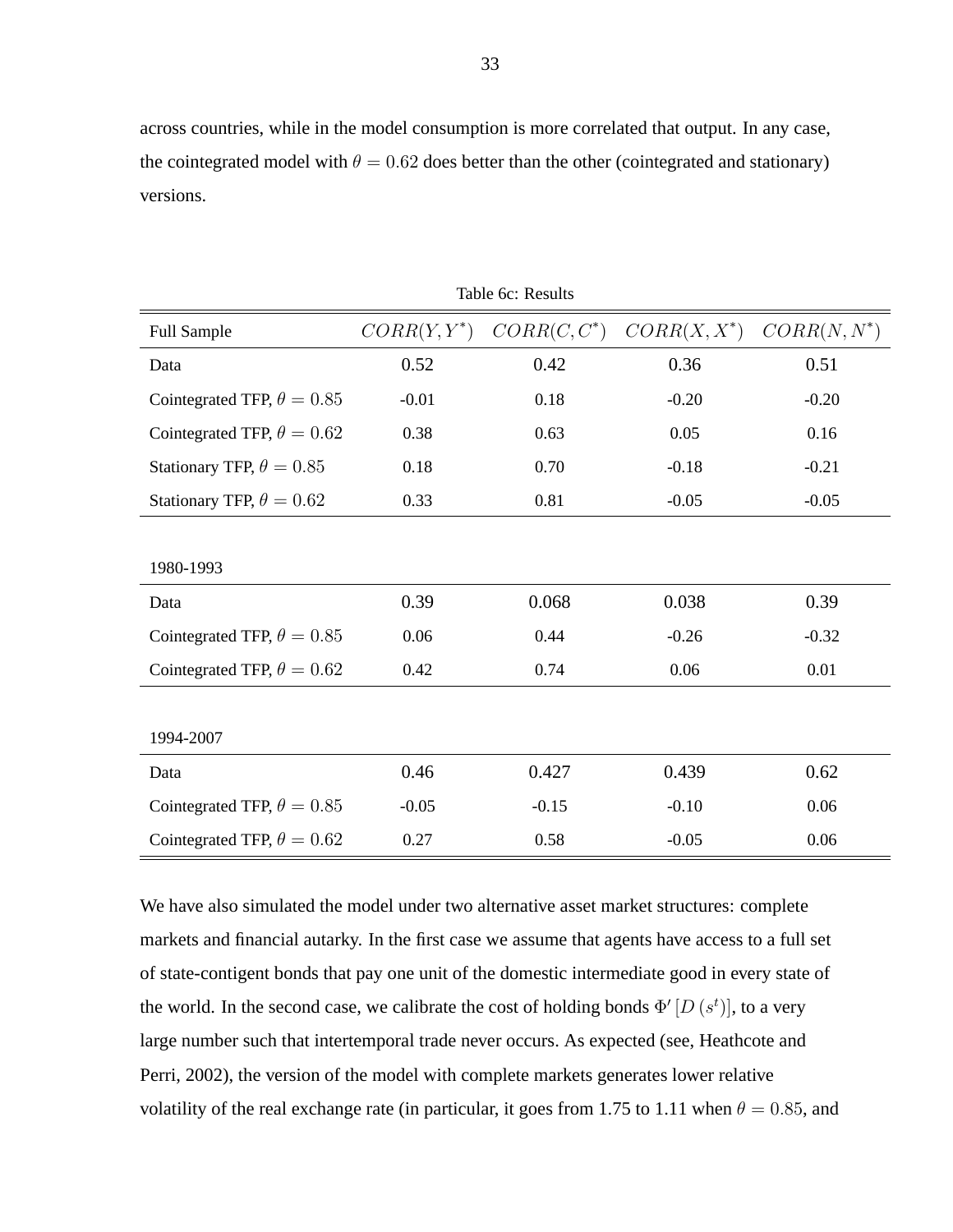from 4.26 to 1.35 when  $\theta = 0.62$ ), while the version of the model with financial autarky delivers a larger relative volatility of the real exchange rate (in particular, it goes from 1.75 to 2.05 when  $\theta = 0.85$ , and from 4.26 to 5.41 when  $\theta = 0.62$ ).

#### **C. Intuition**

In this subsection we explain why our results differ from those obtained with more traditional calibrations of TFP processes. In the typical IRBC model, there are two forces driving relative volatility of the real exchange rate with respect to output. In particular, the model needs high persistence and low spillovers of the TFP processes across countries in order to get high relative volatility of the real exchange rate. Our VECM estimates imply higher persistence and slower spillovers than what is typically assumed in the literature and, therefore, we succeed in matching the high relative volatility of the real exchange rate. First we explain how persistence affects the relative volatility of the real exchange rate. Then, we will discuss the effects of spillovers.

To understand the effects of persistence, we simulate our model assuming the following simple processes for TFP

$$
a_t = \rho_a a_{t-1} + \varepsilon_t^a \text{ and } a_t^* = \rho_a a_{t-1}^* + \varepsilon_t^{a,*}
$$

where the innovations are uncorrelated and there are no spillovers across countries. In Figures 4 and 5 we present the impulse responses to a home TFP shock for different values of  $\rho_a = [0.9, 0.95, 0.975]$  using the same calibration as before for the rest of the parameters (for these figures we use  $\theta = 0.62$ ). As Table 7 shows, as we increase the persistence parameter, the relative volatility of the HP-filtered real exchange rate with respect to HP-filtered output also rises.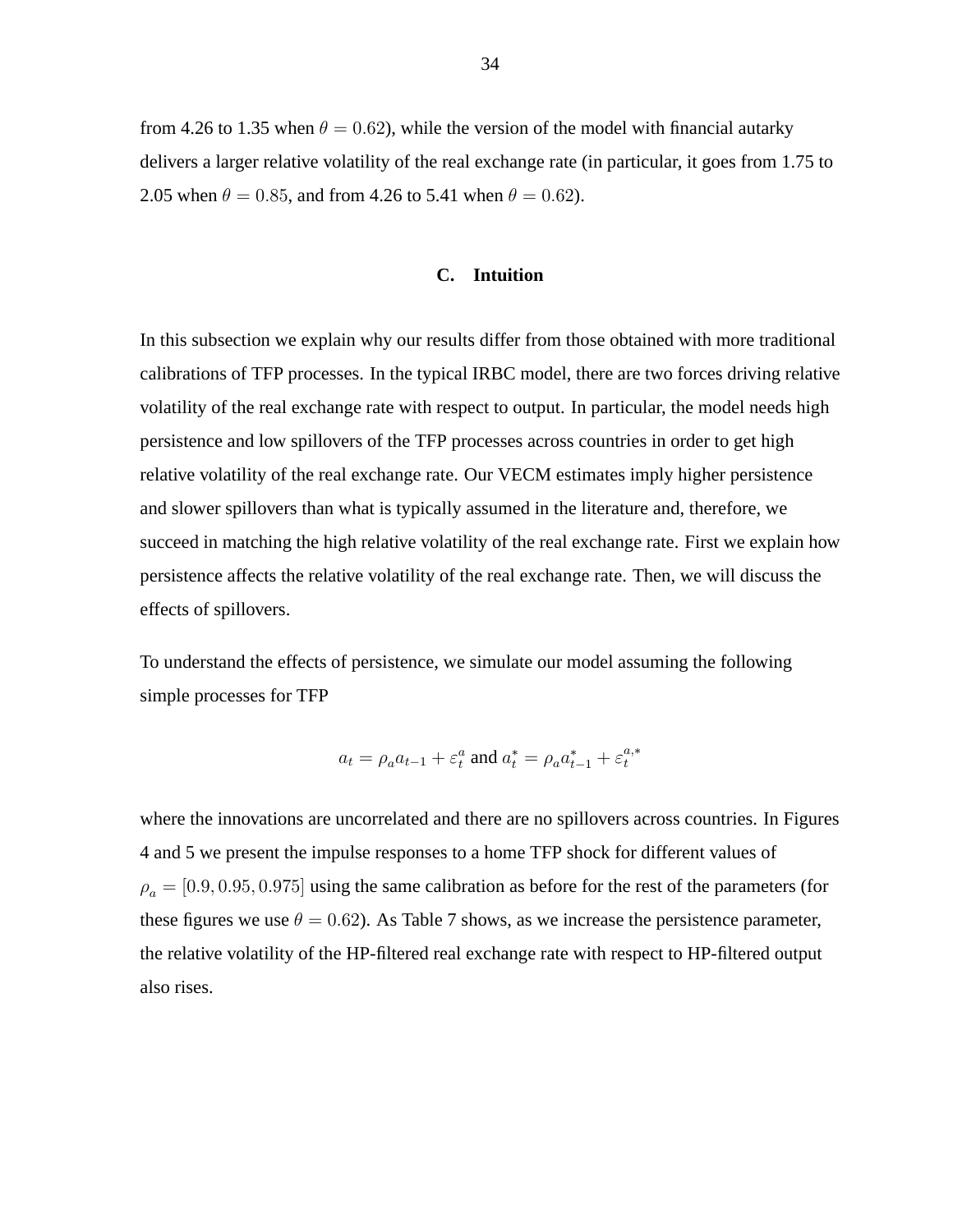|                  | SD(RER) |      | $SD(Y)$ $SD(RER)/SD(Y)$ |
|------------------|---------|------|-------------------------|
| $\rho_a = 0.9$   | 1.43    | 1.33 | 1.07                    |
| $\rho_a = 0.95$  | 1.96    | 1.2  | 1.64                    |
| $\rho_a = 0.975$ | 2.47    | 1.06 | 2.33                    |
| $\kappa = 0.005$ | 1.98    | 0.64 | 3.1                     |
| $\kappa = 0.05$  | 1.02    | 0.82 | 1.25                    |
| $\kappa = 0.25$  | 0.71    | 0.86 | 0.82                    |

Table 7: Changing  $\rho_a$  and  $\kappa$ 

For any given persistence parameters, when productivity increases at home, home households consume and invest more, while labor rises because of the increase in the marginal productivity of labor. Provided that the elasticity of substitution between home and foreign intermediate goods is low enough, the demand for the foreign intermediate good rises. Therefore, the foreign intermediate good becomes relatively scarce with respect to the home intermediate good, and the terms of trade and the real exchange rate rise (depreciate).

Figure 4: Impulse Response to a Home-Country TFP shock. Model with Stationary TFP Shocks.

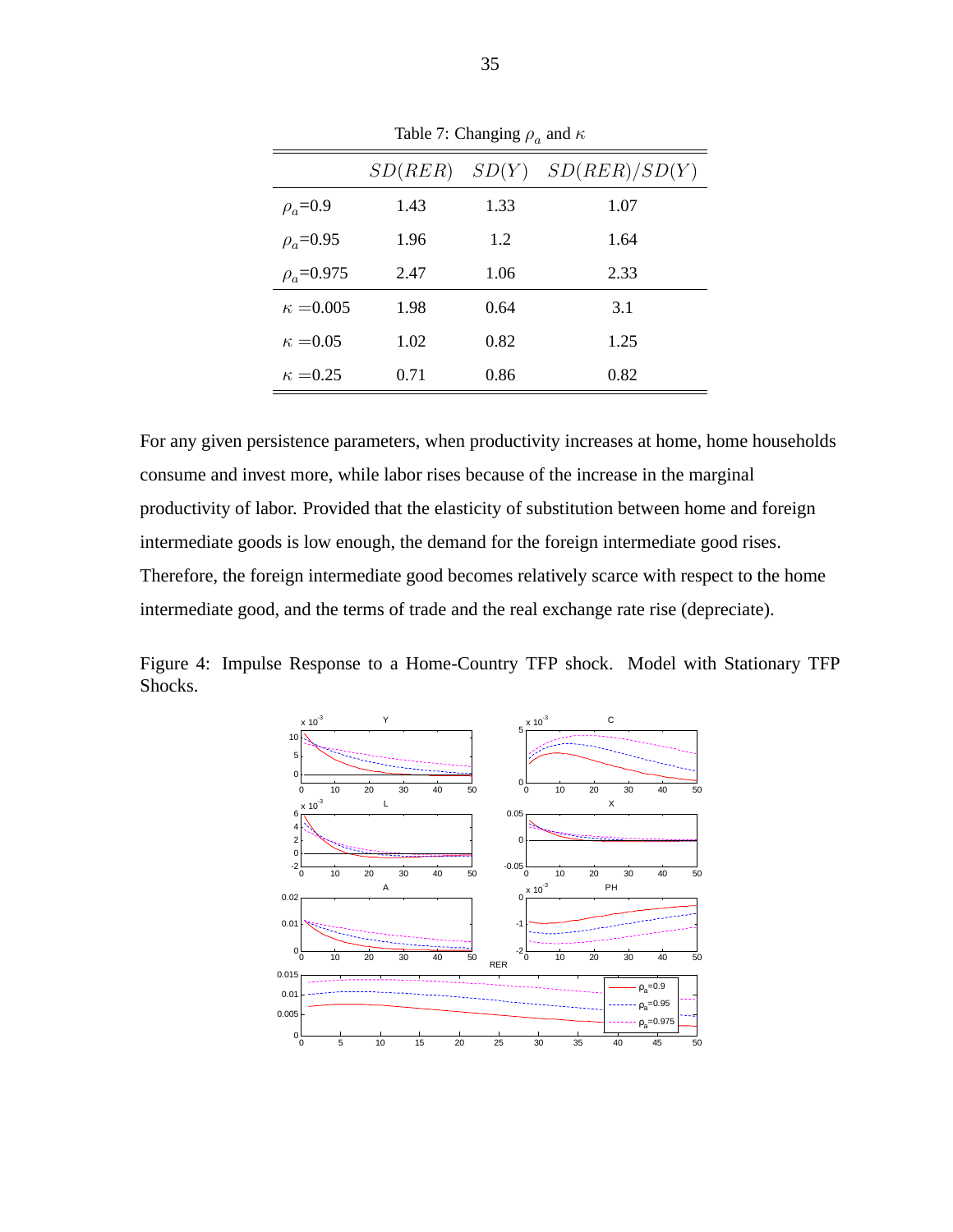

Figure 5: Impulse Response to a Home-Country TFP Shock. Model with Stationary TFP Shocks.

However, the response of output is different. As the persistence of TFP shocks increases, the initial impact and the persistence of the response of the real exchange rates are larger. In Table 7, we confirm that the standard deviation of the HP-filtered real exchange rate increases with  $\rho_a$ . However, output's response is different. Its impact is smaller, but more persistent. Thus, by just looking at the impulse response in Figure 4, the effect on volatility is uncertain. Table 7 shows that in our calibration, these two conflicting forces lead to a lower standard deviation of HP-filtered output as persistence increases. Hence, the relative volatility of the real exchange rate with respect to output rises.

What is the mechanism behind this result? With a higher persistence of TFP shocks, home-country households suffer a larger positive income effect and therefore supply less labor and capital. This income effect has two implications. First, it lowers the initial increase of home output. Second, it leads to home households demanding more consumption goods. Thus, the demand for foreign intermediate goods increases, making foreign intermediate goods even more scarce and the effects on the terms of trade and the real exchange rate are larger.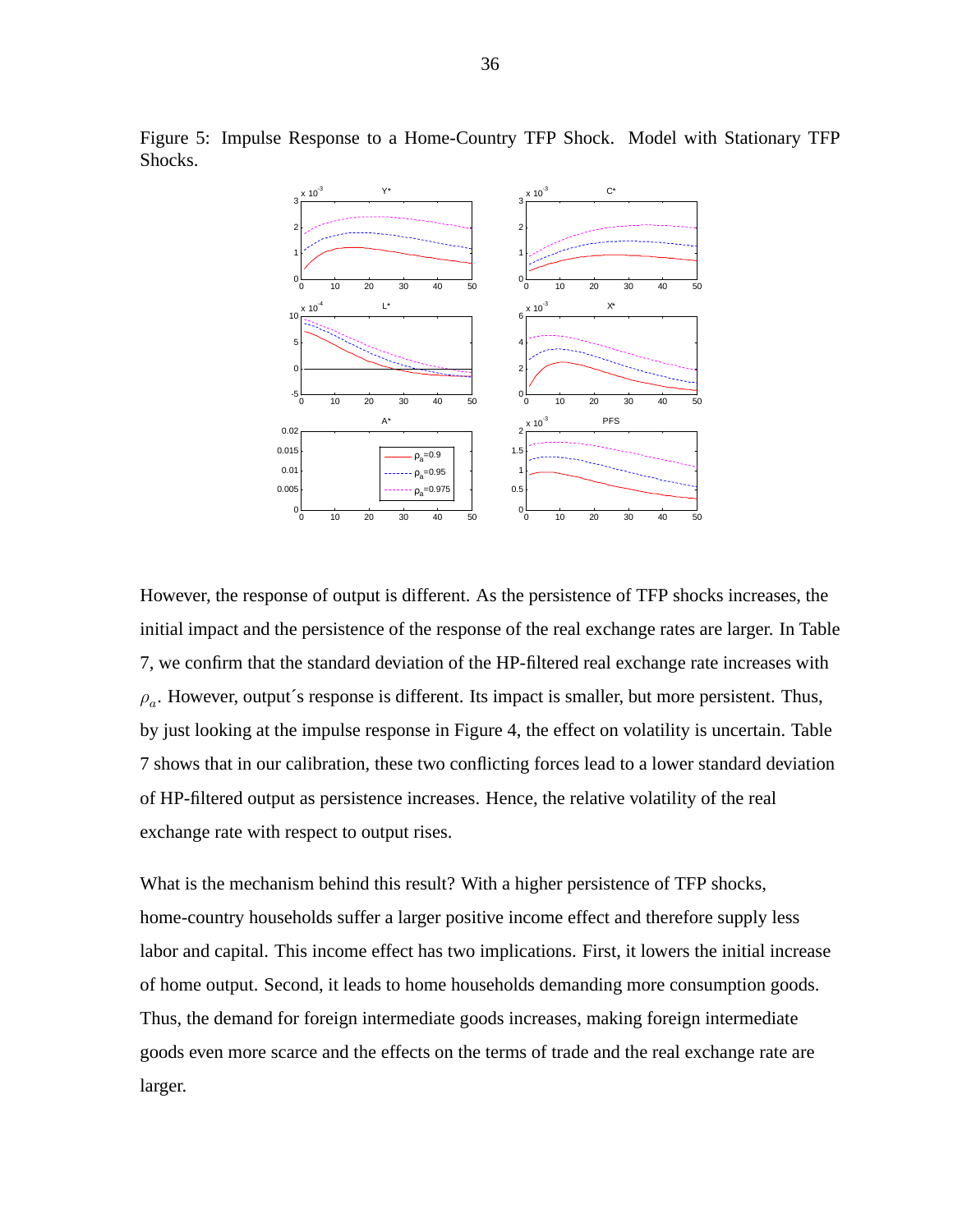Let us now analyze the effects of spillover changes on the relative volatility of the real exchange rate. We assume the following simple VECM model:

$$
\Delta a_t = -\kappa (a_{t-1} - a_{t-1}^*) + \varepsilon_t^a \text{ and } \Delta a_t^* = \kappa (a_{t-1} - a_{t-1}^*) + \varepsilon_t^{a,*}
$$

where the innovations are uncorrelated and  $\kappa$  represents the speed of adjustment to the cointegrating relationship. Note that we have switched to a model with one unit root. The reasons behind this choice are twofold. First, it allows a clear mapping with our estimated VECM while changing  $\kappa$ . Second, the behavior of a model with TFP shocks driven by a stationary VAR, such as the one used above with a persistence coefficient arbitrarily close to one, is numerically very similar to a model with TFP shocks driven by a VECM with a speed of convergence coefficient arbitrarily close to zero.

In Figures 6 and 7 we present the impulse responses to a home TFP shock for different values of  $\kappa = [0.005, 0.05, 0.25]$ . As before, we use the same calibration as before for the rest of the parameters and we fix  $\theta = 0.62$ . Now the foreign TFP process also responds over time to a home TFP increase due to the cointegrating relationship. The larger is  $\kappa$ , the faster is the response of foreign TFP to home TFP shocks. The most important consequence of considering cointegration (and, therefore, spillovers) is the fact that there is a "news" channel effect as foreign-country households anticipate the future increase of foreign TFP. When  $\kappa = 0.005$  (slow speed of convergence), the mechanism at work is very similar to that of Figures 4 and 5 with  $\rho_a = 0.975$  because the "news" channel is quantitatively very small. As  $\kappa$  increases, the "news" channel becomes more important as the foreign households feel the income effect associated with it.

When productivity increases at home and spillovers are faster, foreign-country households know that productivity will increase sooner in their country. Hence, because of an income effect, they demand more consumption goods than they would if spillovers were slower. Thus, the demand for home intermediate goods increases because foreign final goods producers substitute away from domestic intermediate goods. As a consequence, foreign intermediate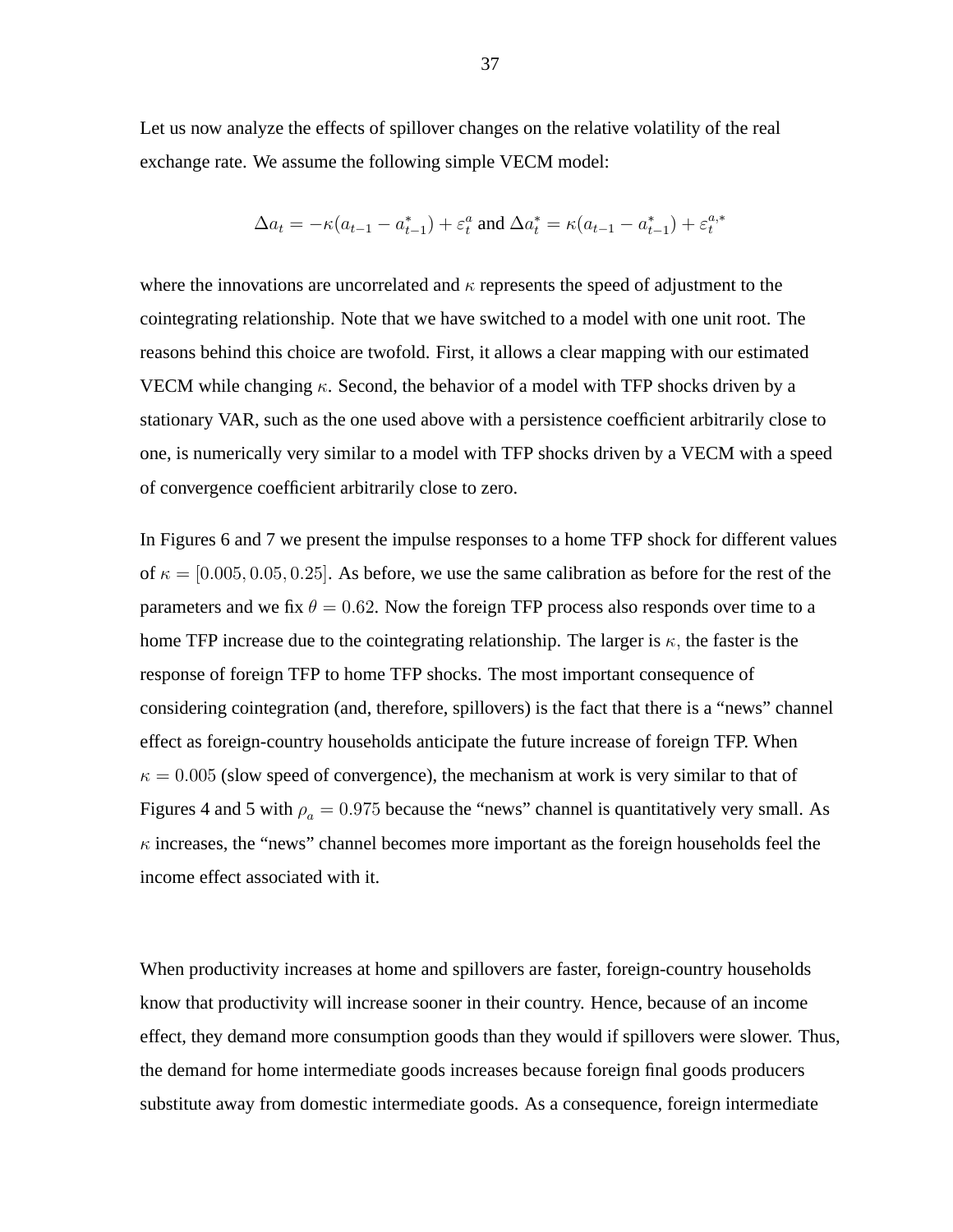

Figure 6: Impulse Response to a Home-Country TFP Shock. Model with Cointegrated TFP Shocks.

Figure 7: Impulse Response to a Home-Country TFP Shock. Model with Cointegrated TFP Shocks.

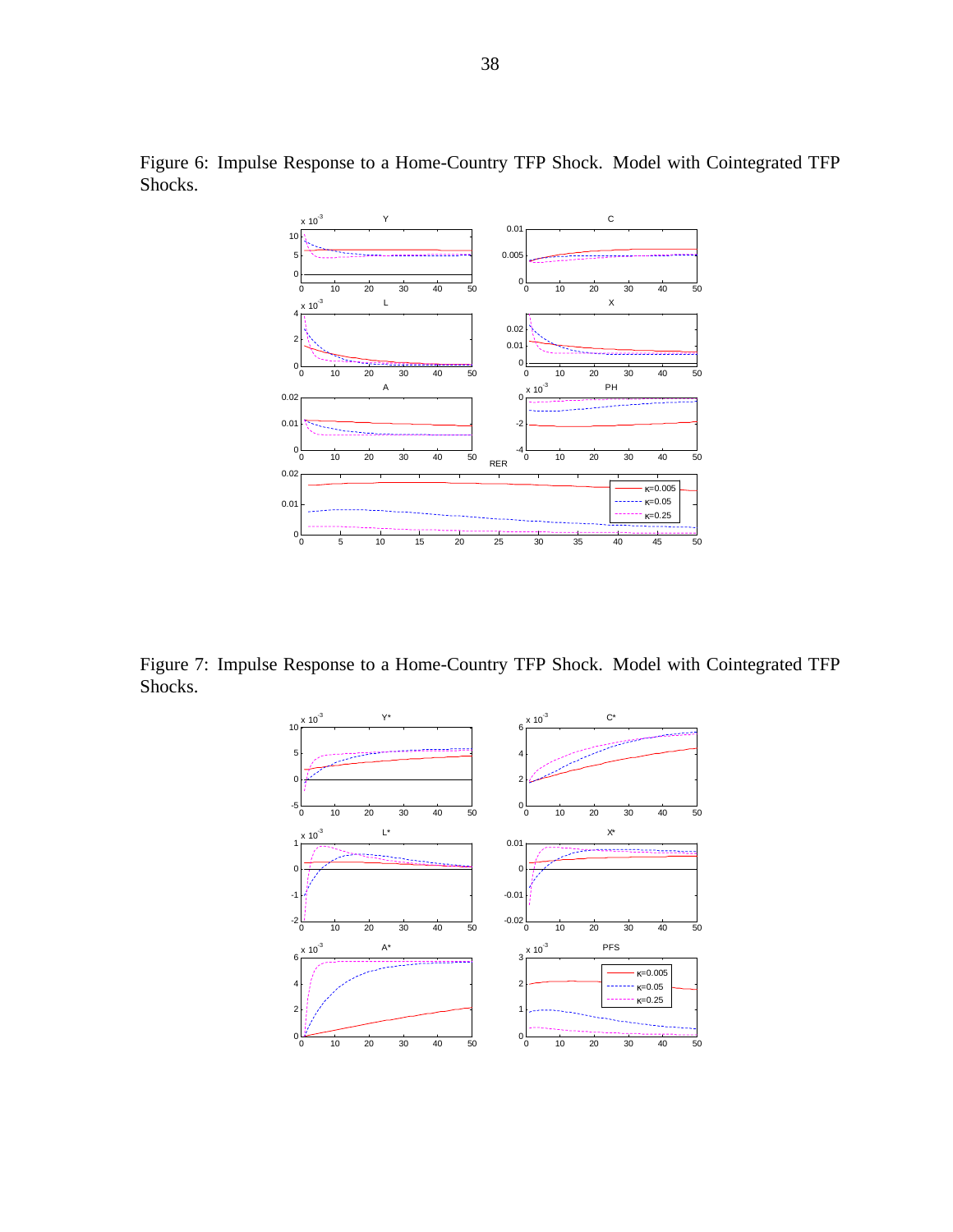goods become less scarce and the terms of trade and real exchange rate depreciate less than in a model without spillovers. Therefore, faster spillovers in TFP shocks lead to a lower relative volatility of the real exchange rate with respect to output. Table 7 confirms this intuition. As the speed of convergence increases, the volatility of HP-filtered output increases, and the volatility of the HP-filtered real exchange rate decreases. Hence, the relative volatility of the real exchange rate with respect to output decreases.

Note that in the case of  $\kappa = 0.25$ , the relative standard deviation is 0.48, which is much lower than the values obtained under stationary TFP shocks, despite the fact that the VECM has one unit root. Hence, having cointegrated TFP shocks is not enough to solve the real exchange rate puzzle: a very slow speed of convergence is also necessary. Note that we can write the VECM as a VAR process in levels as follows:

$$
\begin{pmatrix} a_t \\ a_t^* \end{pmatrix} = \begin{pmatrix} 1 - \kappa & \kappa \\ \kappa & 1 - \kappa \end{pmatrix} \begin{pmatrix} a_{t-1} \\ a_{t-1}^* \end{pmatrix} + \begin{pmatrix} \varepsilon_t^a \\ \varepsilon_t^{a,*} \end{pmatrix}.
$$
 (33)

where the eigenvalues of the VAR are  $\lambda_1 = 1$ ,  $\lambda_2 = 1 - 2\kappa$ . Therefore, a small  $\kappa$  means that we need both one unit root and that the second eigenvalue is very close to one. In fact, in the simple VECM with  $\kappa = 0.005$ , the two eigenvalues are  $\lambda_1 = 1$  and  $\lambda_2 = 0.99$  (our point estimate for  $\kappa$  is 0.0045; see Table 5).

Why is the implied relative volatility of the real exchange rate using our VECM estimates so different from the one obtained using Heathcote and Perri's (2002) calibration? Their estimated VAR has eigenvalues equal to  $\lambda_1 = 0.995$  and  $\lambda_2 = 0.945$ . While one of the eigenvalues is very close to one (which would imply high relative volatility of the real exchange rate given the results reported in Table 7), the second eigenvalue is farther away from one (implying fast spillovers), which matters for real exchange rate volatility. Also, Heathcote and Perri (2002) find that the correlation of innovations to TFP shocks is 0:29, which acts as a contemporaneous spillover, further reducing the relative volatility of the real exchange rate for the reasons we have just explained. Actually, our estimated correlation for the residuals of the VECM is 0:07, and it is not significant.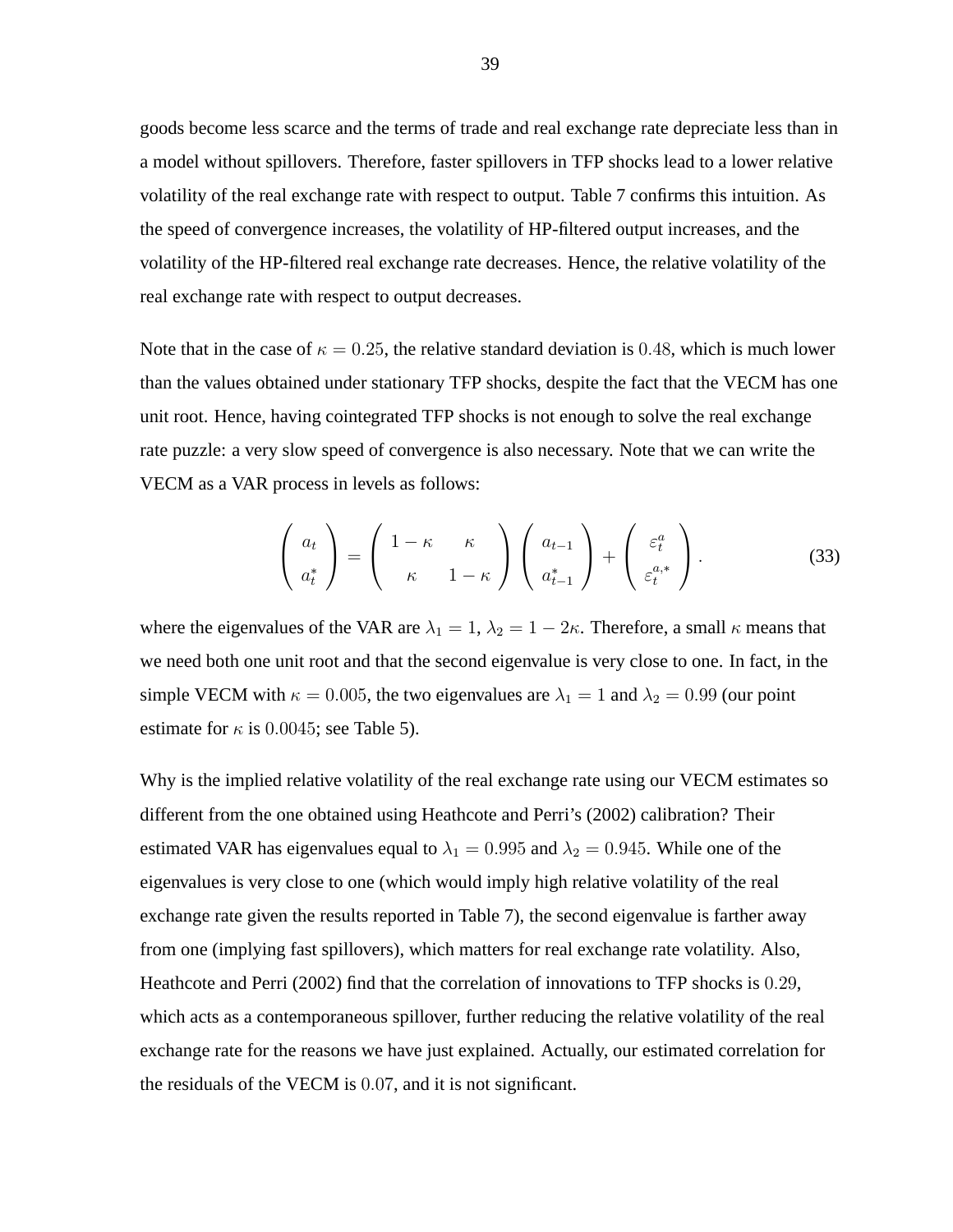We have also explored two other popular calibrations in the literature. Backus, Kehoe, and Kydland's (1992) calibration implies eigenvalues of  $\lambda_1 = 0.994$  and  $\lambda_2 = 0.812$  and a correlation between innovations of 0:26, resulting in a relative volatility of the real exchange rate of 0:65. Heathcote and Perri (2008) have two eigenvalues at 0:91 and uncorrelated innovations, which delivers a relative volatility of the real exchange rate of 1:05.

In view of equation (33), the question is: would it be possible to solve the real exchange rate volatility puzzle using TFP shocks driven by a VAR in levels with one lag instead of a VECM?. In principle, it would be possible as long as we calibrate the law of motion of the VAR so that the two eigenvalues are very close to one. The problem is that when we estimate a VAR such as one described above using our data set, we find that the two eigenvalues are 0:999 and 0:952, and there is a correlation between innovations of 0:16. Using this point estimate and the calibration described before for the rest of the parameters (with  $\theta = 0.62$ ), the relative volatility of the real exchange rate with respect to output is only 1:67.

#### **D. Matching the Increase in Real Exchange Rate Volatility**

As described in section 2, the volatility of the real exchange rate with respect to the volatility of output has increased in the last decade for most industrialized economies. If we focus on the U.S., the increase seems to be dated around the early to mid 90's. As Table 6a shows, the volatility of the real exchange rate has gone from less than four times the volatility of output during the period 1980:1 to 1993:4 to more than five times during the period 1994:1 to 2007:3. Using U.S. and "rest of the world" data, in this section we present evidence that relates a decrease in the speed of convergence to the cointegrating relationship, i.e., lower  $\kappa$ , with the increase in the relative volatility of the real exchange rate.

To present our evidence, we estimate our VECM for two non-overlapping sub-samples.<sup>10</sup> The first sample goes from 1980:1 to 1993:4, while the second sub-sample goes from 1994:1 to 2007:3. We split the sample such that we have the same number of observations in both

 $10$ We assume that the cointegrating relationship is the same across samples.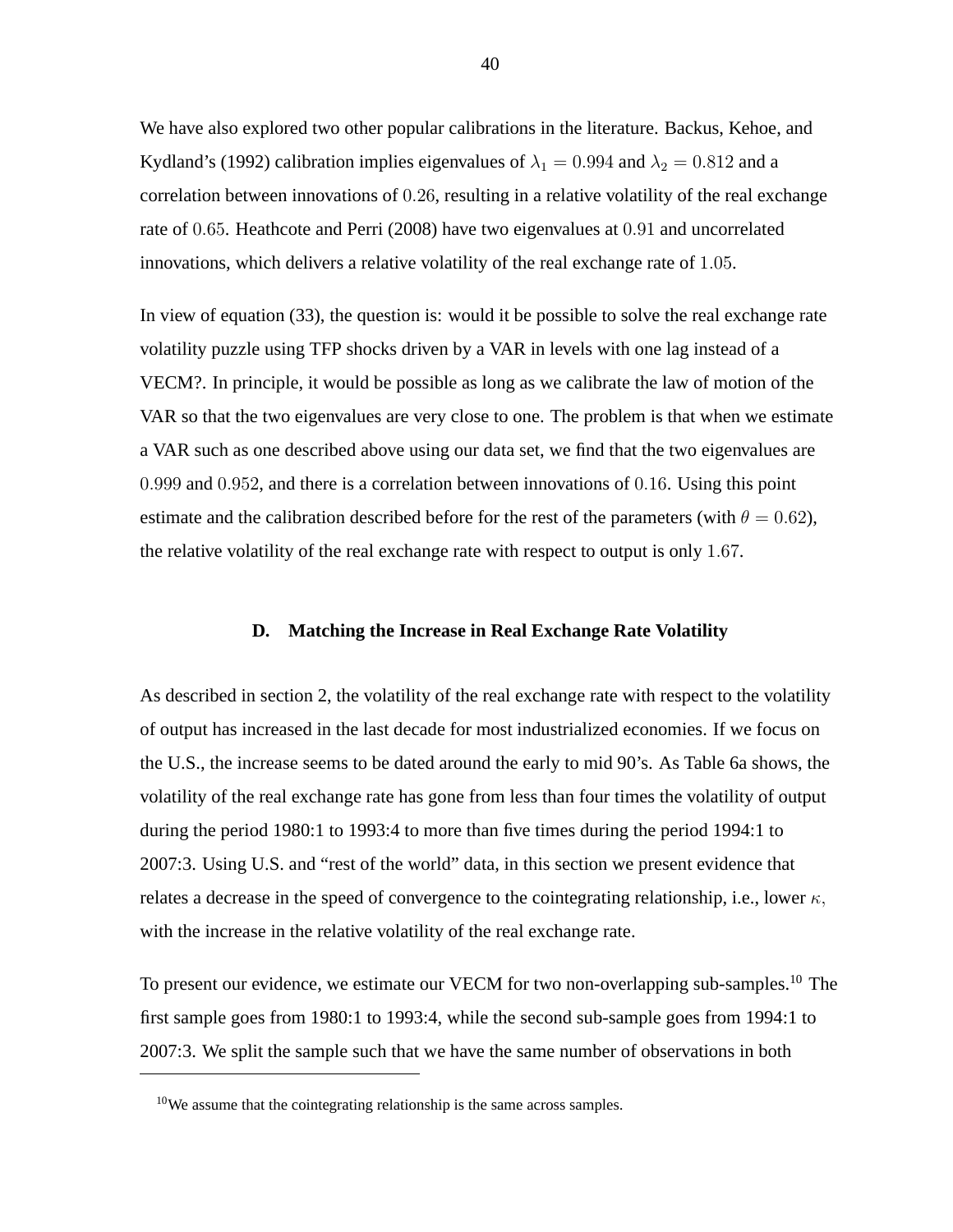sub-samples. Using data from 1980:1 to 1993:4, we observe three significant changes with respect to the full sample estimates. The value of the speed of adjustment term is larger in absolute value, the first own lag is also somewhat larger, and the second crossed lag is close to zero. In particular,  $\kappa$  moves from  $-0.0045$  to  $-0.0077$ , making the speed of convergence faster and  $\rho_{11}^1$  moves from 0.2041 to 0.2203, increasing the autocorrelation of the process. Also, the standard deviation of the stochastic process for the U.S.,  $\sigma$ , is estimated to be 0.010, while the standard deviation for the "rest of the world,"  $\sigma^*$ , is estimated to be 0.0081.

In the second sub-sample, 1994:1 to 2007:3, the estimated speed of adjustment coefficient dramatically decreases with respect to both the full sample and the first sub-sample: the point estimate is  $-0.0029$ . This means that the catching up process is much slower in the second part of the sample. In addition, the second crossed-lag coefficient gets larger and negative:  $\rho_{12}^2 = -0.4124$ . In this case, the first own lag moves close to zero. These results indicate that the co-movement between total factor productivities in the post-1994 period is characterized by short-run negative co-movement and slow return to the long-run level. Finally, the standard deviations  $\sigma$  and  $\sigma^*$  are estimated to be 0.0062 and 0.0086, respectively. Our sub-sample estimates of  $\sigma$  and  $\sigma^*$  reflect both our sample period and the countries that we include in the "rest of the world." While the big drop in  $\sigma$  across sub-samples reveals the reduction in output volatility that the U.S. experienced during the 80's (see Kim and Nelson, 1999, and McConnell and Perez-Quirós, 2000), the stable  $\sigma^*$  exposes that this was not the case for most of the countries in our definition of the "rest of the world" during the considered period. This second finding is in line with those in Stock and Watson (2005).

We now simulate the model under the estimates of the VECM for each of the sub-samples. Tables 6a and 6b report the results. Our results indicate that the change in the estimates of the VECM across samples is an important force behind the increase in the relative volatility of the real exchange rate. While in the data the relative volatility of the real exchange rate increases by 30 percent across samples, our simulations show that the model generates increases in relative volatility of more than 50 percent for both low and high values of  $\theta$ .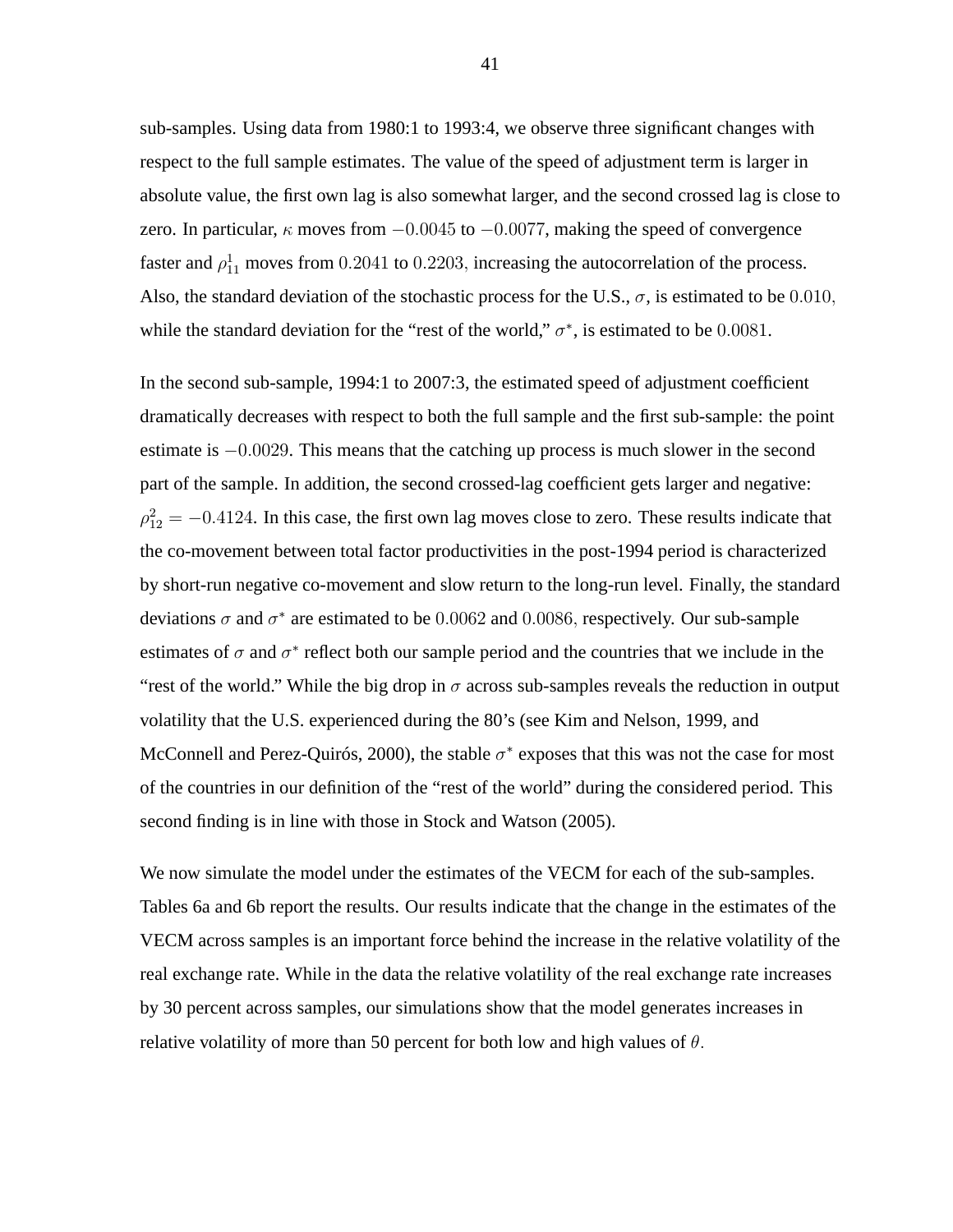# **E. The "Backus-Smith Puzzle"**

How does the model perform in terms of the correlation between the real exchange rate and the ratio of consumption across countries? As the last column of Table 6b shows, our model implies that the correlation between the real exchange rate and relative consumption is very close to one, whereas in the data this correlation is negative but close to zero. This discrepancy between the models and the data is known as the "Backus-Smith puzzle." The failure in accounting for the "Backus- Smith puzzle" is typical in standard IRBC models. In recent papers, Corsetti, Dedola, and Leduc (2008a) and Benigno and Thoenissen (2007) show that adding non-tradable goods to a traditional IRBC model helps to solve the "Backus-Smith puzzle."

As we have shown in Figures 6 and 7, in our model a domestic TFP shock induces an increase in home consumption relative to foreign consumption and at the same time causes a real exchange rate depreciation. Hence, it is hard for our model to generate a negative correlation between the real exchange rate and relative consumption unless another source of fluctuations is considered. One option is to introduce taste shocks that affect the marginal utility of consumption and allow them to break the risk-sharing condition implied by the model. Following this line of research, Heathcote and Perri (2008) introduce taste shocks and show how this simple device accomplishes the objective. We introduced this type of shock in our framework and, as expected, obtained a negative correlation between relative consumption and the real exchange rate.

Since it is difficult to measure taste shocks in the data, we consider another avenue. As in Raffo (2009), we consider investment-specific technology shocks, as in Greenwood, Hercowitz, and Krusell (1997). Thus, we change equation (3), and its foreign-country counterpart, to

$$
K(s^t) = (1 - \delta) K(s^{t-1}) + V(s^t) X(s^t) \text{ and } K^*(s^t) = (1 - \delta) K^* (s^{t-1}) + V^* (s^t) X^* (s^t)
$$

where both  $\log V(s^t)$  and  $\log V^*(s^t)$  are cointegrated of order  $C(1, 1)$  and follow the same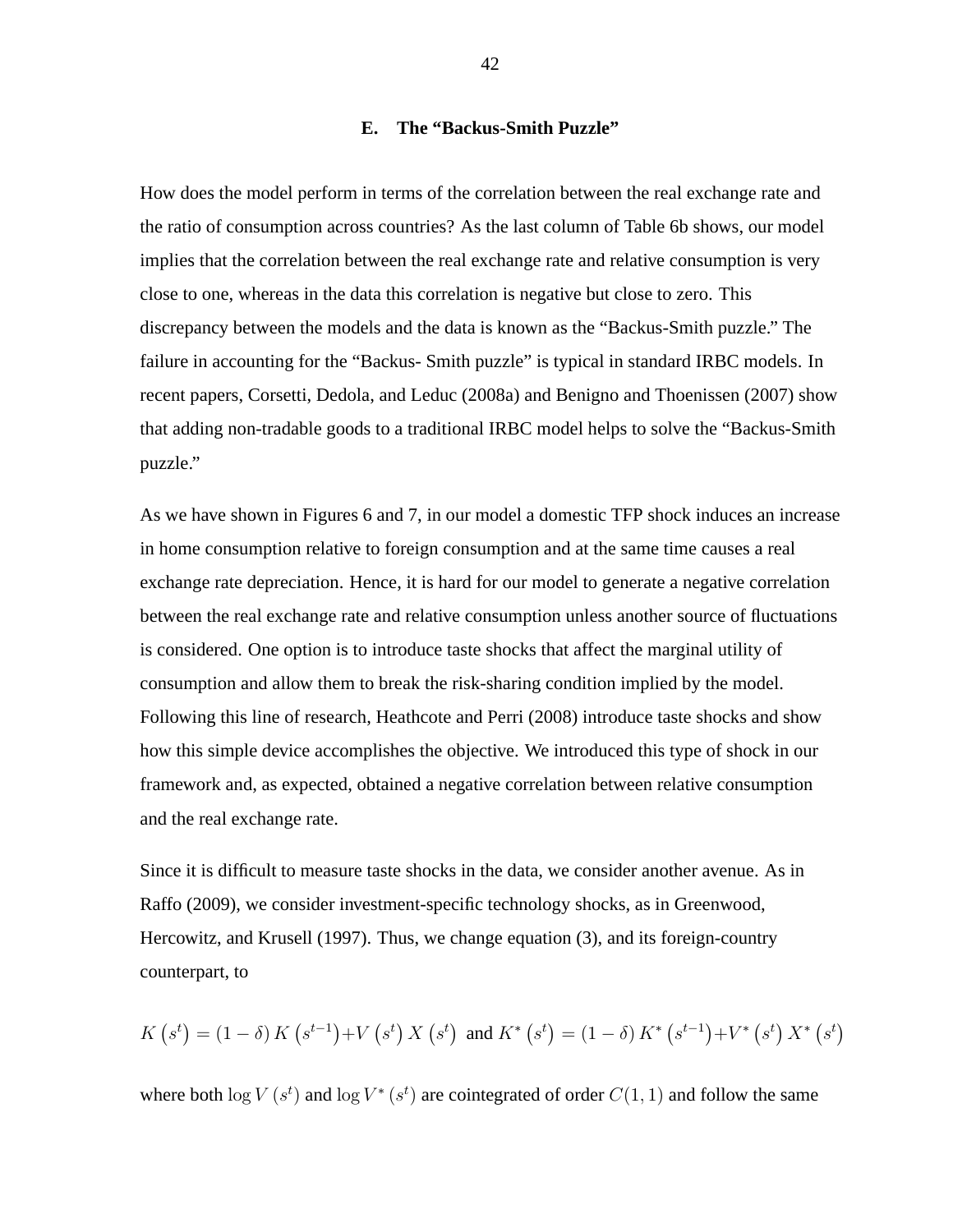VECM process as the TFP shocks introduced in section B.3.

Ideally, we would like to estimate the VECM process for the investment-specific technology shocks. In the literature, these shocks have been proxied by the quality-adjusted relative price of investment goods with respect to the price of consumption goods. While the quality-adjusted relative price of investment goods is available for the U.S., it is not for most other countries in our "rest of the world" definition. Hence, at this point, we cannot estimate a VECM. To illustrate the potential of this shock to solve the "Backus-Smith puzzle," we calibrate the VECM process for the investment-specific technology shocks using the same parameterization obtained for the TFP shock (see Table 5). Since we do not have a way to determine the relative importance of these two shocks, in Table 8 we report simulations of the model letting the standard deviation of the investment-specific technology shocks change from one to three times that of the TFP shock. Given the estimates reported in the literature (see Justiniano and Primiceri, 2008, and Fernández-Villaverde and Rubio-Ramírez, 2007), this appears to be a plausible range.

As can be observed in Table 8, as investment-specific technology shocks become more important, the correlation between relative consumption and the real exchange rate drops dramatically. When we consider only TFP shocks, the correlation is 0.97, but when the standard deviation of the investment-specific technology shocks is three times the standard deviation of TFP shocks, the correlation becomes negative and very similar to that in the data. The good news is that the relative volatility of the real exchange rate with respect to output declines, but only mildly. When the standard deviation of the investment-specific technology shocks is three times the standard deviation of TFP shocks, it drops from 4.26 to 3.82 when only TFP is considered.

| Scaling                                   |                |         |
|-------------------------------------------|----------------|---------|
| $\frac{SD(RER)}{SD(Y)}$                   | 4.26 4.17 4.13 | 3.82    |
| CORR(RER, $\frac{C}{C*}$ ) 0.97 0.55 0.19 |                | $-0.08$ |

Table 8: Investment-Specific Technology shocks

Scaling is the ratio of the standard deviation of the innovation to the investment-specific technology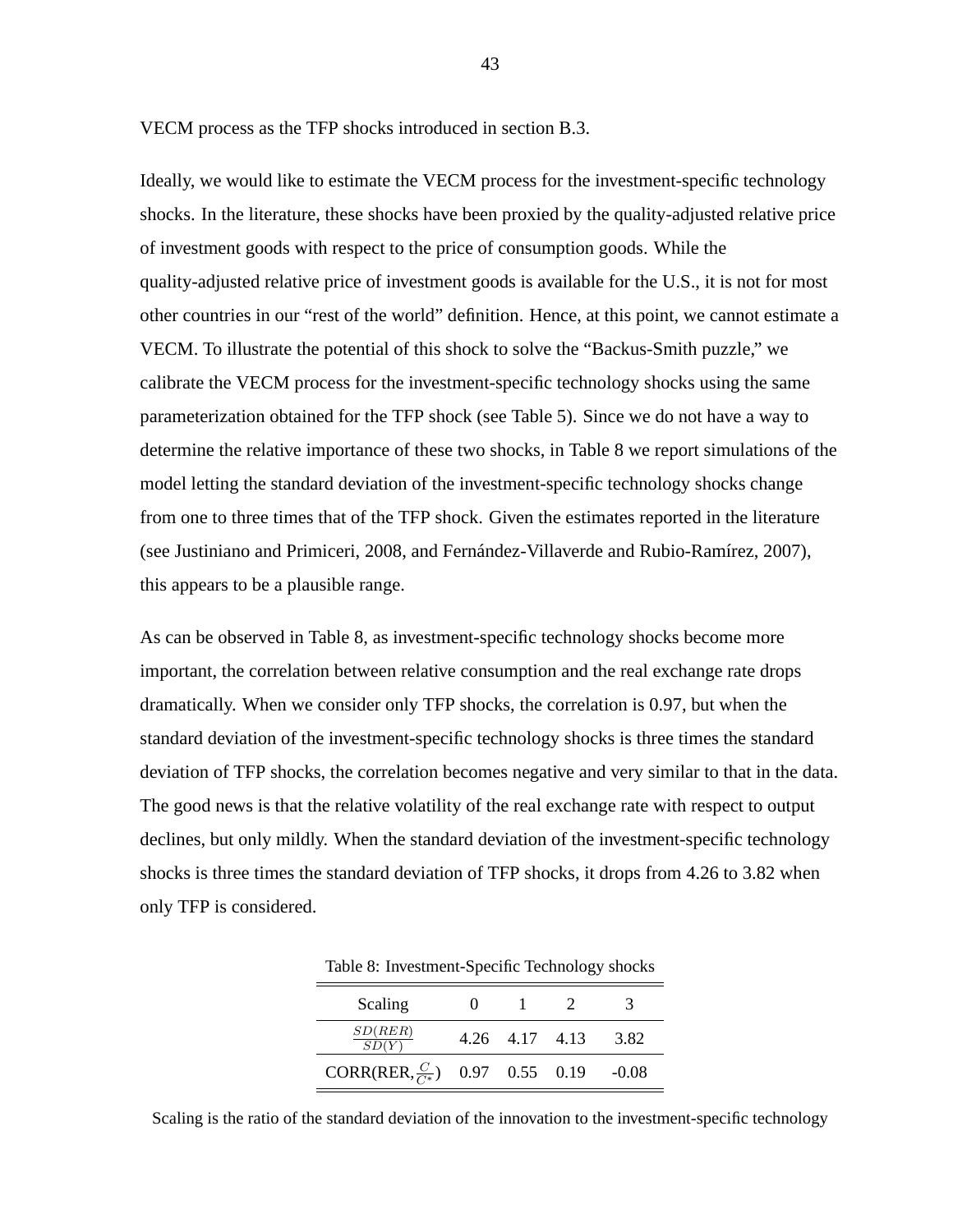shock with respect to that of TFP shocks. Hence 0 is the model with only TFP shocks, and 3 denotes the model where investment-specific technology shocks are three times as volatile as TFP shocks.

Why do investment-specific technology shocks do the job? As an investment-specific technology shock hits the home country, investment increases and consumption decreases at home. Since home investment goods are produced using foreign intermediate goods, the price of intermediate goods produced in the foreign country increases, making the real exchange rate depreciate. Hence, foreign households feel richer because of the improvement in the terms of trade and they consume more. As a result, the model with investment-specific technology shocks generates a negative correlation between the consumption ratio across countries and the real exchange rate, and a model with the two shocks operating generates a close-to-zero correlation as we observe in the data.

#### **VI. Concluding Remarks**

In this paper, we document two empirical facts. First, that TFP processes of the U.S. and the "rest of the world" are cointegrated with cointegrating vector  $(1, -1)$  and, second, that the relative volatility of the real exchange rate with respect to output has increased in the United States, the United Kingdom, Canada, and Australia during the last 20 years.

Then, we have shown that introducing cointegrated TFP processes in an otherwise standard IRBC model increases the model's ability to explain real exchange rate volatility, without affecting the fit to other second moments of the data. We have also documented that if we allow the speed of convergence to the cointegrating vector to change, as it does in the data, the model can also explain the observed increase in the relative volatility of the real exchange rate.

For future research, it would be interesting to introduce cointegrated TFP processes in medium-scale open economy macroeconomic models, which typically include more frictions, and try to match a larger set of domestic and international variables.(See Adolfson et al., 2007). Also, it would be interesting to investigate whether investment-specific technology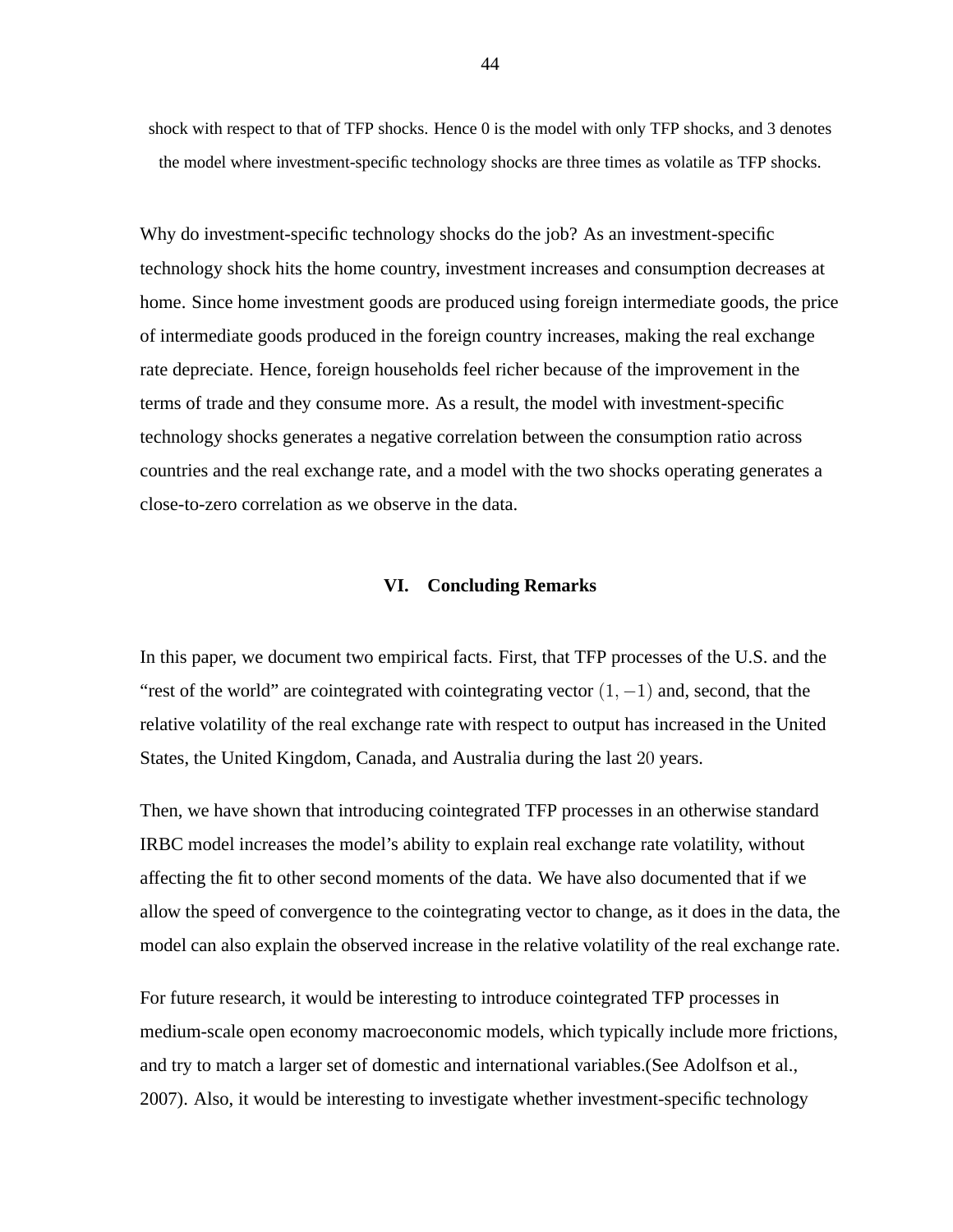shocks are cointegrated across countries, and their role in international business cycles models with a focus on the quantity and Backus and Smith puzzles.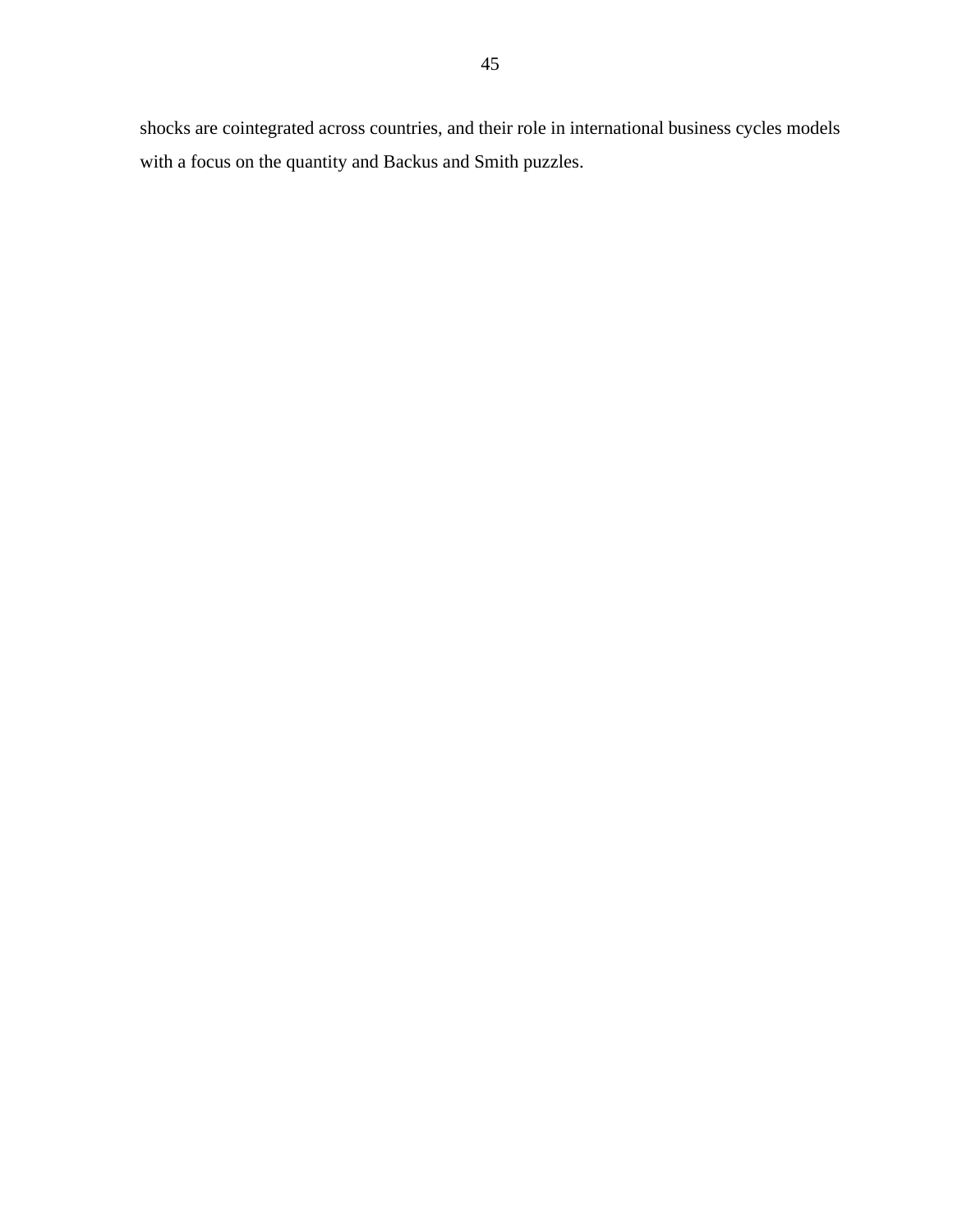# **References**

- Adolfson, M., S. Laseen, J. Lindé and M. Villani, 2007, "Bayesian Estimation of an Open Economy DSGE Model with Incomplete Pass-Through," *Journal of International Economics*, Vol. 72 (2), pp. 481–511.
- Aguiar, M. and G. Gopinath, 2007, "Emerging Market Business Cycles: The Cycle Is the Trend," *Journal of Political Economy*, Vol. 115 (1), pp. 69–102.
- Alvarez F. and U. Jermann, 2005, "Using Asset Prices to Measure the Persistence of the Marginal Utility of Wealth," *Econometrica*, pp. 1977–2016.
- Backus, D., P. Kehoe and F. Kydland, 1992, "International Business Cycles," *Journal of Political Economy*, Vol. 100, No. 41, pp. 745–75.
- Backus, D. and G. Smith, 1993, "Consumption and Real Exchange Rates in Dynamic Economies with Non-traded Goods," *Journal of International Economics*, Vol. 35, pp. 297–316.
- Baxter, M. and M. Crucini, 1995, "Business Cycles and the Asset Structure of Foreign Trade," *International Economic Review*, Vol. 36, No. 4, pp. 821–854.
- Benigno, G., 2004, "Real Exchange Rate Persistence and Monetary Policy Rules," *Journal of Monetary Economics*, Vol.51, pp. 473–502.
- Benigno, G. and C. Thoenissen, 2008, "Consumption and Real Exchange Rates with Incomplete Markets and Non-Traded Goods," *Journal of International Money and Finance*, Vol. 27(6), pp. 926–48.
- Betts, C. and T. Kehoe, 2006, "Real Exchange Rate Movements and the Relative Price of Nontradable Goods," *Journal of Monetary Economics*, Vol 53(7), pp. 1297–1326.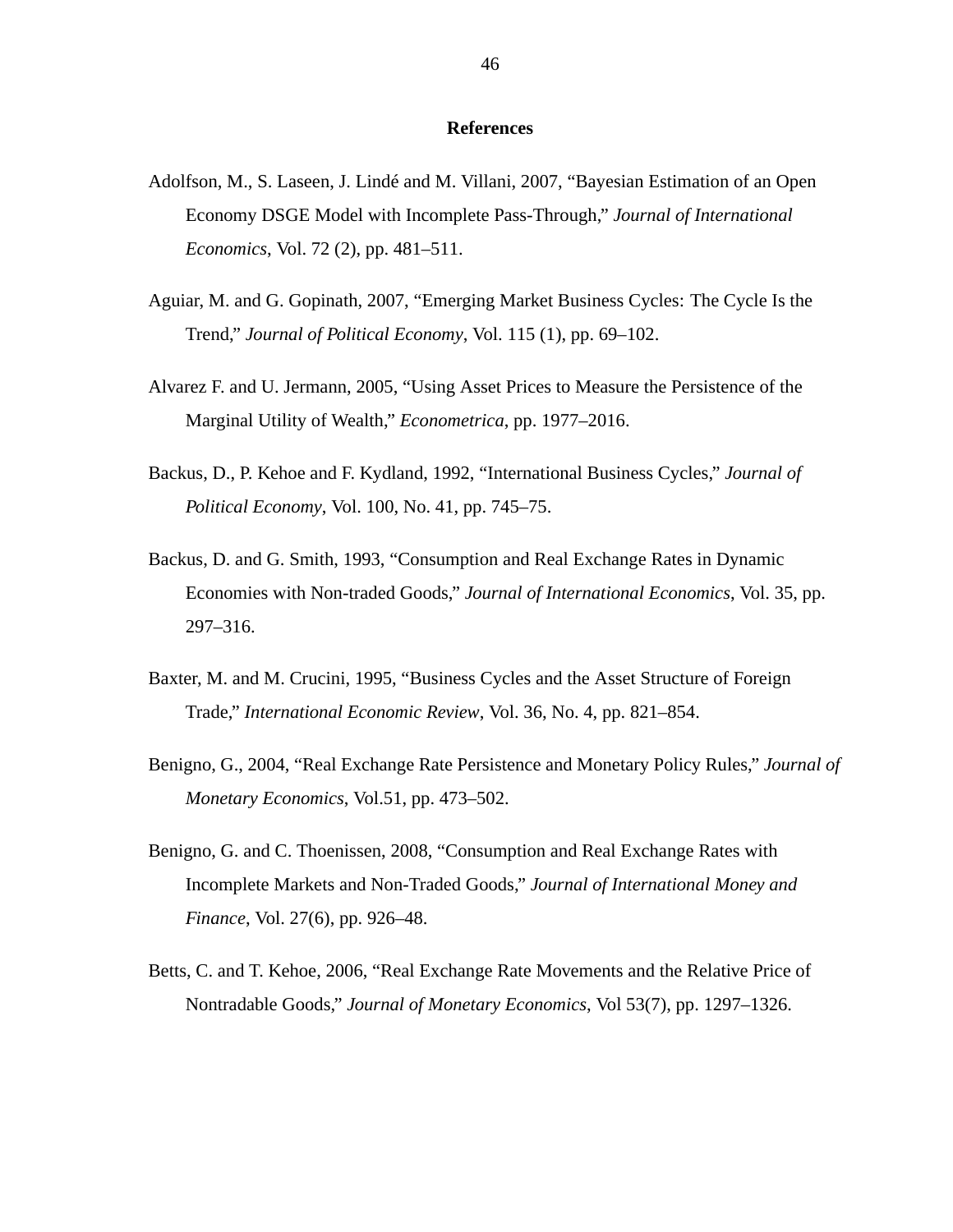- Burstein, A., M. Eichenbaum, and S. Rebelo, 2006, "The Importance of Nontradable Goods' Prices in Cyclical Real Exchange Rate Fluctuations," Japan and the World Economy, Vol. 18(3), pp. 247–253.
- Chari, V.V. , P. Kehoe and E. McGrattan, 2002, "Can Sticky Price Models Generate Volatile and Persistent Real Exchange Rates?," *Review of Economic Studies*, Vol. 69, pp. 533–563.
- Corsetti, G., L. Dedola and S. Leduc, 2008, "International Risk Sharing and the Transmission of Productivity Shocks," *Review of Economic Studies*, Vol. 75, pp. 443–473.

———, 2008, "High Exchange Rate Volatility and Low Pass-through," *Journal of Monetary Economics*, Vol. 55(6), pp. 1113–1128.

- Dickey, A. and W. Fuller, 1979, "Distribution of the Estimators for Autoregressive Time Series with a Unit Root," *Journal of the American Statistical Association,* Vol. 74, pp. 427–431.
- Dotsey, M. and M. Duarte, 2009, "Non-Traded Goods, Market Segmentation and Exchange Rates," *Journal of Monetary Economics*, Vol. 55(6), pp. 1129–1142.
- Elliott, G., T. Rothenberg and J. Stock, 1996, "Efficient Tests for an Autoregressive Unit Root," *Econometrica*, Vol. 64, No. 4, pp. 813–836.
- Engel, C., 1993, "Real Exchange Rates and Relative Prices: An Empirical Investigation," *Journal of Monetary Economics*, pp. 35–50.
- ———, 1999, "Accounting for U.S. Real Exchange Rate Changes," *Journal of Political Economy,* Vol. 107, No. 3, pp. 507–538.
- Engel C. and K. West, 2005, "Exchange Rates and Fundamentals," *Journal of Political Economy*, Vol. 107, No. 3, pp. 485–517.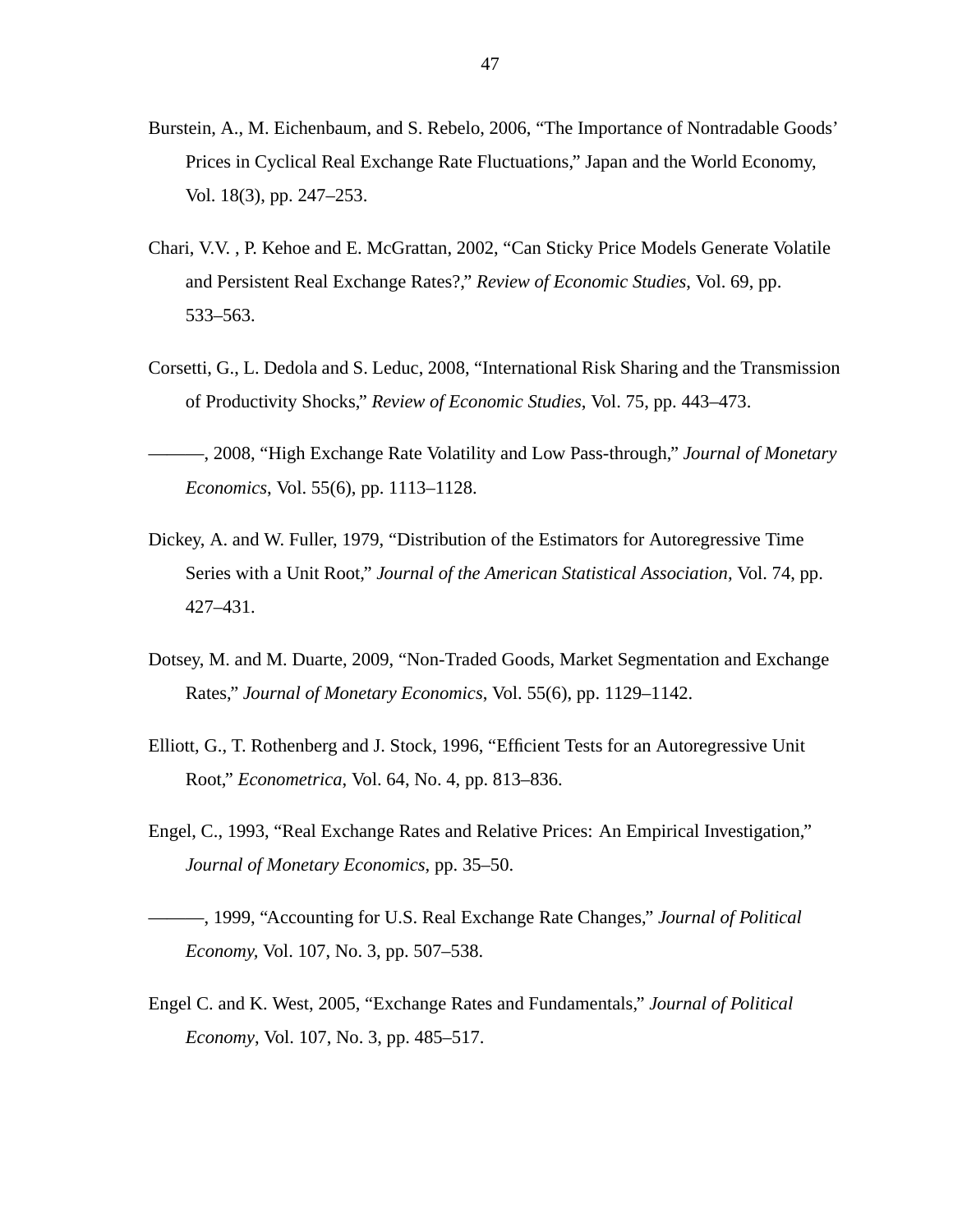- Engle R. and C. Granger, 1987, "Co-Integration and Error Correction: Representation, Estimation, and Testing," *Econometrica*, Vol. 55, No. 2, pp. 251–276.
- Engle R. and B. Yoo, 1987, "Forecasting and Testing in Cointegrated Systems," *Journal of Econometrics*, Vol. 35, No. 1, pp. 143–159.
- Fernandez-Villaverde, J. and J. Rubio-Ramírez, 2007, "Estimating Macroeconomic Models: A Likelihood Approach," *Review of Economic Studies*, Vol. 74(4), pp. 1059–1087.
- Greenwood, J., Z. Hercowitz, and Per Krusell, 1997, "Long-Run Implications of Investment-Specific Technological Change," *American Economic Review*, Vol. 87(3), pp. 342–62, (June).
- Heathcote, J., and F. Perri, 2002, "Financial Autarky and International Business Cycles," *Journal of Monetary Economics*, Vol. 49/3, pp. 601–27.

———, 2008, "The International Diversification Puzzle Is Not as Bad as You Think," Manuscript, University of Minnesota.

- Johansen, S., 1991, "Estimation and Hypothesis Testing of Cointegration Vectors in Gaussian Vector Autoregressive Models," *Econometrica* 59, pp. 1551–80.
- Justiniano, A., and B. Preston, 2006, "Can Structural Small Open Economy Models Account for the Influence of Foreign Disturbances?," NBER Working Papers No. 14547, National Bureau of Economic Research, Inc.
- Justiniano, A., and G. Primiceri, 2008, "The Time-Varying Volatility of Macroeconomic Fluctuations," *American Economic Review*, Vol. 98(3), pp. 604–41.
- Kehoe, P. and F. Perri, 2002, "International Business Cycles with Endogenous Incomplete Markets," *Econometrica* 70:3, pp. 907–928.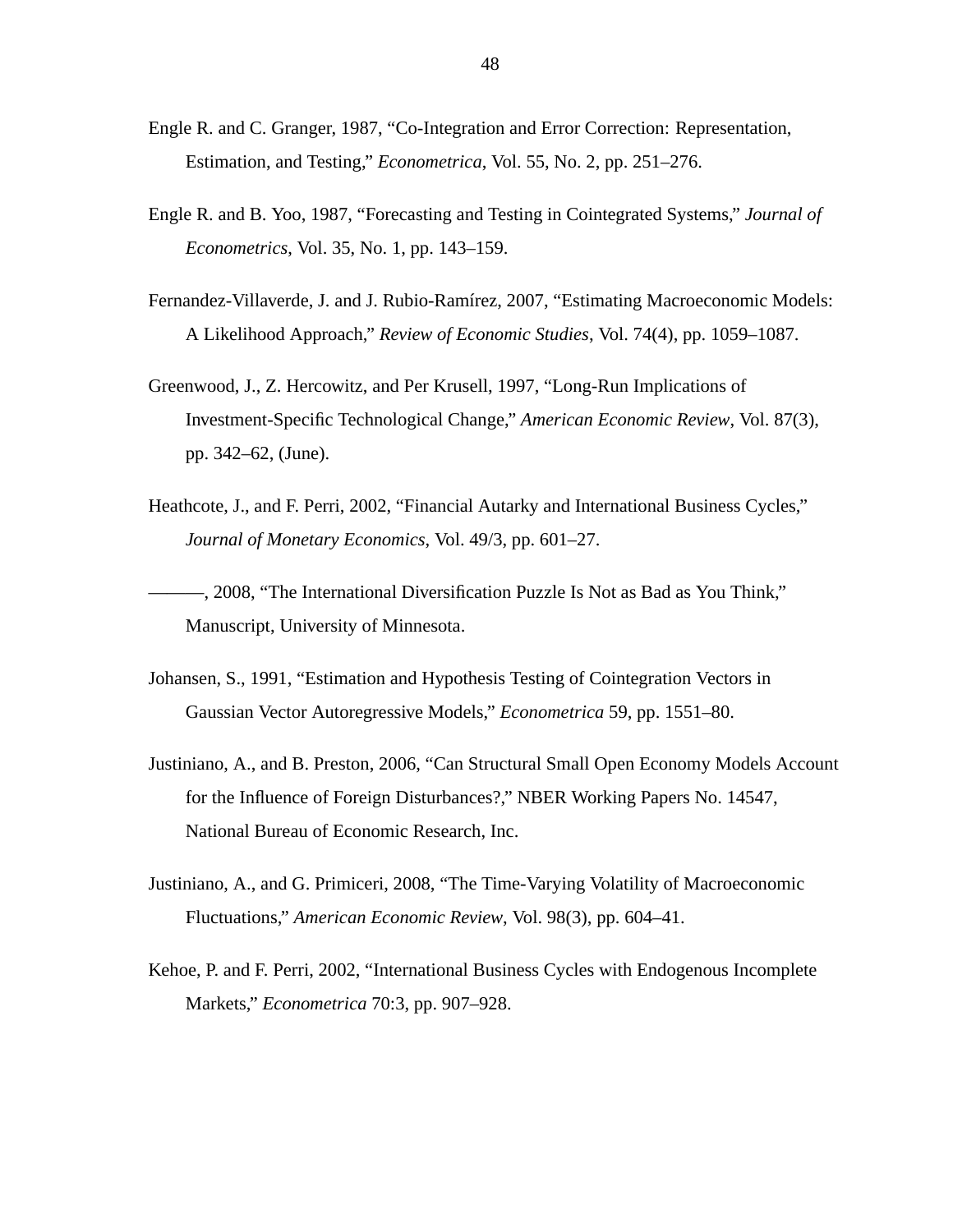- Kim, C., and C. Nelson, 1999, "Has the U.S. Economy Become More Stable? A Bayesian Approach Based on a Markov Switching Model of the Business Cycle," *Review of Economics and Statistics*, Vol. 81 (4), pp. 608–16.
- King, R., C., Plosser and S., Rebelo, 1988, "Production, Growth and the Business Cycle," *Journal of Monetary Economics*, Vol. 21, pp. 195–232.
- King, R., C. Plosser, J. Stock and M. Watson, 1991, "Stochastic Trends and Economic Fluctuations," *American Economic Review*, Vol. 81, No. 4, pp. 819–40.
- Lastrapes, W., 1992, "Source of Fluctuations in Real and Nominal Exchange Rates," *Review of Economics and Statistics*, Vol. 74 (3), 530-539.
- LeSage, J., 1990, "A Comparison of the Forecasting Ability of ECM and VAR Models," Review of Economic and Statistics, Vol. 72 (4), pp. 664–71.
- Lubik T. and F. Schorfheide, 2006, "A Bayesian Look at New Open Economy Macroeconomics," 2005 NBER Macroeconomics Annual, MIT Press.
- MacKinnon, J., 1996, "Numerical Distribution Functions for Unit Root and Cointegration Tests," *Journal of Applied Econometrics*, Vol. 11 (6), pp. 601–18.
- MacKinnon, J., A. Haug and L. Michelis, 1996, "Numerical Distribution Functions of Likelihood Ratio Tests for Cointegration," *Journal of Applied Econometrics*, Vol. 14 (5), pp. 563–77.
- McConnell, M. and G. Perez-Quiros, 2000, "Output Fluctuations in the United States: What Has Changed Since the Early 1980´s?," *American Economic Review*, Vol. 90(5), pp. 1464–1476.
- Nason J. and J. Rogers, 2008, "Exchange Rates and Fundamentals: A Generalization," Federal Reserve Bank of Atlanta Working Paper 2008-16.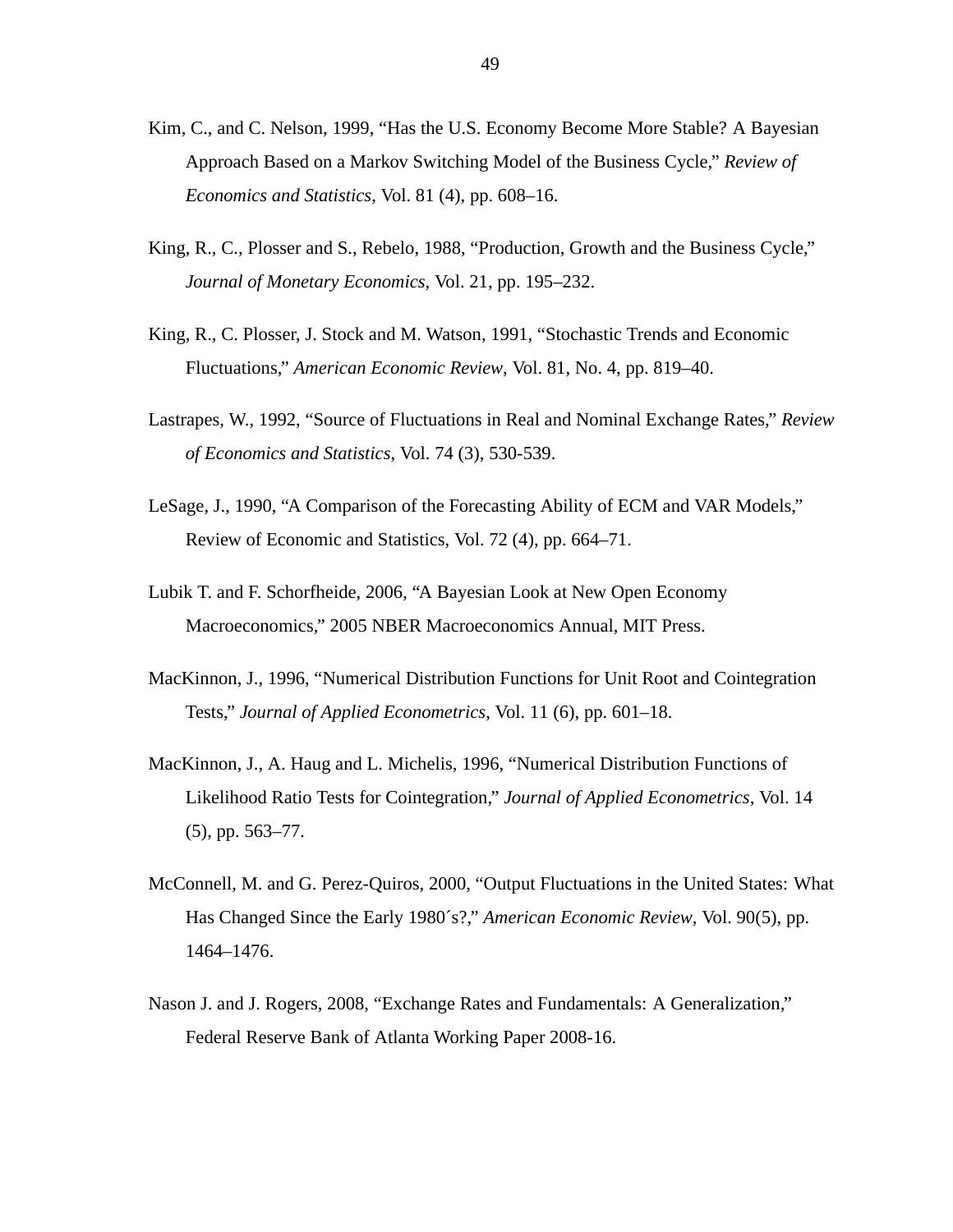- Ng, S. and P. Perron, 1995, "Unit Root Tests in ARMA Models with Data-Dependent Methods for the Selection of the Truncation Lag," *Journal of the American Statistical Association*, Vol. 90, pp. 268–281.
- ———, 2001, "LAG Length Selection and the Construction of Unit Root Tests with Good Size and Power," *Econometrica,* Vol. 69 (6), pp. 1519–54.
- Rabanal, P. and V. Tuesta, 2006, "Euro-Dollar Real Exchange Rate Dynamics in an Estimated Two-Country Model: What Is Important and What Is Not," CEPR Discussion Paper No. 5957.
- ———, 2007, "Non-Traded Goods and the Real Exchange Rate,"La Caixa Working Paper 03/2007.
- Raffo, A., 2009, "Technology Shocks: Novel Implications for International Business Cycles", mimeo.
- Stock, J., and M. Watson, 2002, "Has the Business Cycle Changed and Why?," NBER Macroeconomics Annual, MIT Press.
- ———, 2005, "Understanding Changes in International Business Cycle Dynamics," *Journal of the European Economic Association*, Vol. 3, Issue 5, pp. 968–1006.
- Said, S. and A. Dickey, 1984, "Testing for Unit Roots in Autoregressive-Moving Average Models of Unknown Order," *Biometrika*, Vol 71, Issue 3, pp. 599-607.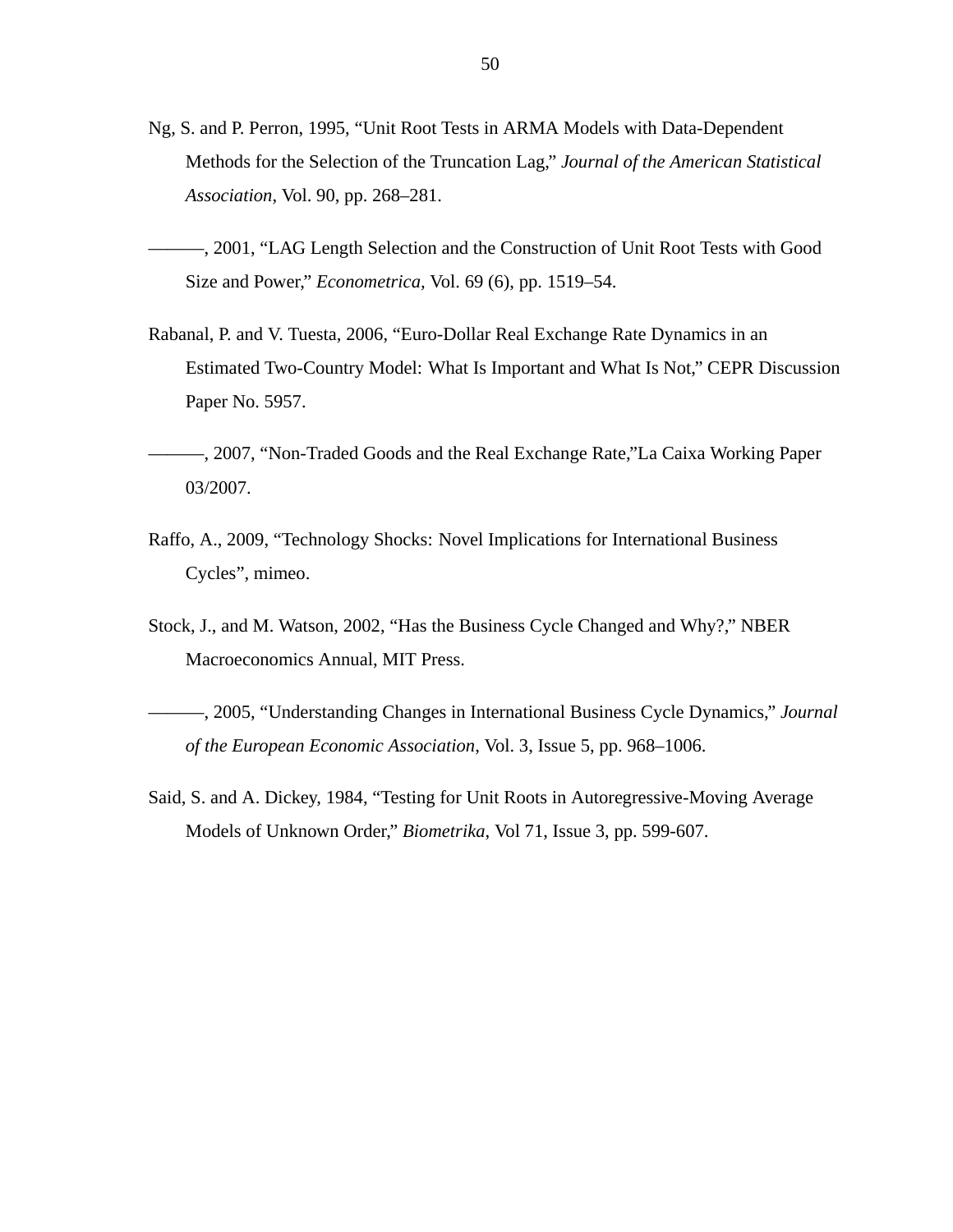# **Appendix**

# **A. Normalized Equilibrium Conditions**

Equations (7) to (32) characterize equilibrium in this model. Since both  $\log A(s^t)$  and  $\log A^*(s^t)$  are integrated, we now normalize the above-described system in order to get a stationary system more amenable to study. Additional restrictions on the VECM defining the law of motion of the technological processes are required if the model is to exhibit balanced growth. Those restrictions are described in the next subsection.

Let us first define the following normalized variables 
$$
\hat{Y}_H(s^t) = \frac{Y_H(s^t)}{A(s^{t-1})}, \hat{Y}_H^*(s^t) = \frac{Y_H^*(s^t)}{A(s^{t-1})}, \hat{Y}_H^*(s^t) = \frac{Y_H^*(s^t)}{A(s^{t-1})}, \hat{Y}_H^*(s^t) = \frac{Y_F(s^t)}{A^*(s^{t-1})}, \hat{Y}_F^*(s^t) = \frac{Y_F^*(s^t)}{A^*(s^{t-1})}, \text{ and } \hat{K}(s^{t-1}) = \frac{K(s^{t-1})}{A(s^{t-1})}, \hat{K}^*(s^{t-1}) = \frac{K^*(s^{t-1})}{A^*(s^{t-1})}, \hat{Y}_F^*(s^t) = \frac{Y^*(s^t)}{A^*(s^{t-1})}, \hat{C}(s^t) = \frac{C(s^t)}{A(s^{t-1})}, \hat{C}^*(s^t) = \frac{C^*(s^t)}{A^*(s^{t-1})}, \hat{X}(s^t) = \frac{X(s^t)}{A(s^{t-1})}, \hat{X}_F^*(s^t) = \frac{X^*(s^t)}{A^*(s^{t-1})}, \hat{W}_F^*(s^t) = \frac{W^*(s^t)}{A^*(s^{t-1})}, \hat{D}(s^t) = \frac{D(s^t)}{A(s^{t-1})}, \hat{D}^*(s^t) = \frac{D(s^t)}{A^*(s^{t-1})}, \hat{D}^*(s^t) = \frac{D^*(s^t)}{A^*(s^{t-1})}, \hat{X}_F^*(s^t) = \frac{D^*(s^t)}{A^*(s^{t-1})}, \hat{X}_F^*(s^t) = \lambda^*(s^t) \cdot A^*(s^{t-1})^{1-\gamma(1-\sigma)}.
$$

Then, the stationary first order conditions are

$$
U_C\left(s^t\right) = \widehat{\lambda}\left(s^t\right),\tag{34}
$$

$$
\frac{U_L(s^t)}{U_C(s^t)} = \widehat{W}\left(s^t\right),\tag{35}
$$

$$
\left(\frac{A\left(s^{t}\right)}{A\left(s^{t-1}\right)}\right)^{1-\gamma(1-\sigma)}\widehat{\lambda}\left(s^{t}\right) = \beta \sum_{s^{t+1}} \pi\left(s^{t+1}|s^{t}\right) \widehat{\lambda}\left(s^{t+1}\right)\left(R\left(s^{t+1}\right) + 1 - \delta\right),\tag{36}
$$

$$
\widehat{K}\left(s^{t}\right) = (1-\delta)\,\widehat{K}\left(s^{t-1}\right)\frac{A\left(s^{t-1}\right)}{A\left(s^{t}\right)} + \widehat{X}\left(s^{t}\right)\frac{A\left(s^{t-1}\right)}{A\left(s^{t}\right)},\tag{37}
$$

$$
U_{C^*}\left(s^t\right) = \widehat{\lambda}^*\left(s^t\right),\tag{38}
$$

$$
\frac{U_{L^*}\left(s^t\right)}{U_{C^*}\left(s^t\right)} = \widehat{W}^*\left(s^t\right),\tag{39}
$$

$$
\left(\frac{A^*(s^t)}{A^*(s^{t-1})}\right)^{1-\gamma(1-\sigma)}\widehat{\lambda}^*\left(s^t\right)=\beta\sum_{s^{t+1}}\pi\left(s^{t+1}|s^t\right)\widehat{\lambda}^*\left(s^{t+1}\right)\left(R^*\left(s^{t+1}\right)+1-\delta\right),\qquad(40)
$$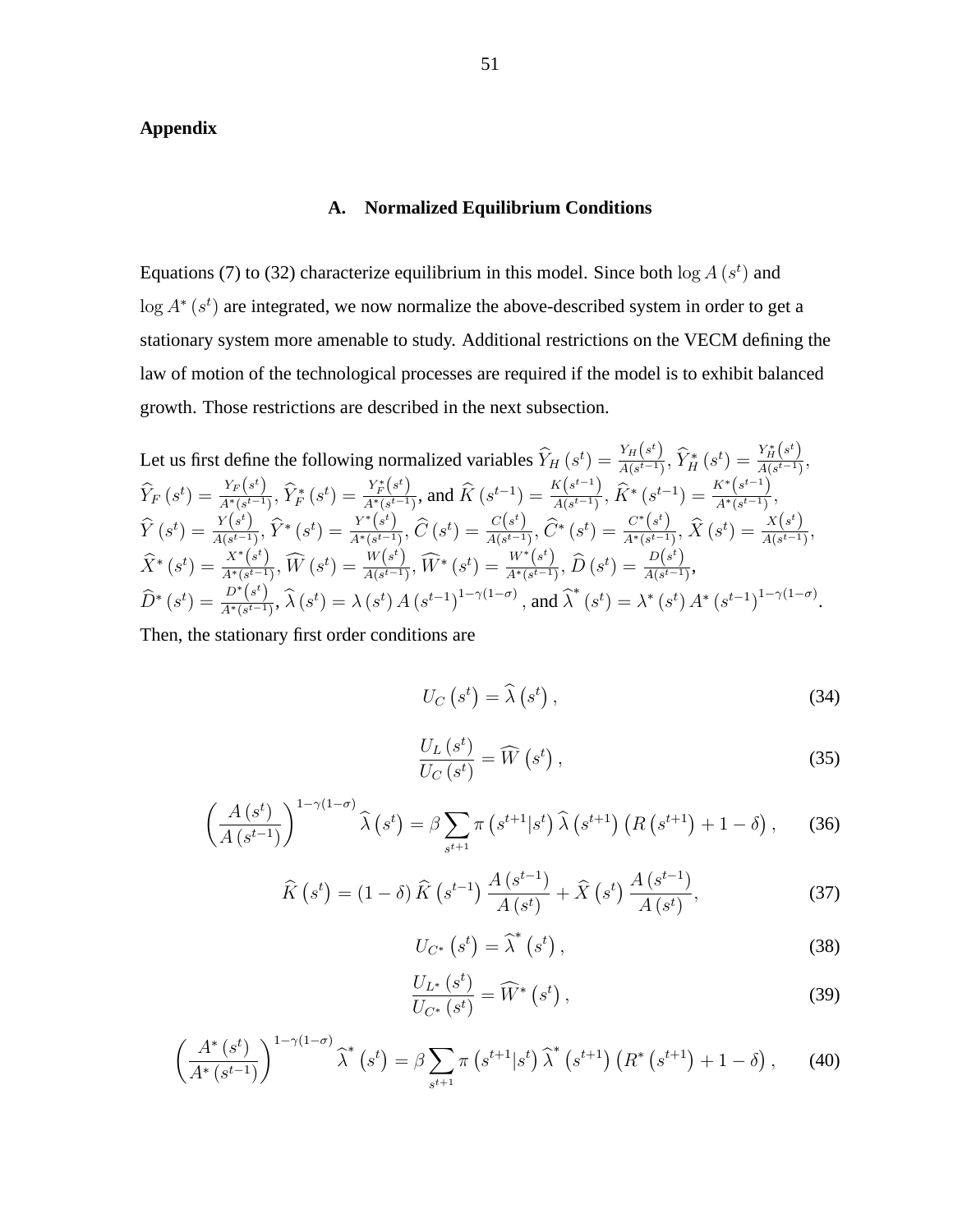$$
\widehat{K}^* \left( s^t \right) = \left( 1 - \delta \right) \widehat{K}^* \left( s^{t-1} \right) \frac{A^* \left( s^{t-1} \right)}{A^* \left( s^t \right)} + \widehat{X}^* \left( s^t \right) \frac{A^* \left( s^{t-1} \right)}{A^* \left( s^t \right)},\tag{41}
$$

$$
\overline{Q}\left(s^{t}\right) = \beta \sum_{s^{t+1}} \pi\left(s^{t+1}/s^{t}\right) \frac{\widehat{\lambda}\left(s^{t+1}\right)}{\widehat{\lambda}\left(s^{t}\right)} \left(\frac{A\left(s^{t-1}\right)}{A\left(s^{t}\right)}\right)^{1-\gamma(1-\sigma)} \frac{\widetilde{P}_{H}\left(s^{t+1}\right)}{\widetilde{P}_{H}\left(s^{t}\right)} - \Phi'\left(D\left(s^{t}\right)\right),\tag{42}
$$

$$
\sum_{s^{t+1}} \pi \left( s^{t+1} / s^t \right) \left[ \frac{\frac{\widehat{\lambda}^*(s^{t+1})}{\widehat{\lambda}^*(s^t)} \frac{\widetilde{P}_H(s^{t+1})}{\widetilde{P}_H(s^t)} \frac{RER(s^t)}{RER(s^{t+1})} \left( \frac{A(s^t)}{A(s^{t-1})} \frac{A^*(s^{t-1})}{A^*(s^t)} \right)^{1-\gamma(1-\sigma)} -\frac{\Phi'(D(s^t))}{\beta} - \frac{\widehat{\lambda}(s^{t+1})}{\widehat{\lambda}(s^t)} \frac{\widetilde{P}_H(s^{t+1})}{\widetilde{P}_H(s^t)} \right] = -\frac{\Phi'(D(s^t))}{\beta}, \tag{43}
$$

$$
\widehat{W}\left(s^{t}\right) = (1-\alpha)\widetilde{P}_{H}\left(s^{t}\right)\widehat{K}\left(s^{t-1}\right)^{\alpha}L\left(s^{t}\right)^{-\alpha}\left(\frac{A\left(s^{t}\right)}{A\left(s^{t-1}\right)}\right)^{1-\alpha},\tag{44}
$$

$$
R\left(s^{t}\right) = \alpha \widetilde{P}_{H}\left(s^{t}\right) \widehat{K}\left(s^{t-1}\right)^{\alpha-1} L\left(s^{t}\right)^{1-\alpha} \left(\frac{A\left(s^{t}\right)}{A\left(s^{t-1}\right)}\right)^{1-\alpha},\tag{45}
$$

$$
\widehat{W}^*\left(s^t\right) = (1-\alpha)\widetilde{P}_F^*\left(s^t\right)\widehat{K}^*\left(s^{t-1}\right)^{\alpha}L^*\left(s^t\right)^{-\alpha}\left(\frac{A^*\left(s^t\right)}{A^*\left(s^{t-1}\right)}\right)^{1-\alpha},\tag{46}
$$

$$
R^*\left(s^t\right) = \alpha \widetilde{P}_F^*\left(s^t\right) \widehat{K}^*\left(s^{t-1}\right)^{\alpha-1} L^*\left(s^t\right)^{1-\alpha} \left(\frac{A^*\left(s^t\right)}{A^*\left(s^{t-1}\right)}\right)^{1-\alpha},\tag{47}
$$

$$
\widehat{Y}_H\left(s^t\right) = \omega \widetilde{P}_H\left(s^t\right)^{-\theta} \widehat{Y}\left(s^t\right),\tag{48}
$$

$$
\widehat{Y}_F\left(s^t\right) = \left(1 - \omega\right) \left(\widetilde{P}_F^*\left(s^t\right) RER\left(s^t\right)\right)^{-\theta} \widehat{Y}\left(s^t\right) \frac{A\left(s^{t-1}\right)}{A^*\left(s^{t-1}\right)},\tag{49}
$$

$$
\widehat{Y}_{H}^{*}\left(s^{t}\right) = \left(1 - \omega\right) \left(\frac{\widetilde{P}_{H}\left(s^{t}\right)}{RER\left(s^{t}\right)}\right)^{-\theta} \widehat{Y}^{*}\left(s^{t}\right) \frac{A^{*}\left(s^{t-1}\right)}{A\left(s^{t-1}\right)},\tag{50}
$$

$$
\widehat{Y}_F^* \left( s^t \right) = \omega \widetilde{P}_F^* \left( s^t \right)^{-\theta} \widehat{Y}^* \left( s^t \right). \tag{51}
$$

$$
\widehat{C}\left(s^{t}\right) + \widehat{X}\left(s^{t}\right) = \widehat{Y}\left(s^{t}\right),\tag{52}
$$

$$
\widehat{C}^*\left(s^t\right) + \widehat{X}^*\left(s^t\right) = \widehat{Y}^*\left(s^t\right),\tag{53}
$$

$$
\widehat{Y}\left(s^{t}\right) = \left[\omega^{\frac{1}{\theta}}\widehat{Y}_{H}\left(s^{t}\right)^{\frac{\theta-1}{\theta}} + \left(1-\omega\right)^{\frac{1}{\theta}}\widehat{Y}_{F}\left(s^{t}\right)^{\frac{\theta-1}{\theta}}\left(\frac{A^{*}\left(s^{t-1}\right)}{A\left(s^{t-1}\right)}\right)^{\frac{\theta-1}{\theta}}\right]^{\frac{\theta}{\theta-1}},\tag{54}
$$

$$
\widehat{Y}^*\left(s^t\right) = \left[\omega_F^{\frac{1}{\theta}}\widehat{Y}_F^*\left(s^t\right)^{\frac{\theta-1}{\theta}} + \left(1-\omega\right)^{\frac{1}{\theta}}\widehat{Y}_H^*\left(s^t\right)^{\frac{\theta-1}{\theta}} \left(\frac{A\left(s^{t-1}\right)}{A^*\left(s^{t-1}\right)}\right)^{\frac{\theta-1}{\theta}}\right]^{\frac{\theta}{\theta-1}},\tag{55}
$$